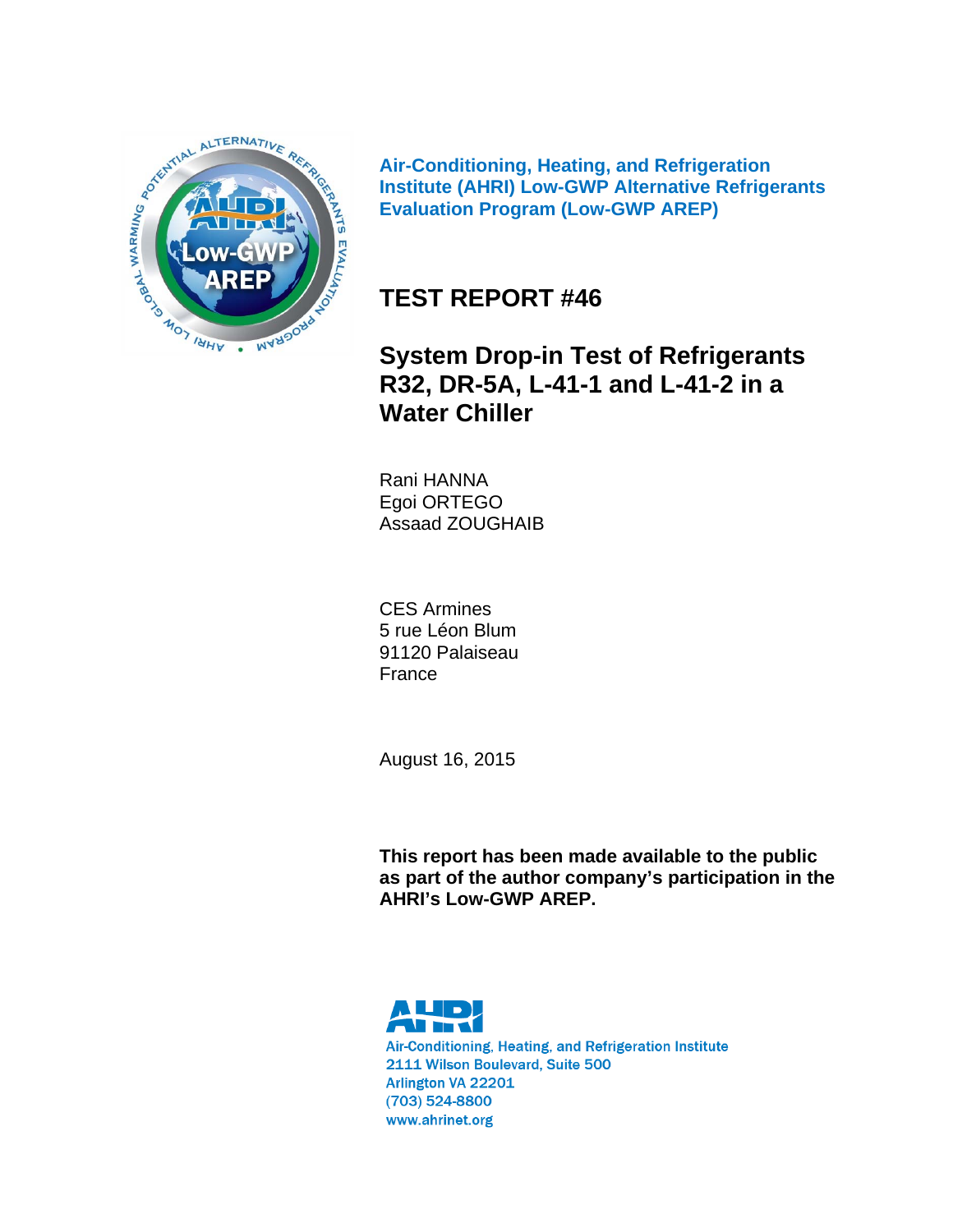## 1. Introduction:

Air conditioning and refrigeration industry has been subjected to several changes in order to reduce the environmental impact and to improve the performances. Finding new refrigerants with low GWP able to replace existing ones taking into account the system performance and other properties, represents an important issue in this subject.

In the intent to substitute the R-410A which is characterized by a high volumetric cooling capacity and good transport and thermal properties, refrigerant blends including R-32  $(GWP = 675, ODP = 0)$ , HFO  $(R-1234y f (GWP = 4, ODP = 0)$ , R-1234ze  $(GWP = 6,$ ODP = 0)), R-600a (GWP = 20, ODP = 0) and R-125 (GWP = 3420, ODP = 0) represent potential alternatives.

Many fluids have been tested in an attempt to replace the R-410A in heat pumps or air conditioning equipments. Among these works we can find in literature:

- A test of retrofit of R-410A in an air to water heat pump where DR-5 and ARM-70A refrigerants showed higher heating capacity and system COP than R-410A (Besbes, 2013).
- A system drop-in test of R-32 in a VRF multi-split heat pump in which the R-32 improved cooling capacity and COP but showed higher compressor discharge temperature than R-410A (Tsujii, 2013).
- Drop-in performance of low GWP refrigerants in an heat pump system for residential applications where the R-32 presented comparable cooling and heating capacities and COPs similar to those of the R-410A, but it presented high discharge temperature and pressure, the R-1234yf was tested too and it provided similar COPs but lower capacities even with charge optimization (Barve, 2012).
- An air conditioning system model which simulates the replacing of R-410A by the R-32 and many other refrigerant blends. These refrigerants showed a COP equal or higher than that of the R-410A but only R-32 permitted higher capacity than that of the R-410A. However R-32 causes high operating stress on compressor and lubricant because of its high discharge temperatures and pressures (Leck, 2010).

The present report presents, within the AREP2 initiative, results and discussions of drop in tests of four low GWP refrigerants in a water chiller (that can operate with and without a liquid receiver) which is originally charged by R-410A. The alternative refrigerants that are tested are the R-32, the DR-5A (manufactured by DuPont), the L-41-1 and the L-41-2 (manufactured by Honeywell).

First tests are realized on the chiller with the R-410A. These tests determine a reference to draw conclusions concerning R-410A replacement candidates.

- 2. Details of Test Setup:
	- a. Description of System

The tested equipment is a water chiller. It is tested in two different configurations, with and without liquid receiver since the liquid receiver could be bypassed (as shown in the figure 1).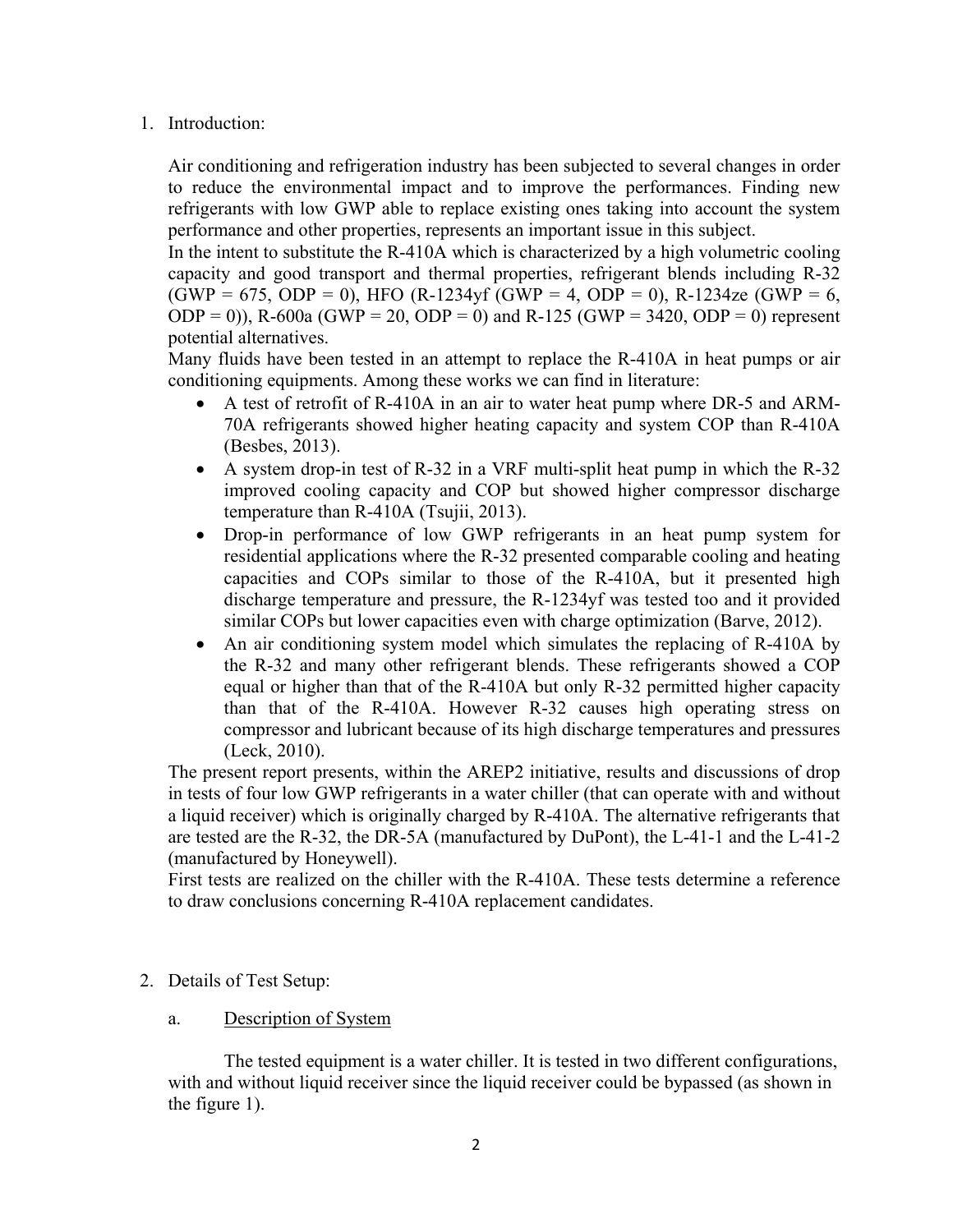The equipment is originally sold without liquid receiver. As bought, the chiller has the following characteristics:

- Name of the tested system: AERMEC.
- Model: ANL040M.
- Nominal cooling capacity 8.48 kW (at 35 °C DB air temperature, 7°C outlet water temperature).
- Baseline refrigerant R-410A.
- Refrigerant charge 2.7 kg.
- Lubricant type Emkarate RL32-3 MAF.

When tested with a liquid receiver the chiller has the following characteristics:

- Nominal cooling capacity 7.87 kW (at 35  $\degree$ C DB air temperature, 7  $\degree$ C outlet water temperature).
- Baseline refrigerant R-410A.
- Refrigerant charge 3.2 kg.
- Lubricant type Emkarate RL 32-3 MAF.

### b. Description of Modifications to System

A liquid receiver is added to the chiller in order to be able to realize tests to the system with liquid receiver. This liquid receiver could be bypassed to retrieve the original design of the chiller (as shown in figure 1).

For the measurements of temperatures and pressures on the chiller refrigerant circuit, immersion thermocouples with an accuracy of  $\pm 0.5$  °C and pressure sensors with an accuracy of  $\pm 15$  kPa are installed at inlets and outlets of the chiller components for both configurations. A flow meter is integrated to the circuit in order to measure the refrigerant flow.

The literature demonstrates that the expansion device was adjusted in many retrofit tests in order to achieve a COP optimization (Barve, 2012) and superheat and subcooling control (Park, 2007). In the presented tests, expansion device was adjusted for each alternative refrigerant which could be considered as a minor change to the system that didn't involve any additional material or extra design and cost (Barve, 2012). During the tests presented in this report, the expansion valve was adjusted by the use of the setting spindle on the valve in order to reduce high refrigerant mass flow fluctuations (and superheat fluctuations) or hunting phenomenon observed during some of the tests. So the expansion valve was adjusted to stabilize the refrigerant mass flow and to prevent liquid refrigerant aspiration by the compressor which could damage it. The effect of this adjustment is shown later in figure 2 (section d). The expansion valve adjustment is done at 35 °C ambient temperature test condition and kept without any modification for all the other ambient temperatures.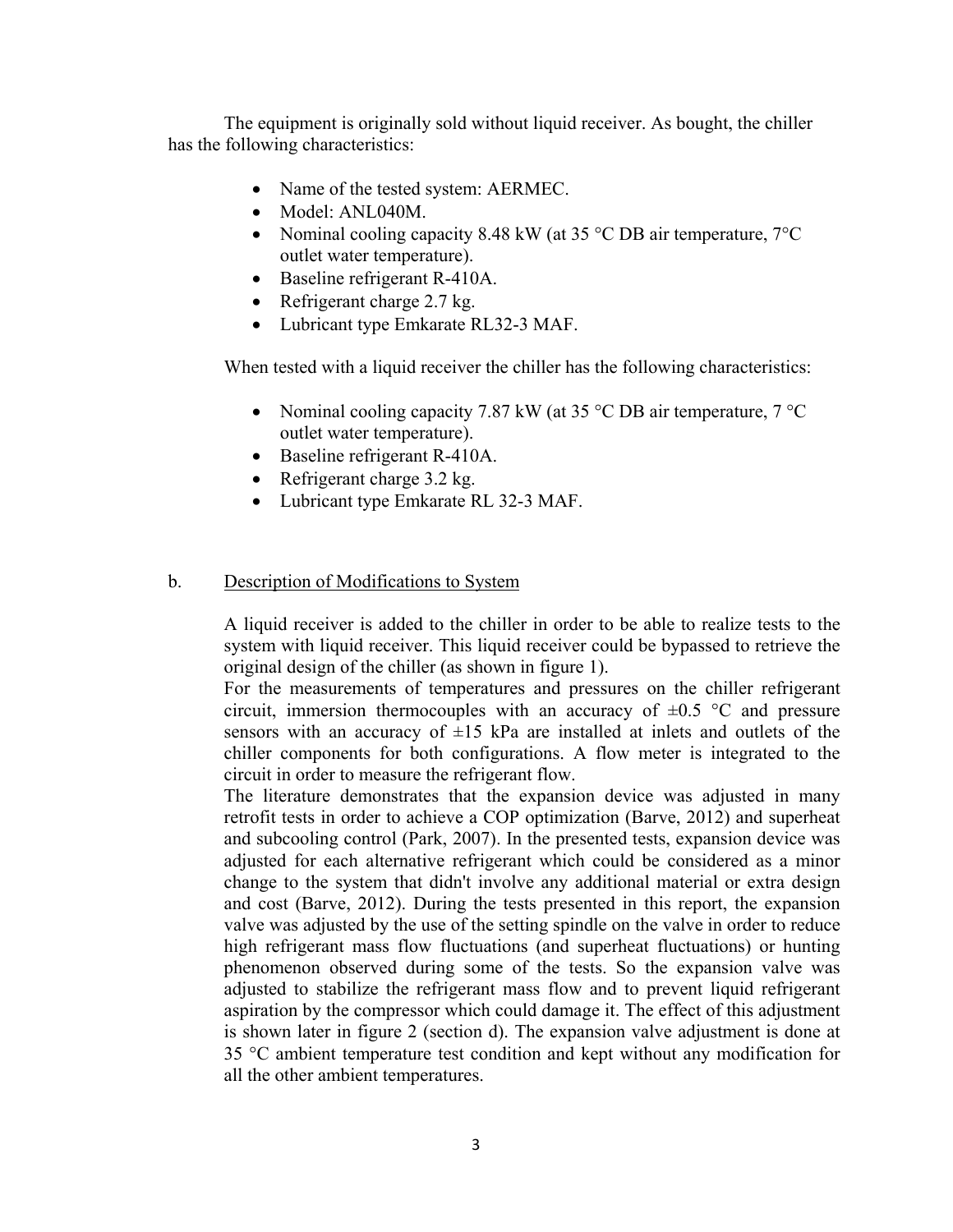For R-410A and for each of tested alternative refrigerants, the tests are conducted for 2.7 kg refrigerant charge without liquid receiver and for 3.2 kg and 3.9 kg refrigerant charges with a liquid receiver. These refrigerant charges were chosen by considering the R-410A original charge and the two other charges were arbitrary chosen; therefore charge optimization tests were not conducted for any refrigerant.

### c. Description of Tests Conducted

The experimental setup is formed of a temperature controlled room (climatic room) representing outside conditions and a water loop representing the cooling load. This experimental setup is shown in Figure 1.

The water chiller is installed in the climatic room which is equipped with a cooling coil permitting to cool and control the room temperature by compensating the heat rejected by the chiller (on the condenser side). Air temperature is measured at three different vertical positions at the condenser air inlet using two PT100 temperature sensors with an accuracy of  $\pm 0.3$  °C and a thermocouple with an accuracy of  $\pm 0.5$  °C.

The water loop is equipped with: a water storage tank of 200 L, two cooling sections installed before and after the water storage tank relatively to the water flow direction, a heating device and a circulating pump to control the water flow rate. Water temperature is measured at the inlet and outlet of the chiller evaporator using PT100 immersion sensors with an accuracy of  $\pm 0.15$  °C. An electromagnetic flow meter with an accuracy of  $\pm 1$  % is used to measure the water volumetric flow rate.



Figure 1: Experimental setup for the climatic room, the water loop and water chiller.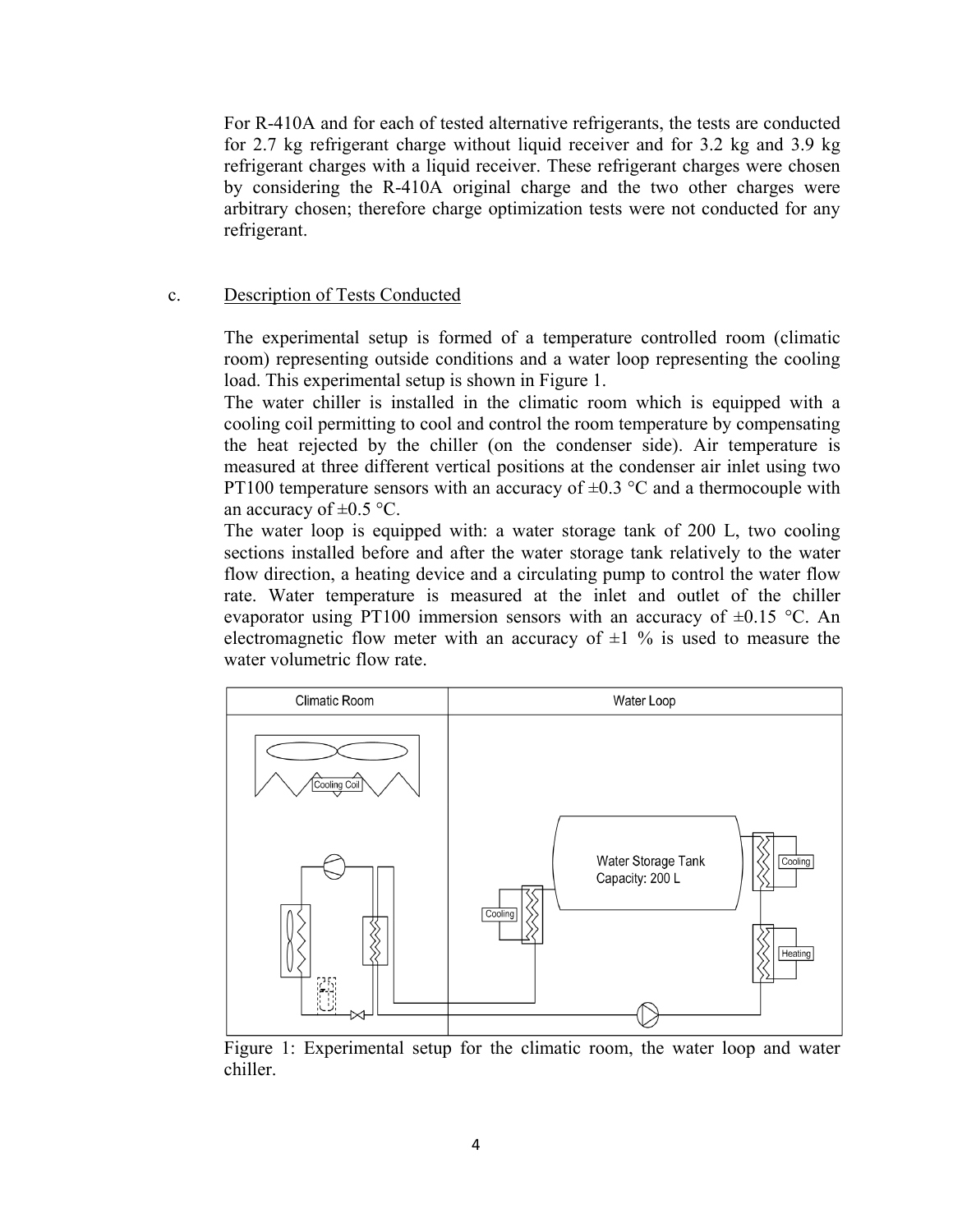For safety reasons, tests were limited to 126 °C discharge temperature. All tests are conducted with 0.4586 l/s water volume flow rate. The chiller is

tested at full load under the following conditions:

- Air DB temperature of 30  $\degree$ C and water outlet temperature from the chiller evaporator of 7 °C (temperature condition 1: TC1)
- Air DB temperature of 35  $\degree$ C and water outlet temperature from the chiller evaporator of 7 °C (temperature condition 2: TC2)
- Air DB temperature of 40  $\degree$ C and water outlet temperature from the chiller evaporator of 7 °C (temperature condition 3: TC3)
- Air DB temperature of 45  $\degree$ C and water outlet temperature from the chiller evaporator of 7 °C (temperature condition 4: TC4)

During all tests, evaporator inlet water temperature is controlled in order to maintain a water temperature of 7 °C at the outlet of the evaporator.

3. Results

For all realized tests, the cooling capacity is calculated relatively to water mass flow rate and water temperature at the inlet and outlet of the evaporator according to eq. (1).

$$
Total Capacity = \dot{m}_w c_{p,w} (T_i - T_o)
$$
\n<sup>(1)</sup>

Energy efficiency ratio (EER) is calculated according to eq. (2). EER is the ratio of the cooling capacity to the system power consumption which includes the condenser fan power consumption.

$$
EER = \frac{Q_{cold}}{W_{comp} + W_{fan}}
$$
 (2)

The fan power consumption is constant (about 210W to 220W) in all tests. Another energy efficiency ratio EERcompressor is also calculated according to eq. (3). EERcompressor is the ratio of the cooling capacity to the compressor power consumption.

$$
EER_{compression} = \frac{Q_{cold}}{W_{comp}} \tag{3}
$$

In the following results, in addition to the system performance and cooling capacity, relative pressure and temperature at the compressor outlet are shown.

Hereafter are shown the different tested refrigerants and the tests results (In these results, the compressor suction temperature is not mentioned because the temperature was only measured at the evaporator outlet, and it should be almost equal to the compressor suction temperature since the tube length is short between the compressor suction and the evaporator outlet). The superheat values for alternative refrigerants DR-5A, L-41-1 and L-41-2 are not calculated since the mixture composition of the mentioned refrigerants is unknown and hence their properties are not available. However, the superheat and subcooling of R-410A and R-32 are calculated according to temperature and pressure measurements and using the properties of R-410A and R-32 according to REFPROP® version 9.0.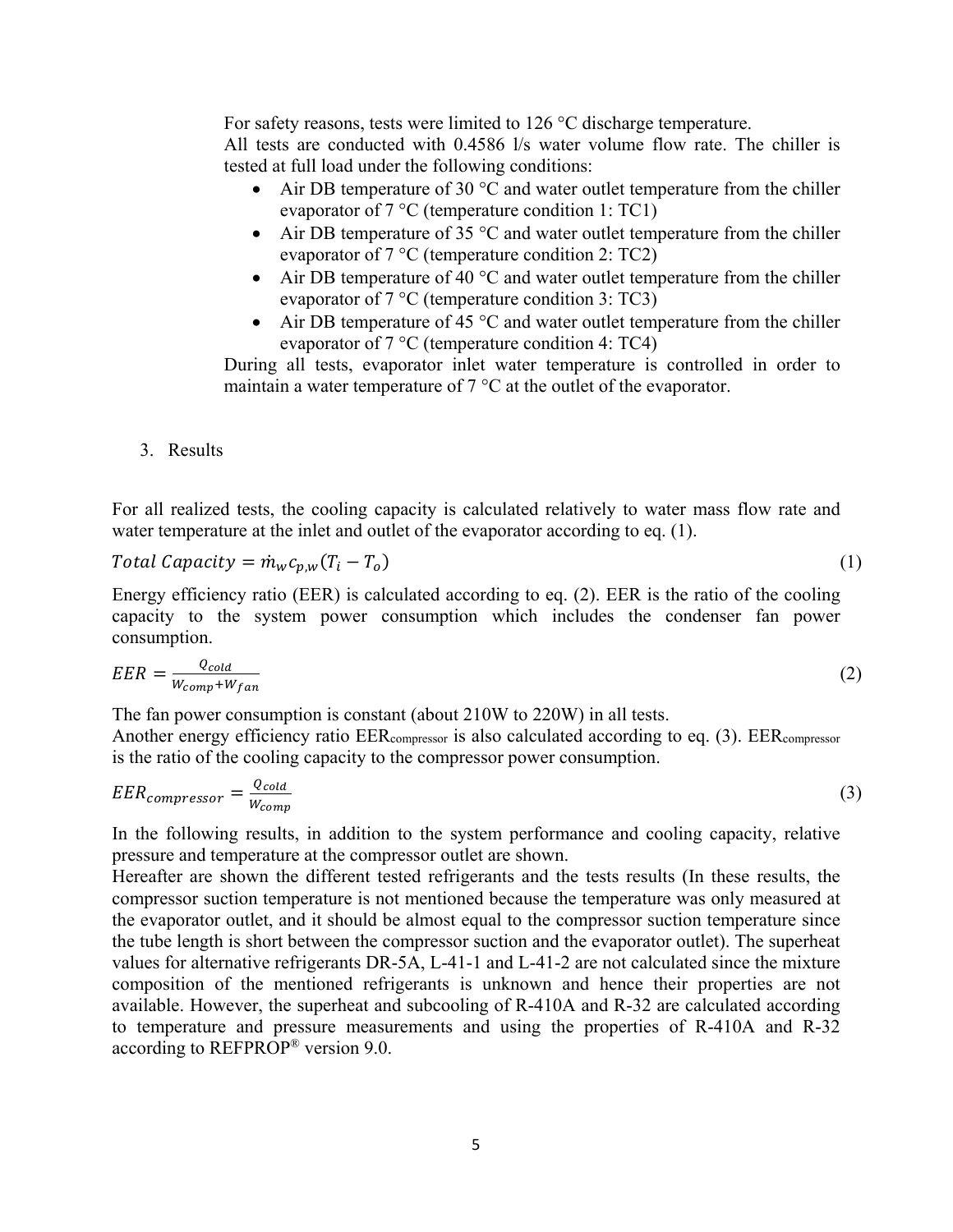| <b>Basic Information</b>                     |                      |                              |                                                          |              |
|----------------------------------------------|----------------------|------------------------------|----------------------------------------------------------|--------------|
| Alternative Refrigerant (If not proprietary, | $R-32$               | DR-5A                        | $L - 41 - 1$                                             | $L - 41 - 2$ |
| composition as Charged, % wt)                |                      |                              |                                                          |              |
| Alternative Lubricant Type and ISO Viscosity | Emkarate RL 32-3 MAF |                              |                                                          |              |
| Baseline Refrigerant and Lubricant           |                      | R-410A / Emkarate RL32-3 MAF |                                                          |              |
| Make and Model of System                     |                      | AERMEC / Model: ANL040M      |                                                          |              |
| Nominal Capacity and Type of System          |                      |                              | 8.48 kW (without liquid receiver) / 7.87 kW (With liquid |              |
|                                              | receiver)            |                              |                                                          |              |

# **a. Tests without liquid receiver for a refrigerant charge of 2.7 kg.**

### **Case of R-410A**

| <b>Comparison Data</b>                  | TC1             | TC <sub>2</sub> | TC3    | TC4    | $\overline{\text{SI}}$ | TC1     | TC <sub>2</sub> | TC3     | TC4     | $\overline{IP}$ |                  | Ratio |     |     |
|-----------------------------------------|-----------------|-----------------|--------|--------|------------------------|---------|-----------------|---------|---------|-----------------|------------------|-------|-----|-----|
|                                         |                 |                 |        |        | <b>Units</b>           |         |                 |         |         | <b>Units</b>    | $\overline{TC1}$ | TC2   | TC3 | TC4 |
| Mode                                    | Cooling         |                 |        |        |                        |         |                 |         |         |                 |                  |       |     |     |
| (Heating/Cooling)                       | Scroll          |                 |        |        |                        |         |                 |         |         |                 |                  |       |     |     |
| Compressor Type<br>Compressor           | 6.74            |                 |        |        | $M^{\wedge}3$          | 238.02  |                 |         |         | $Ft^3/$         |                  |       |     |     |
| Displacement                            |                 |                 |        |        | min                    |         |                 |         |         | min             |                  |       |     |     |
| Nominal Motor Size                      |                 |                 |        |        | hp                     |         |                 |         |         |                 |                  |       |     |     |
| Motor Speed                             | 2900            |                 |        |        | rpm                    |         |                 |         |         |                 |                  |       |     |     |
| <b>Expansion Device</b><br>Type         | <b>TX Valve</b> |                 |        |        |                        |         |                 |         |         |                 |                  |       |     |     |
| <b>Lubricant Charge</b>                 | 1.22            |                 |        |        | kg                     | 2.50    |                 |         |         | 1 <sub>b</sub>  |                  |       |     |     |
| Refrigerant Charge                      | 2.70            |                 |        |        | kg                     | 5.52    |                 |         |         | 1 <sub>b</sub>  |                  |       |     |     |
| <b>Refrigerant Mass</b>                 | 3.15            | 3.13            | 3.11   | 3.10   | kg/mi                  | 6.45    | 6.40            | 6.36    | 6.34    | lb/min          |                  |       |     |     |
| Flow Rate                               |                 |                 |        |        | $\mathbf n$            |         |                 |         |         | $\mathbf n$     |                  |       |     |     |
| Composition, at                         |                 |                 |        |        | $%$ wt                 |         |                 |         |         |                 |                  |       |     |     |
| compr. Inlet if                         |                 |                 |        |        |                        |         |                 |         |         |                 |                  |       |     |     |
| applicable                              |                 |                 |        |        |                        |         |                 |         |         |                 |                  |       |     |     |
| <b>Evaporator Face</b><br>Area          |                 |                 |        |        | $m \wedge 2$           |         |                 |         |         | ft $\hat{}$ 2   |                  |       |     |     |
| Condenser Face Area                     |                 |                 |        |        | $m^2$                  |         |                 |         |         | ft $\sqrt{2}$   |                  |       |     |     |
| Ambient Temps.                          | 30.01           | 34.87           | 40.15  | 44.99  | $\overline{C}$         | 86.02   | 94.77           | 104.27  | 112.98  | ${\bf F}$       |                  |       |     |     |
| Outdoor                                 |                 |                 |        |        |                        |         |                 |         |         |                 |                  |       |     |     |
| <b>Total Capacity</b>                   | 9091.2          | 8499.1          | 7830.7 | 7207.6 | $\overline{W}$         | 31020.5 | 29000.1         | 26719.5 | 24593.4 | Btu/            |                  |       |     |     |
|                                         |                 |                 |        |        |                        |         |                 |         |         | hr              |                  |       |     |     |
| <b>Sensible Capacity</b>                |                 |                 |        |        | W                      |         |                 |         |         | Btu/            |                  |       |     |     |
|                                         |                 |                 |        |        |                        |         |                 |         |         | hr              |                  |       |     |     |
| <b>Total System Power</b><br>Input      | 3066.0          | 3370.0          | 3726.0 | 4089.0 | $\overline{W}$         | 3066.0  | 3370.0          | 3726.0  | 4089.0  | W               |                  |       |     |     |
| <b>Compressor Power</b>                 | 2846.0          | 3150.0          | 3506.0 | 3869.0 | W                      | 2846.0  | 3150.0          | 3506.0  | 3869.0  | W               |                  |       |     |     |
| Input                                   |                 |                 |        |        |                        |         |                 |         |         |                 |                  |       |     |     |
| <b>Energy Efficiency</b><br>Ratio (EER) | 2.97            | 2.52            | 2.10   | 1.76   | W/W                    | 10.13   | 8.60            | 7.17    | 6.01    | Btu/<br>Whr     |                  |       |     |     |
| <b>Energy Efficiency</b>                | 3.19            | 2.70            | 2.23   | 1.86   | W/W                    | 10.90   | 9.21            | 7.62    | 6.36    | Btu/            |                  |       |     |     |
| Ratio                                   |                 |                 |        |        |                        |         |                 |         |         | Whr             |                  |       |     |     |
| (EER, compressor)                       |                 |                 |        |        |                        |         |                 |         |         |                 |                  |       |     |     |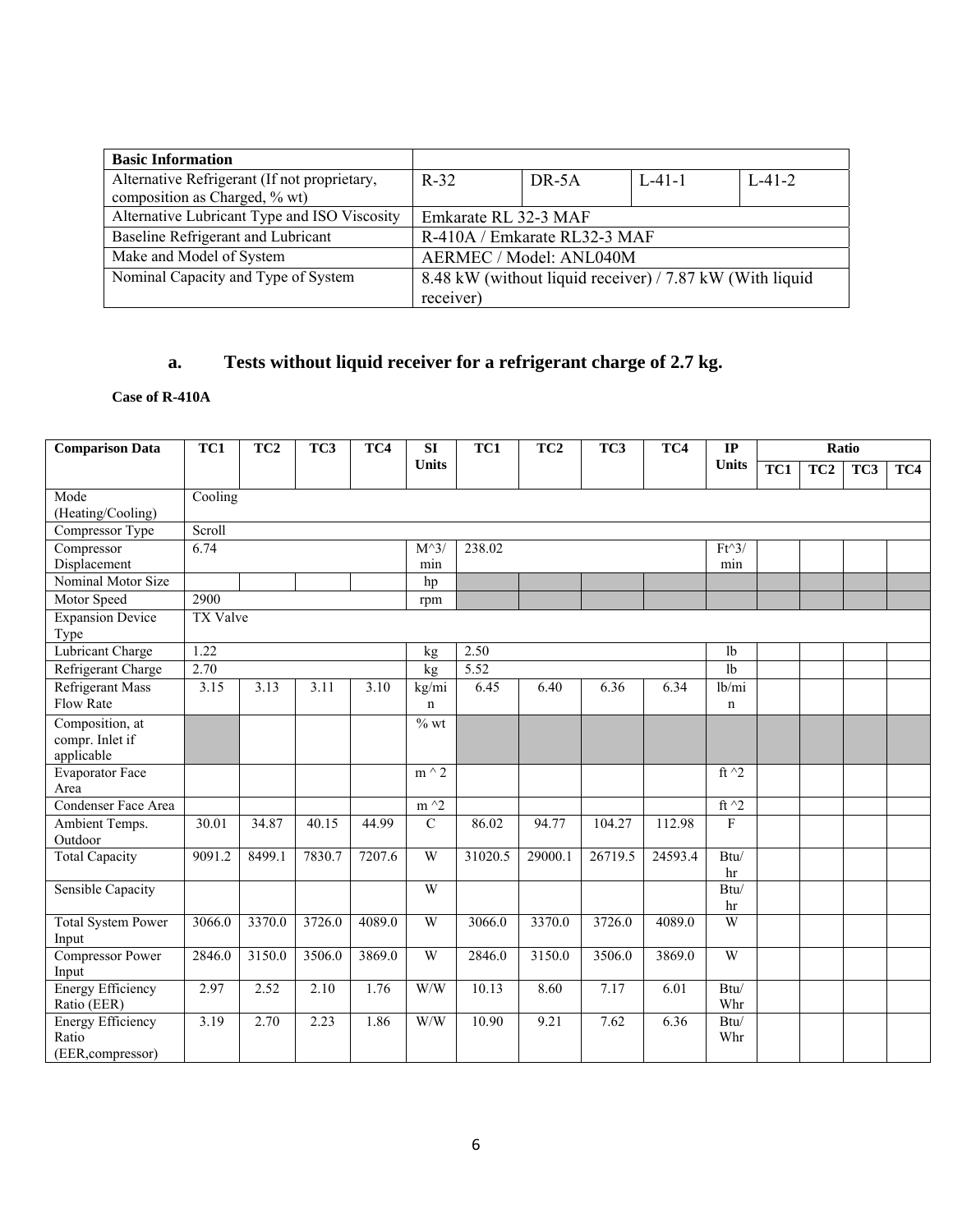| Air/Water                    | TC1    | TC <sub>2</sub> | TC3    | TC4    | <b>SI</b>     | TC1     | TC <sub>2</sub> | TC <sub>3</sub> | TC4     | IP             |     |                 | Ratio |     |
|------------------------------|--------|-----------------|--------|--------|---------------|---------|-----------------|-----------------|---------|----------------|-----|-----------------|-------|-----|
| <b>Side Data</b>             |        |                 |        |        | <b>Units</b>  |         |                 |                 |         | <b>Units</b>   | TC1 | TC <sub>2</sub> | TC3   | TC4 |
| <b>Evaporator</b>            |        |                 |        |        |               |         |                 |                 |         |                |     |                 |       |     |
| Heat Exchange<br>Fluid       | Water  |                 |        |        |               |         |                 |                 |         |                |     |                 |       |     |
| <b>Flow Rate</b><br>(liquid) | 0.4580 | 0.4581          | 0.4577 | 0.4572 | L/min         | 0.1210  | 0.1210          | 0.1209          | 0.1208  | gal/min        |     |                 |       |     |
| Inlet<br>Temperature         | 11.74  | 11.46           | 11.10  | 10.80  | $\mathcal{C}$ | 53.1    | 52.6            | 52.0            | 51.4    | F              |     |                 |       |     |
| Outlet<br>Temperature        | 6.98   | 7.01            | 7.00   | 7.02   | $\mathcal{C}$ | 44.6    | 44.6            | 44.6            | 44.6    | F              |     |                 |       |     |
| Condenser                    |        |                 |        |        |               |         |                 |                 |         |                |     |                 |       |     |
| Heat Exchange<br>Fluid       | Air    |                 |        |        |               |         |                 |                 |         |                |     |                 |       |     |
| <b>Flow Rate</b><br>(gas)    | 58.33  | 58.33           | 58.33  | 58.33  | $m^3/$<br>min | 2059.90 | 2059.90         | 2059.90         | 2059.90 | ft $3/$<br>min |     |                 |       |     |
| Inlet<br>Temperature         | 30.01  | 34.87           | 40.15  | 44.99  | $\mathcal{C}$ | 86.0    | 94.8            | 104.3           | 113.0   | F              |     |                 |       |     |
| Outlet<br>Temperature        | 42.63  | 47.64           | 52.80  | 57.80  | $\mathcal{C}$ | 108.7   | 117.8           | 127.0           | 136.0   | F              |     |                 |       |     |

| <b>Refrigerant Side Data</b>        | TC1  |           | TC <sub>2</sub> |           | TC1   |          | TC <sub>2</sub> |          |
|-------------------------------------|------|-----------|-----------------|-----------|-------|----------|-----------------|----------|
| <b>Temperatures &amp; Pressures</b> | T(C) | $P$ [kPa] | T(C)            | $P$ [kPa] | T[F]  | P [psia] | T[F]            | P [psia] |
| Compressor Discharge                | 80.9 | 2881.08   | 88.0            | 3159.38   | 177.6 | 417.77   | 190.4           | 459.32   |
| Condenser Inlet                     | 79.8 | 2869.55   | 86.9            | 3148.37   | 175.6 | 416.19   | 188.4           | 456.63   |
| Condenser Outlet                    | 33.5 | 2811.57   | 38.3            | 3098.34   | 92.3  | 407.78   | 100.9           | 449.38   |
| <b>Expansion Device Inlet</b>       | 33.5 | 2796.15   | 38.3            | 3079.98   | 92.3  | 405.55   | 100.9           | 446.71   |
| Subcooling, at expan. device        | 12.5 |           | 11.8            |           | 2.5   |          | 21.2            |          |
| Evaporator Inlet                    | 4.9  | 927.16    | 5.6             | 943.46    | 40.8  | 134.47   | 42.1            | 136.84   |
| <b>Evaporator Outlet</b>            | 5.0  | 857.39    | 4.4             | 866.17    | 41.0  | 124.35   | 39.9            | 125.63   |
| <b>Evaporator Superheat</b>         | 2.7  |           | 1.8             |           | 4.9   |          | 3.2             |          |

| <b>Refrigerant Side Data</b>        |      | TC3       |       | TC4       | TC <sub>3</sub> |          | TC4   |          |
|-------------------------------------|------|-----------|-------|-----------|-----------------|----------|-------|----------|
| <b>Temperatures &amp; Pressures</b> | T(C) | $P$ [kPa] | T(C)  | $P$ [kPa] | T[F]            | P [psia] | T[F]  | P [psia] |
| <b>Compressor Discharge</b>         | 96.7 | 3486.87   | 104.6 | 3800.80   | 206.1           | 503.62   | 220.3 | 549.60   |
| Condenser Inlet                     | 95.6 | 3475.62   | 103.4 | 3790.67   | 204.1           | 522.32   | 218.1 | 549.79   |
| Condenser Outlet                    | 43.6 | 3434.39   | 48.7  | 3755.38   | 110.5           | 498.12   | 119.7 | 544.67   |
| <b>Expansion Device Inlet</b>       | 43.6 | 3412.45   | 48.7  | 3730.71   | 110.5           | 494.93   | 119.7 | 541.09   |
| Subcooling, at expan. device        | 11.1 |           | 10.0  |           | 20.0            |          | 18.0  |          |
| Evaporator Inlet                    | 6.5  | 961.98    | 7.5   | 985.54    | 43.7            | 139.52   | 45.5  | 142.94   |
| <b>Evaporator Outlet</b>            | 4.4  | 873.58    | 4.4   | 886.56    | 39.9            | 126.70   | 39.9  | 128.58   |
| <b>Evaporator Superheat</b>         | 1.5  |           | 1.1   |           | 2.7             |          | 2.0   |          |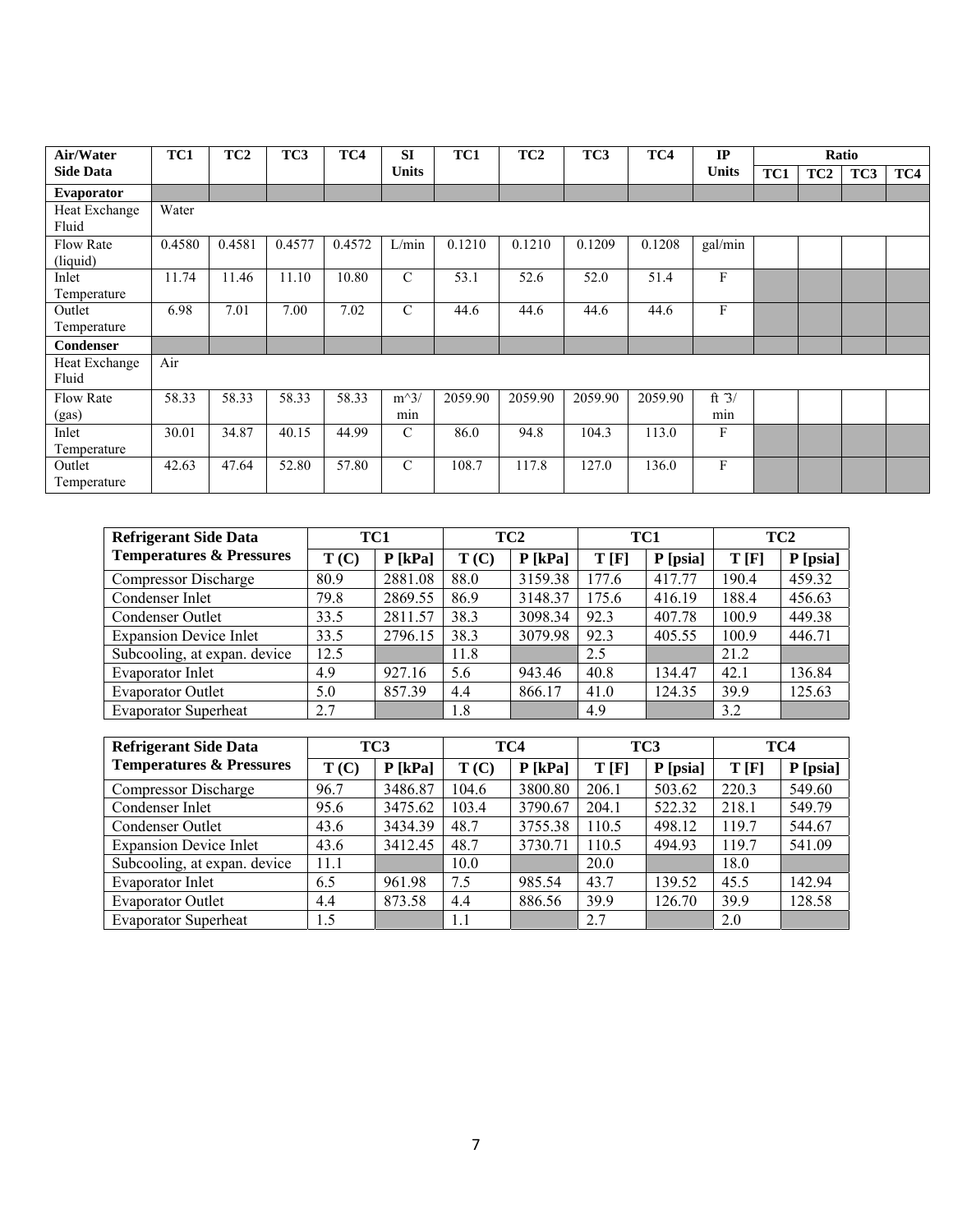#### **Case of DR-5A**

| <b>Comparison Data</b>                                 | TC1<br>TC <sub>2</sub><br>TC3<br>TC4 |        |        |        | SI                   | TC1     | TC <sub>2</sub> | TC3     | TC4     | $\mathbf{IP}$         |      |                 | Ratio |      |
|--------------------------------------------------------|--------------------------------------|--------|--------|--------|----------------------|---------|-----------------|---------|---------|-----------------------|------|-----------------|-------|------|
|                                                        |                                      |        |        |        | <b>Units</b>         |         |                 |         |         | <b>Units</b>          | TC1  | TC <sub>2</sub> | TC3   | TC4  |
| Mode<br>(Heating/Cooling)                              | Cooling                              |        |        |        |                      |         |                 |         |         |                       |      |                 |       |      |
| Compressor Type                                        | Scroll                               |        |        |        |                      |         |                 |         |         |                       |      |                 |       |      |
| Compressor<br>Displacement                             | 6.74                                 |        |        |        | $M^{\wedge}3$<br>min | 238.02  |                 |         |         | $Ft^3$<br>min         | 1.00 | 1.00            | 1.00  | 1.00 |
| Nominal Motor Size                                     |                                      |        |        |        | hp                   |         |                 |         |         |                       |      |                 |       |      |
| Motor Speed                                            | 2900                                 |        |        |        | rpm                  |         |                 |         |         |                       |      |                 |       |      |
| <b>Expansion Device</b><br>Type                        | <b>TX Valve</b>                      |        |        |        |                      |         |                 |         |         |                       |      |                 |       |      |
| <b>Lubricant Charge</b>                                | 1.22                                 |        |        |        | kg                   | 2.50    |                 |         |         | 1 <sub>b</sub>        | 1.00 | 1.00            | 1.00  | 1.00 |
| Refrigerant Charge                                     | 2.70                                 |        |        |        | kg                   | 5.52    |                 |         |         | 1 <sub>b</sub>        | 1.00 | 1.00            | 1.00  | 1.00 |
| <b>Refrigerant Mass</b><br>Flow Rate                   | 2.67                                 | 2.77   | 2.84   | 2.98   | kg/mi<br>n           | 5.46    | 5.67            | 5.81    | 6.10    | 1b/min<br>$\mathbf n$ | 0.85 | 0.88            | 0.91  | 0.96 |
| Composition, at<br>compr. Inlet if<br>applicable       |                                      |        |        |        | $%$ wt               |         |                 |         |         |                       |      |                 |       |      |
| <b>Evaporator Face</b><br>Area                         |                                      |        |        |        | $m \wedge 2$         |         |                 |         |         | ft $^2$               |      |                 |       |      |
| Condenser Face Area                                    |                                      |        |        |        | $m \wedge 2$         |         |                 |         |         | ft $\sqrt{2}$         |      |                 |       |      |
| Ambient Temps.<br>Outdoor                              | 29.62                                | 35.07  | 40.16  | 45.63  | $\mathbf C$          | 85.32   | 95.13           | 104.29  | 114.13  | F                     |      |                 |       |      |
| <b>Total Capacity</b>                                  | 8788.1                               | 8229.7 | 7484.5 | 6681.8 | W                    | 29986.2 | 28080.9         | 25538.2 | 22799.2 | Btu/<br>hr            | 0.97 | 0.97            | 0.96  | 0.93 |
| Sensible Capacity                                      |                                      |        |        |        | W                    |         |                 |         |         | Btu/<br>hr            |      |                 |       |      |
| <b>Total System Power</b><br>Input                     | 3019.0                               | 3318.0 | 3644.0 | 3926.0 | W                    | 3019.0  | 3318.0          | 3644.0  | 3926.0  | W                     | 0.98 | 0.98            | 0.98  | 0.96 |
| <b>Compressor Power</b><br>Input                       | 2799.0                               | 3098.0 | 3424.0 | 3706.0 | W                    | 2799.0  | 3098.0          | 3424.0  | 3706.0  | W                     | 0.98 | 0.98            | 0.98  | 0.96 |
| <b>Energy Efficiency</b><br>Ratio (EER)                | 2.91                                 | 2.48   | 2.05   | 1.70   | W/W                  | 9.93    | 8.46            | 6.99    | 5.80    | Btu/<br>Whr           | 0.98 | 0.98            | 0.98  | 0.97 |
| <b>Energy Efficiency</b><br>Ratio<br>(EER, compressor) | 3.14                                 | 2.66   | 2.19   | 1.80   | W/W                  | 10.71   | 9.06            | 7.46    | 6.15    | $\bar{B}$ tu/<br>Whr  | 0.98 | 0.99            | 0.98  | 0.97 |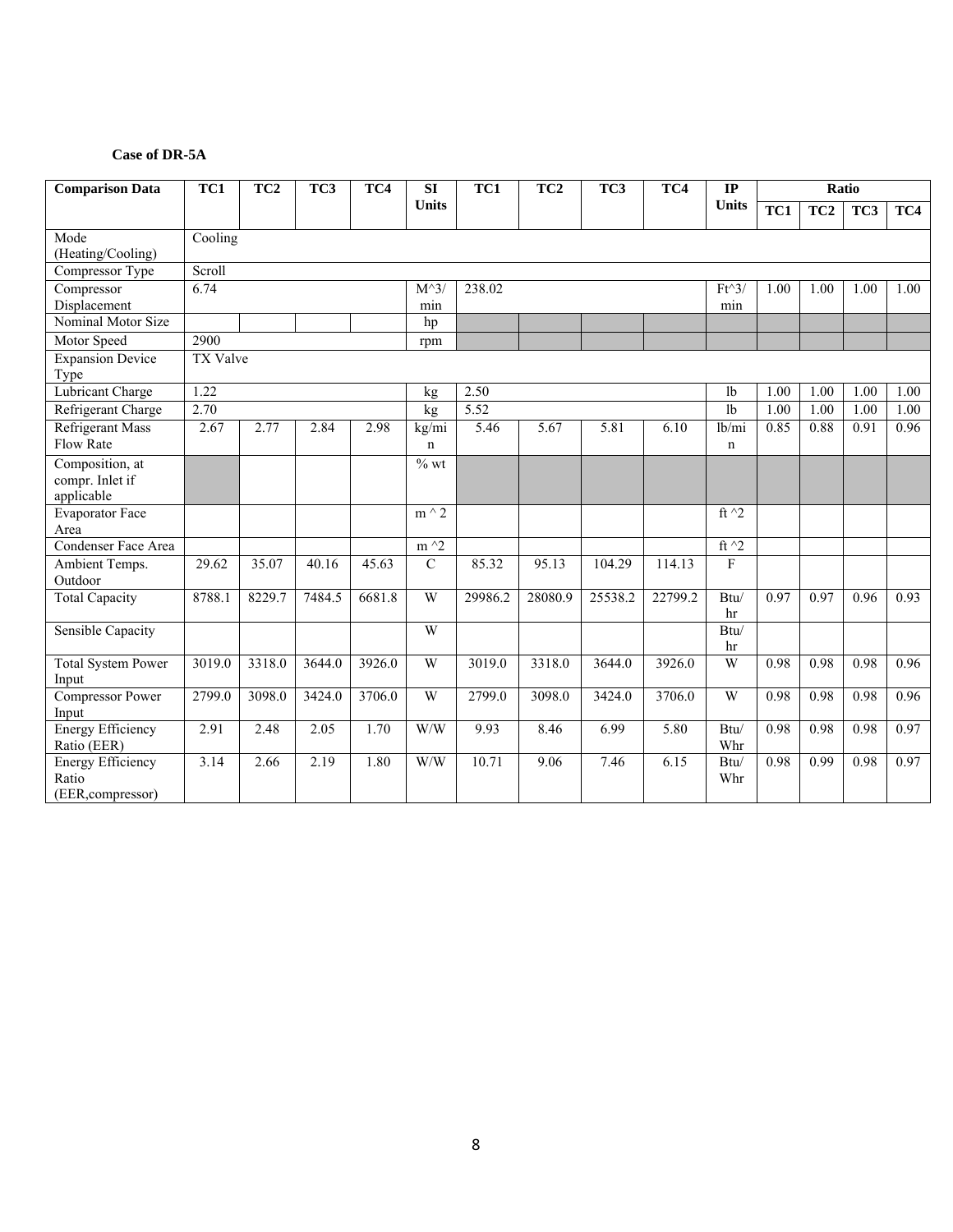| Air/Water        | TC1    | TC <sub>2</sub> | TC3    | TC4    | <b>SI</b>     | TC1     | TC <sub>2</sub> | TC <sub>3</sub> | TC4     | IP           |      |                 | Ratio |      |
|------------------|--------|-----------------|--------|--------|---------------|---------|-----------------|-----------------|---------|--------------|------|-----------------|-------|------|
| <b>Side Data</b> |        |                 |        |        | <b>Units</b>  |         |                 |                 |         | <b>Units</b> | TC1  | TC <sub>2</sub> | TC3   | TC4  |
| Evaporator       |        |                 |        |        |               |         |                 |                 |         |              |      |                 |       |      |
| Heat Exchange    | Water  |                 |        |        |               |         |                 |                 |         |              |      |                 |       |      |
| Fluid            |        |                 |        |        |               |         |                 |                 |         |              |      |                 |       |      |
| <b>Flow Rate</b> | 0.4586 | 0.4584          | 0.4583 | 0.4581 | L/min         | 0.1211  | 0.1211          | 0.1211          | 0.1210  | gal/min      | 1.00 | 1.00            | 1.00  | 1.00 |
| (liquid)         |        |                 |        |        |               |         |                 |                 |         |              |      |                 |       |      |
| Inlet            | 11.66  | 11.32           | 10.96  | 10.44  | $\mathcal{C}$ | 52.99   | 52.38           | 51.73           | 50.79   | F            |      |                 |       |      |
| Temperature      |        |                 |        |        |               |         |                 |                 |         |              |      |                 |       |      |
| Outlet           | 7.07   | 7.02            | 7.04   | 6.94   | $\mathcal{C}$ | 44.73   | 44.64           | 44.67           | 44.49   | F            |      |                 |       |      |
| Temperature      |        |                 |        |        |               |         |                 |                 |         |              |      |                 |       |      |
| Condenser        |        |                 |        |        |               |         |                 |                 |         |              |      |                 |       |      |
| Heat Exchange    | Air    |                 |        |        |               |         |                 |                 |         |              |      |                 |       |      |
| Fluid            |        |                 |        |        |               |         |                 |                 |         |              |      |                 |       |      |
| <b>Flow Rate</b> | 58.33  | 58.33           | 58.33  | 58.33  | $m^3/$        | 2059.90 | 2059.90         | 2059.90         | 2059.90 | ft $3/$      | 1.00 | 1.00            | 1.00  | 1.00 |
| (gas)            |        |                 |        |        | min           |         |                 |                 |         | min          |      |                 |       |      |
| Inlet            | 29.62  | 35.07           | 40.16  | 45.63  | $\mathcal{C}$ | 85.32   | 95.13           | 104.29          | 114.13  | F            |      |                 |       |      |
| Temperature      |        |                 |        |        |               |         |                 |                 |         |              |      |                 |       |      |
| Outlet           | 41.51  | 47.06           | 52.46  | 57.37  | $\mathcal{C}$ | 106.72  | 116.71          | 126.43          | 135.27  | F            |      |                 |       |      |
| Temperature      |        |                 |        |        |               |         |                 |                 |         |              |      |                 |       |      |

| <b>Refrigerant Side Data</b>        | TC1  |           | TC <sub>2</sub> |           | TC1   |          | TC <sub>2</sub> |          |
|-------------------------------------|------|-----------|-----------------|-----------|-------|----------|-----------------|----------|
| <b>Temperatures &amp; Pressures</b> | T(C) | $P$ [kPa] | T(C)            | $P$ [kPa] | T[F]  | P [psia] | T[F]            | P [psia] |
| Compressor Discharge                | 77.0 | 2756.56   | 80.2            | 3052.95   | 170.6 | 399.81   | 176.4           | 442.79   |
| Condenser Inlet                     | 75.3 | 2747.10   | 78.8            | 3043.74   | 167.5 | 398.43   | 173.8           | 441.46   |
| Condenser Outlet                    | 32.3 | 2698.94   | 39.3            | 2998.62   | 90.1  | 391.45   | 102.7           | 434.91   |
| <b>Expansion Device Inlet</b>       | 32.5 | 2686.08   | 39.3            | 2981.51   | 90.5  | 389.58   | 102.7           | 432.43   |
| Subcooling, at expan. device        | n/a  |           | n/a             |           | n/a   |          | n/a             |          |
| <b>Evaporator Inlet</b>             | 4.3  | 864.69    | 5.7             | 896.56    | 39.7  | 125.41   | 42.3            | 130.04   |
| <b>Evaporator Outlet</b>            | 3.1  | 811.47    | 3.9             | 831.98    | 37.6  | 117.69   | 39.0            | 120.67   |
| <b>Evaporator Superheat</b>         | n/a  |           | n/a             |           | n/a   |          | n/a             |          |

| <b>Refrigerant Side Data</b>        |      | TC3       |      | TC4       |       | TC <sub>3</sub> | TC4   |          |
|-------------------------------------|------|-----------|------|-----------|-------|-----------------|-------|----------|
| <b>Temperatures &amp; Pressures</b> | T(C) | $P$ [kPa] | T(C) | $P$ [kPa] | T[F]  | P [psia]        | T[F]  | P [psia] |
| <b>Compressor Discharge</b>         | 84.1 | 3345.77   | 85.0 | 3606.06   | 183.4 | 485.26          | 185.0 | 523.01   |
| Condenser Inlet                     | 82.8 | 3335.50   | 84.0 | 3597.27   | 181.0 | 483.77          | 183.2 | 521.74   |
| Condenser Outlet                    | 46.5 | 3294.40   | 53.7 | 3554.23   | 115.7 | 477.81          | 128.7 | 515.50   |
| <b>Expansion Device Inlet</b>       | 46.5 | 3272.44   | 53.7 | 3527.00   | 115.7 | 474.62          | 128.7 | 511.55   |
| Subcooling, at expan. device        | n/a  |           | n/a  |           | n/a   |                 | n/a   |          |
| <b>Evaporator Inlet</b>             | 7.0  | 937.01    | 8.7  | 984.69    | 44.6  | 135.90          | 47.7  | 142.82   |
| <b>Evaporator Outlet</b>            | 4.4  | 856.57    | 5.3  | 878.08    | 39.9  | 124.23          | 41.5  | 127.35   |
| <b>Evaporator Superheat</b>         | n/a  |           | n/a  |           | n/a   |                 | n/a   |          |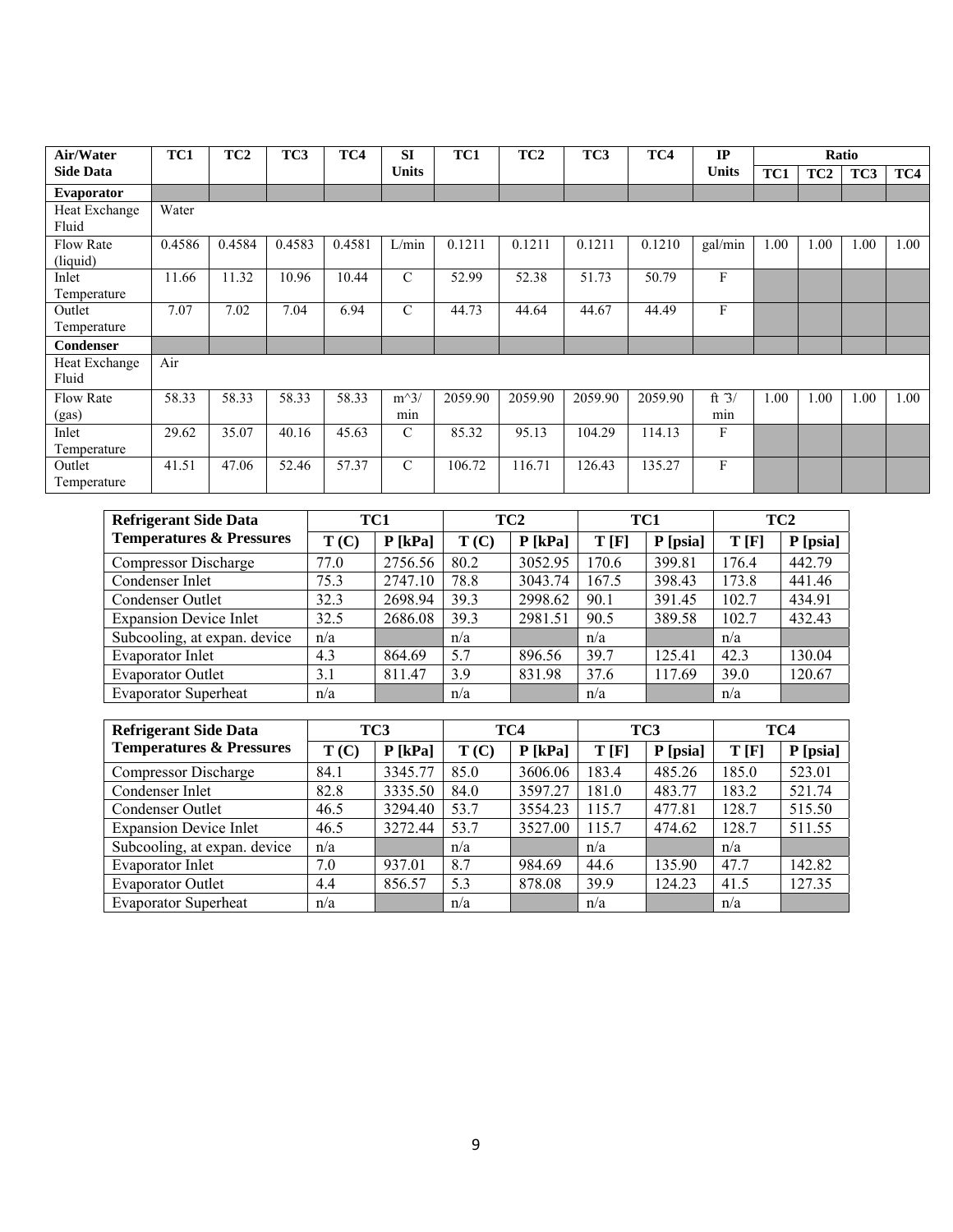| <b>Comparison Data</b>                                 | TC1<br>TC <sub>2</sub><br>TC3<br>TC4 |        |        |        | SI                   | TC1     | TC <sub>2</sub> | TC3     | TC4               | $\mathbf{IP}$  |      |                 | Ratio |      |
|--------------------------------------------------------|--------------------------------------|--------|--------|--------|----------------------|---------|-----------------|---------|-------------------|----------------|------|-----------------|-------|------|
|                                                        |                                      |        |        |        | <b>Units</b>         |         |                 |         |                   | <b>Units</b>   | TC1  | TC <sub>2</sub> | TC3   | TC4  |
| Mode<br>(Heating/Cooling)                              | Cooling                              |        |        |        |                      |         |                 |         |                   |                |      |                 |       |      |
| Compressor Type                                        | Scroll                               |        |        |        |                      |         |                 |         |                   |                |      |                 |       |      |
| Compressor<br>Displacement                             | 6.74                                 |        |        |        | $M^{\wedge}3$<br>min | 238.02  |                 |         |                   | $Ft^3$<br>min  | 1.00 | 1.00            | 1.00  | 1.00 |
| Nominal Motor Size                                     |                                      |        |        |        | hp                   |         |                 |         |                   |                |      |                 |       |      |
| Motor Speed                                            | 2900                                 |        |        |        | rpm                  |         |                 |         |                   |                |      |                 |       |      |
| <b>Expansion Device</b><br>Type                        | <b>TX Valve</b>                      |        |        |        |                      |         |                 |         |                   |                |      |                 |       |      |
| <b>Lubricant Charge</b>                                | 1.22                                 |        |        |        | kg                   | 2.50    |                 |         |                   | 1 <sub>b</sub> | 1.00 | 1.00            | 1.00  | 1.00 |
| Refrigerant Charge                                     | 2.70                                 |        |        |        | kg                   | 5.52    |                 |         |                   | 1 <sub>b</sub> | 1.00 | 1.00            | 1.00  | 1.00 |
| <b>Refrigerant Mass</b><br>Flow Rate                   | 2.36                                 | 2.38   | 2.44   | n/a    | kg/mi<br>n           | 4.83    | 4.87            | 4.99    | n/a               | lb/min<br>n    | 1.53 | 1.56            | 1.60  | n/a  |
| Composition, at<br>compr. Inlet if<br>applicable       |                                      |        |        |        | $%$ wt               |         |                 |         |                   |                |      |                 |       |      |
| <b>Evaporator Face</b><br>Area                         |                                      |        |        |        | $m \wedge 2$         |         |                 |         |                   | ft $^2$        |      |                 |       |      |
| Condenser Face Area                                    |                                      |        |        |        | $m \wedge 2$         |         |                 |         |                   | ft $\sqrt{2}$  |      |                 |       |      |
| Ambient Temps.<br>Outdoor                              | 29.91                                | 35.05  | 39.91  | 45.35  | ${\bf C}$            | 85.84   | 95.09           | 103.84  | 113.63            | ${\bf F}$      |      |                 |       |      |
| <b>Total Capacity</b>                                  | 8714.4                               | 8337.8 | 7799.9 | 7100.0 | W                    | 29734.8 | 28449.8         | 26614.4 | 24226.2           | Btu/<br>hr     | 0.96 | 0.98            | 1.00  | 0.99 |
| Sensible Capacity                                      |                                      |        |        |        | W                    |         |                 |         |                   | Btu/<br>hr     |      |                 |       |      |
| <b>Total System Power</b><br>Input                     | 3163.0                               | 3498.0 | 3846.0 | 4327.0 | W                    | 3163.0  | 3498.0          | 3846.0  | 4327.0            | W              | 1.03 | 1.04            | 1.03  | 1.06 |
| Compressor Power<br>Input                              | 2943.0                               | 3278.0 | 3626.0 | 4107.0 | W                    | 2943.0  | 3278.0          | 3626.0  | 4107.0            | W              | 1.03 | 1.04            | 1.03  | 1.06 |
| <b>Energy Efficiency</b><br>Ratio (EER)                | 2.76                                 | 2.38   | 2.03   | 1.64   | W/W                  | 9.42    | 8.12            | 6.93    | 5.60              | Btu/<br>Whr    | 0.93 | 0.94            | 0.97  | 0.93 |
| <b>Energy Efficiency</b><br>Ratio<br>(EER, compressor) | 2.96                                 | 2.54   | 2.15   | 1.73   | W/W                  | 10.10   | 8.68            | 7.34    | $\overline{5.90}$ | Btu/<br>Whr    | 0.93 | 0.94            | 0.96  | 0.93 |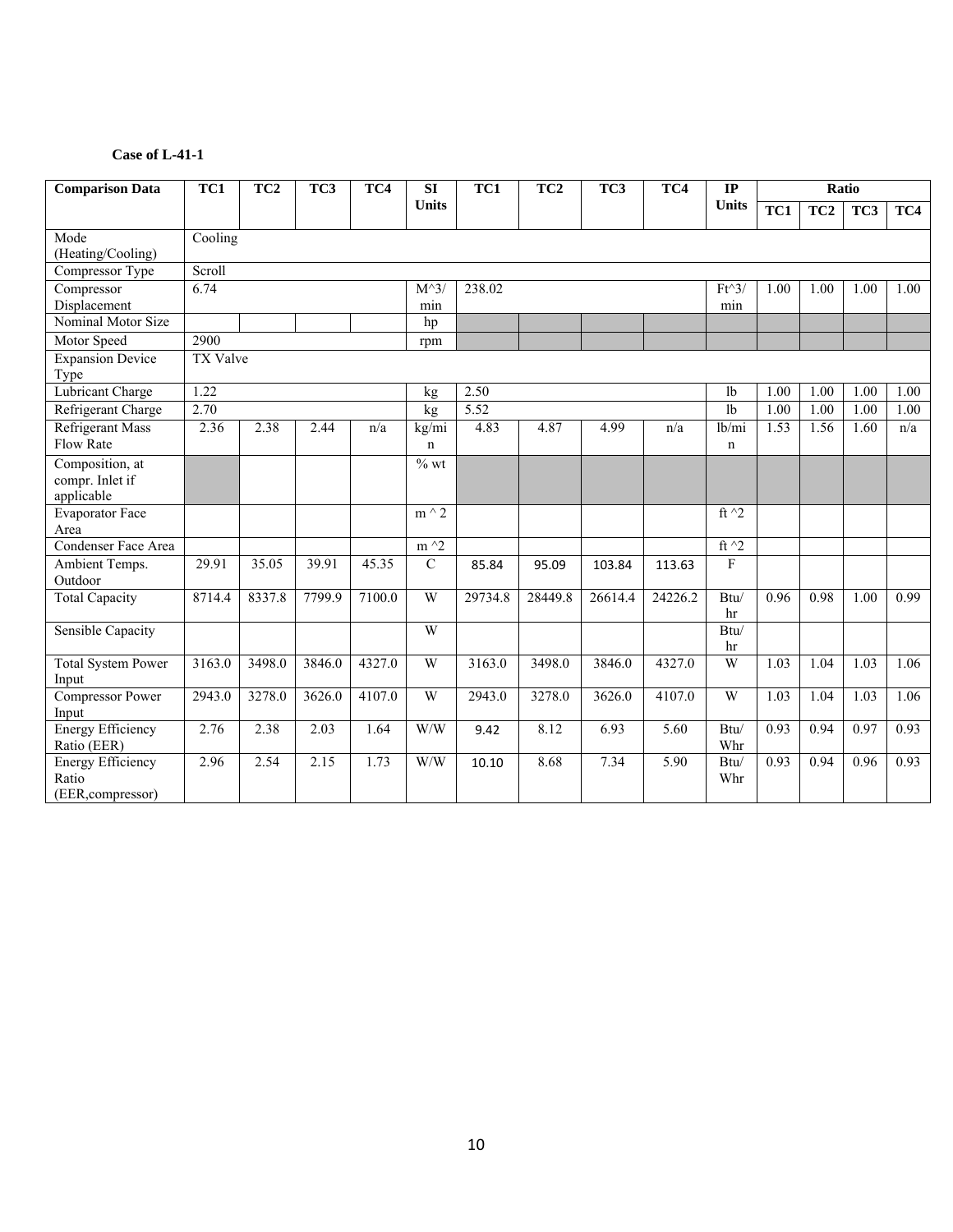| Air/Water                    | TC1    | TC <sub>2</sub> | TC <sub>3</sub> | TC4    | <b>SI</b>     | TC1     | TC <sub>2</sub> | TC3     | TC4     | IP             |      |                 | Ratio |      |
|------------------------------|--------|-----------------|-----------------|--------|---------------|---------|-----------------|---------|---------|----------------|------|-----------------|-------|------|
| <b>Side Data</b>             |        |                 |                 |        | <b>Units</b>  |         |                 |         |         | <b>Units</b>   | TC1  | TC <sub>2</sub> | TC3   | TC4  |
| Evaporator                   |        |                 |                 |        |               |         |                 |         |         |                |      |                 |       |      |
| Heat Exchange<br>Fluid       | Water  |                 |                 |        |               |         |                 |         |         |                |      |                 |       |      |
| <b>Flow Rate</b><br>(liquid) | 0.4580 | 0.4578          | 0.4580          | 0.4582 | L/min         | 0.1210  | 0.1209          | 0.1210  | 0.1210  | gal/min        | 1.00 | 1.00            | 1.00  | 1.00 |
| Inlet<br>Temperature         | 11.56  | 11.38           | 11.07           | 10.71  | C             | 52.81   | 52.48           | 51.93   | 51.28   | F              |      |                 |       |      |
| Outlet<br>Temperature        | 7.00   | 7.02            | 6.99            | 6.99   | $\mathcal{C}$ | 44.60   | 44.64           | 44.58   | 44.58   | F              |      |                 |       |      |
| <b>Condenser</b>             |        |                 |                 |        |               |         |                 |         |         |                |      |                 |       |      |
| Heat Exchange<br>Fluid       | Air    |                 |                 |        |               |         |                 |         |         |                |      |                 |       |      |
| <b>Flow Rate</b><br>(gas)    | 58.33  | 58.33           | 58.33           | 58.33  | $m^3/$<br>min | 2059.90 | 2059.90         | 2059.90 | 2059.90 | ft $3/$<br>min | 1.00 | 1.00            | 1.00  | 1.00 |
| Inlet<br>Temperature         | 29.91  | 35.05           | 39.91           | 45.35  | $\mathcal{C}$ | 85.84   | 95.09           | 103.84  | 113.63  | F              |      |                 |       |      |
| Outlet<br>Temperature        | 42.40  | 48.02           | 53.02           | 58.98  | $\mathcal{C}$ | 108.32  | 118.44          | 127.44  | 138.16  | F              |      |                 |       |      |

| <b>Refrigerant Side Data</b>        | TC1  |           |      | TC <sub>2</sub> | TC1   |          | TC <sub>2</sub> |          |
|-------------------------------------|------|-----------|------|-----------------|-------|----------|-----------------|----------|
| <b>Temperatures &amp; Pressures</b> | T(C) | $P$ [kPa] | T(C) | $P$ [kPa]       | T[F]  | P [psia] | T[F]            | P [psia] |
| <b>Compressor Discharge</b>         | 88.9 | 2871.36   | 91.6 | 3201.46         | 192.0 | 417.31   | 196.9           | 463.95   |
| Condenser Inlet                     | 86.4 | 2866.17   | 89.4 | 3195.50         | 187.5 | 415.70   | 192.9           | 463.47   |
| Condenser Outlet                    | 32.1 | 2827.91   | 38.0 | 3161.98         | 89.8  | 410.15   | 100.4           | 458.61   |
| <b>Expansion Device Inlet</b>       | 32.3 | 2818.69   | 38.2 | 3147.21         | 90.1  | 408.82   | 100.8           | 456.46   |
| Subcooling, at expan. device        | n/a  |           | n/a  |                 | n/a   |          | n/a             |          |
| <b>Evaporator Inlet</b>             | 3.3  | 845.58    | 4.4  | 881.12          | 37.9  | 122.64   | 39.9            | 127.80   |
| <b>Evaporator Outlet</b>            | 3.2  | 806.28    | 3.7  | 831.14          | 37.8  | 116.94   | 38.7            | 120.55   |
| <b>Evaporator Superheat</b>         | n/a  |           | n/a  |                 | n/a   |          | n/a             |          |

| <b>Refrigerant Side Data</b>        | TC <sub>3</sub> |           | TC4   |           | TC <sub>3</sub> |          | TC4   |          |
|-------------------------------------|-----------------|-----------|-------|-----------|-----------------|----------|-------|----------|
| <b>Temperatures &amp; Pressures</b> | T(C)            | $P$ [kPa] | T(C)  | $P$ [kPa] | T[F]            | P [psia] | T[F]  | P [psia] |
| Compressor Discharge                | 95.8            | 3505.59   | 100.6 | 3872.87   | 204.4           | 509.30   | 213.1 | 558.20   |
| Condenser Inlet                     | 93.8            | 3499.43   | 98.8  | 3863.16   | 200.8           | 507.55   | 209.8 | 557.69   |
| Condenser Outlet                    | 43.7            | 3469.08   | 51.3  | 3834.14   | 110.7           | 503.15   | 124.3 | 556.09   |
| <b>Expansion Device Inlet</b>       | 43.8            | 3450.83   | 51.4  | 3812.21   | 110.8           | 500.50   | 124.5 | 552.91   |
| Subcooling, at expan. device        | n/a             |           | n/a   |           | n/a             |          | n/a   |          |
| Evaporator Inlet                    | 5.4             | 907.41    | 7.0   | 956.38    | 41.7            | 131.61   | 44.6  | 138.71   |
| <b>Evaporator Outlet</b>            | 4.1             | 849.11    | 4.7   | 881.37    | 39.4            | 123.15   | 40.5  | 127.83   |
| <b>Evaporator Superheat</b>         | n/a             |           | n/a   |           | n/a             |          | n/a   |          |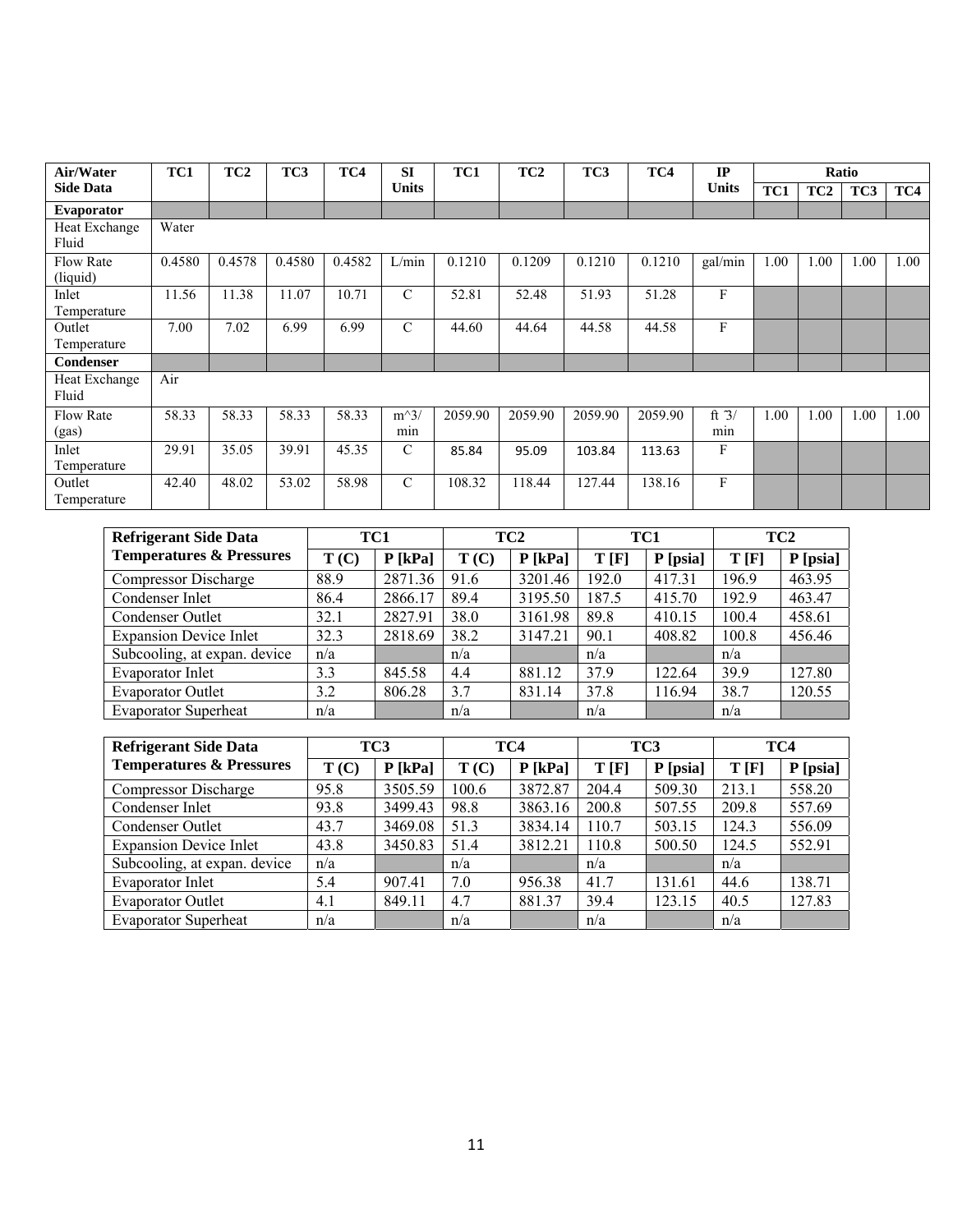| <b>Comparison Data</b>                                 | $\overline{TC1}$ | TC <sub>2</sub>     | TC3    | TC4    | SI                   | $\overline{TC1}$ | TC <sub>2</sub> | TC3     | TC4     | $\mathbf{IP}$        |                  |                 | Ratio |      |
|--------------------------------------------------------|------------------|---------------------|--------|--------|----------------------|------------------|-----------------|---------|---------|----------------------|------------------|-----------------|-------|------|
|                                                        |                  |                     |        |        | <b>Units</b>         |                  |                 |         |         | <b>Units</b>         | $\overline{TC1}$ | TC <sub>2</sub> | TC3   | TC4  |
| Mode<br>(Heating/Cooling)                              | Cooling          |                     |        |        |                      |                  |                 |         |         |                      |                  |                 |       |      |
| Compressor Type                                        | Scroll           |                     |        |        |                      |                  |                 |         |         |                      |                  |                 |       |      |
| Compressor<br>Displacement                             | 6.74             |                     |        |        | $M^{\wedge}3$<br>min | 238.02           |                 |         |         | $Ft^3$<br>min        | 1.00             | 1.00            | 1.00  | 1.00 |
| Nominal Motor Size                                     |                  |                     |        |        | hp                   |                  |                 |         |         |                      |                  |                 |       |      |
| Motor Speed                                            | 2900             |                     |        |        | rpm                  |                  |                 |         |         |                      |                  |                 |       |      |
| <b>Expansion Device</b><br>Type                        | <b>TX Valve</b>  |                     |        |        |                      |                  |                 |         |         |                      |                  |                 |       |      |
| <b>Lubricant Charge</b>                                | 1.22             |                     |        |        | kg                   | 2.50             |                 |         |         | 1 <sub>b</sub>       | 1.00             | 1.00            | 1.00  | 1.00 |
| Refrigerant Charge                                     | 2.70             |                     |        |        | kg                   | 5.52             |                 |         |         | 1 <sub>b</sub>       | 1.00             | 1.00            | 1.00  | 1.00 |
| <b>Refrigerant Mass</b><br>Flow Rate                   | 2.32             | n/a                 | n/a    | n/a    | kg/mi<br>n           | 4.75             | n/a             | n/a     | n/a     | lb/mi<br>$\mathbf n$ | 0.74             | n/a             | n/a   | n/a  |
| Composition, at<br>compr. Inlet if<br>applicable       |                  |                     |        |        | $\frac{6}{10}$ wt    |                  |                 |         |         |                      |                  |                 |       |      |
| <b>Evaporator Face</b><br>Area                         |                  |                     |        |        | $m \wedge 2$         |                  |                 |         |         | ft $\gamma$ 2        |                  |                 |       |      |
| Condenser Face Area                                    |                  |                     |        |        | $m^2$                |                  |                 |         |         | ft $\sqrt{2}$        |                  |                 |       |      |
| Ambient Temps.<br>Outdoor                              | 29.86            | 34.96               | 39.99  | 44.99  | $\mathcal{C}$        | 85.75            | 94.93           | 103.98  | 112.98  | F                    |                  |                 |       |      |
| <b>Total Capacity</b>                                  | 8744.7           | 8362.9              | 7835.7 | 7193.5 | W                    | 29838.2          | 28535.4         | 26736.5 | 24545.2 | Btu/<br>hr           | 0.96             | 0.98            | 1.00  | 1.00 |
| Sensible Capacity                                      |                  |                     |        |        | W                    |                  |                 |         |         | Btu/<br>hr           |                  |                 |       |      |
| <b>Total System Power</b><br>Input                     | 3173.0           | $\overline{3490.0}$ | 3807.0 | 4235.0 | W                    | 3173.0           | 3490.0          | 3807.0  | 4235.0  | W                    | 1.03             | 1.04            | 1.02  | 1.04 |
| <b>Compressor Power</b><br>Input                       | 2953.0           | 3270.0              | 3587.0 | 4015.0 | $\overline{W}$       | 2953.0           | 3270.0          | 3587.0  | 4015.0  | $\overline{W}$       | 1.04             | 1.04            | 1.02  | 1.04 |
| <b>Energy Efficiency</b><br>Ratio (EER)                | 2.76             | 2.40                | 2.06   | 1.70   | W/W                  | 9.42             | 8.19            | 7.03    | 5.80    | Btu/<br>Whr          | 0.93             | 0.95            | 0.98  | 0.97 |
| <b>Energy Efficiency</b><br>Ratio<br>(EER, compressor) | 2.96             | 2.56                | 2.18   | 1.79   | W/W                  | 10.10            | 8.73            | 7.45    | 6.11    | Btu/<br>Whr          | 0.93             | 0.95            | 0.98  | 0.96 |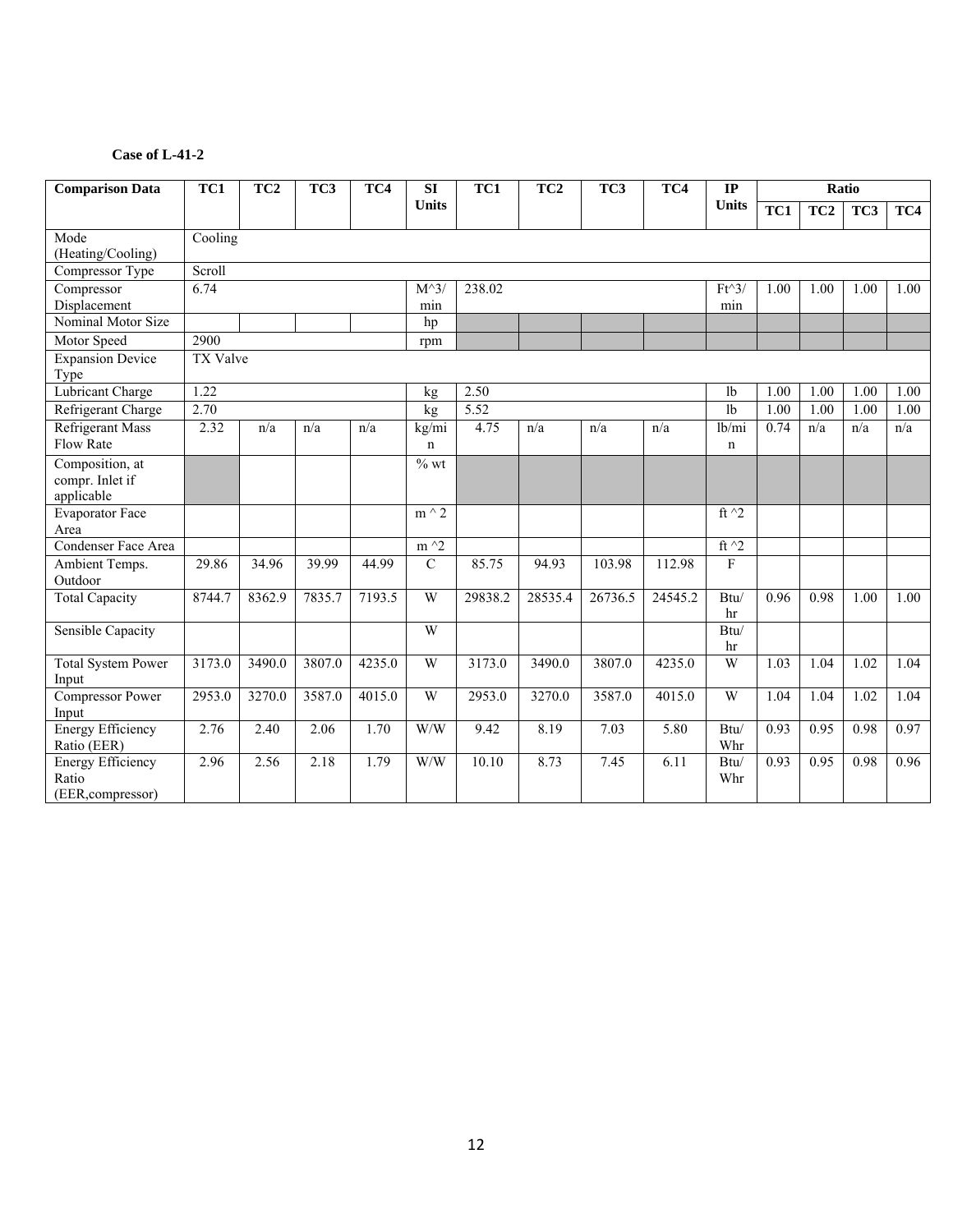| Air/Water                    | TC1    | TC <sub>2</sub> | TC <sub>3</sub> | TC4    | <b>SI</b>     | TC1     | TC <sub>2</sub> | TC3     | TC4     | IP             |      |                 | Ratio |      |
|------------------------------|--------|-----------------|-----------------|--------|---------------|---------|-----------------|---------|---------|----------------|------|-----------------|-------|------|
| <b>Side Data</b>             |        |                 |                 |        | <b>Units</b>  |         |                 |         |         | <b>Units</b>   | TC1  | TC <sub>2</sub> | TC3   | TC4  |
| <b>Evaporator</b>            |        |                 |                 |        |               |         |                 |         |         |                |      |                 |       |      |
| Heat Exchange<br>Fluid       | Water  |                 |                 |        |               |         |                 |         |         |                |      |                 |       |      |
| <b>Flow Rate</b><br>(liquid) | 0.4591 | 0.4590          | 0.4588          | 0.4590 | L/min         | 0.1213  | 0.1213          | 0.1212  | 0.1213  | gal/min        | 1.00 | 1.00            | 1.00  | 1.00 |
| Inlet<br>Temperature         | 11.56  | 11.38           | 11.09           | 10.74  | $\mathcal{C}$ | 52.81   | 52.48           | 51.96   | 51.33   | F              |      |                 |       |      |
| Outlet<br>Temperature        | 7.00   | 7.01            | 6.99            | 6.98   | $\mathcal{C}$ | 44.60   | 44.62           | 44.58   | 44.56   | F              |      |                 |       |      |
| <b>Condenser</b>             |        |                 |                 |        |               |         |                 |         |         |                |      |                 |       |      |
| Heat Exchange<br>Fluid       | Air    |                 |                 |        |               |         |                 |         |         |                |      |                 |       |      |
| <b>Flow Rate</b><br>(gas)    | 58.33  | 58.33           | 58.33           | 58.33  | $m^3/$<br>min | 2059.90 | 2059.90         | 2059.90 | 2059.90 | ft $3/$<br>min | 1.00 | 1.00            | 1.00  | 1.00 |
| Inlet<br>Temperature         | 29.86  | 34.96           | 39.99           | 44.99  | $\mathcal{C}$ | 85.75   | 94.93           | 103.98  | 112.98  | F              |      |                 |       |      |
| Outlet<br>Temperature        | 42.26  | 47.53           | 52.74           | 58.10  | $\mathcal{C}$ | 108.07  | 117.55          | 126.93  | 136.58  | F              |      |                 |       |      |

| <b>Refrigerant Side Data</b>        | TC1  |           | TC <sub>2</sub> |           | TC1   |          | TC <sub>2</sub> |          |
|-------------------------------------|------|-----------|-----------------|-----------|-------|----------|-----------------|----------|
| <b>Temperatures &amp; Pressures</b> | T(C) | $P$ [kPa] | T(C)            | $P$ [kPa] | T[F]  | P [psia] | T[F]            | P [psia] |
| <b>Compressor Discharge</b>         | 89.0 | 2849.72   | 93.3            | 3166.58   | 192.2 | 413.32   | 199.9           | 459.27   |
| Condenser Inlet                     | 87.1 | 2842.30   | 91.5            | 3159.19   | 188.8 | 412.24   | 196.7           | 458.20   |
| Condenser Outlet                    | 31.9 | 2803.80   | 37.4            | 3123.89   | 89.4  | 406.66   | 99.3            | 453.08   |
| <b>Expansion Device Inlet</b>       | 32.1 | 2794.05   | 37.5            | 3111.21   | 89.8  | 405.24   | 99.5            | 451.24   |
| Subcooling, at expan. device        | n/a  |           | n/a             |           | n/a   |          | n/a             |          |
| Evaporator Inlet                    | 3.2  | 839.80    | 4.3             | 870.03    | 37.8  | 121.80   | 39.7            | 126.24   |
| <b>Evaporator Outlet</b>            | 3.0  | 799.53    | 3.6             | 822.51    | 37.4  | 115.96   | 38.5            | 119.29   |
| <b>Evaporator Superheat</b>         | n/a  |           | n/a             |           | n/a   |          | n/a             |          |

| <b>Refrigerant Side Data</b>        | TC3  |           | TC4  |           | TC <sub>3</sub> |          | TC4   |          |
|-------------------------------------|------|-----------|------|-----------|-----------------|----------|-------|----------|
| <b>Temperatures &amp; Pressures</b> | T(C) | $P$ [kPa] | T(C) | $P$ [kPa] | T[F]            | P [psia] | T[F]  | P [psia] |
| <b>Compressor Discharge</b>         | 95.3 | 3481.30   | 99.8 | 3806.99   | 203.5           | 504.92   | 211.6 | 552.16   |
| Condenser Inlet                     | 93.8 | 3472.41   | 98.5 | 3796.34   | 200.8           | 503.63   | 209.3 | 550.61   |
| Condenser Outlet                    | 43.5 | 3438.67   | 50.6 | 3766.45   | 110.3           | 498.74   | 123.1 | 546.28   |
| <b>Expansion Device Inlet</b>       | 43.5 | 3422.67   | 50.7 | 3745.38   | 110.3           | 496.42   | 123.3 | 543.22   |
| Subcooling, at expan. device        | n/a  |           | n/a  |           | n/a             |          | n/a   |          |
| Evaporator Inlet                    | 5.6  | 904.83    | 6.9  | 947.96    | 42.1            | 131.23   | 44.4  | 137.49   |
| <b>Evaporator Outlet</b>            | 4.1  | 846.40    | 4.7  | 799.53    | 39.4            | 122.76   | 40.5  | 115.96   |
| <b>Evaporator Superheat</b>         | n/a  |           | n/a  |           | n/a             |          | n/a   |          |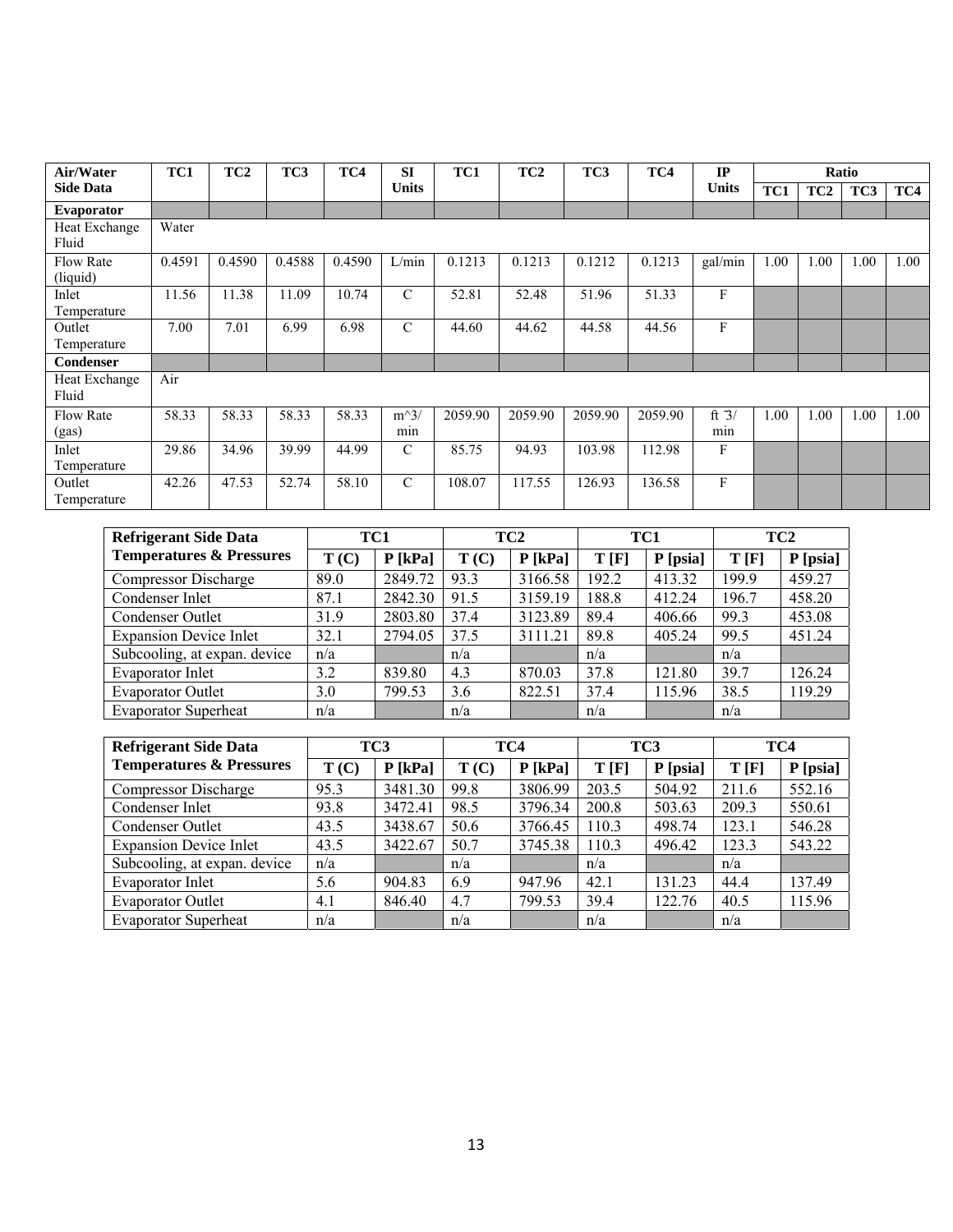# **Case of R-32**

| <b>Comparison Data</b>                                 | TC1      | TC <sub>2</sub> | TC3    | TC4 | SI                   | TC1     | TC <sub>2</sub> | TC3     | TC4 | $\mathbf{IP}$          |                   |                   | Ratio |      |
|--------------------------------------------------------|----------|-----------------|--------|-----|----------------------|---------|-----------------|---------|-----|------------------------|-------------------|-------------------|-------|------|
|                                                        |          |                 |        |     | <b>Units</b>         |         |                 |         |     | <b>Units</b>           | TC1               | TC <sub>2</sub>   | TC3   | TC4  |
| Mode<br>(Heating/Cooling)                              | Cooling  |                 |        |     |                      |         |                 |         |     |                        |                   |                   |       |      |
| Compressor Type                                        | Scroll   |                 |        |     |                      |         |                 |         |     |                        |                   |                   |       |      |
| Compressor<br>Displacement                             | 6.74     |                 |        |     | $M^{\wedge}3$<br>min | 238.02  |                 |         |     | $Ft^{\wedge}3/$<br>min | 1.00              | 1.00              | 1.00  | 1.00 |
| Nominal Motor Size                                     |          |                 |        |     | hp                   |         |                 |         |     |                        |                   |                   |       |      |
| Motor Speed                                            | 2900     |                 |        |     | rpm                  |         |                 |         |     |                        |                   |                   |       |      |
| <b>Expansion Device</b><br>Type                        | TX Valve |                 |        |     |                      |         |                 |         |     |                        |                   |                   |       |      |
| <b>Lubricant Charge</b>                                | 1.22     |                 |        |     | kg                   | 2.50    |                 |         |     | 1 <sub>b</sub>         | $\overline{1.00}$ | 1.00              | 1.00  | 1.00 |
| Refrigerant Charge                                     | 2.70     |                 |        |     | kg                   | 5.52    |                 |         |     | 1 <sub>b</sub>         | 1.00              | 1.00              | 1.00  | 1.00 |
| <b>Refrigerant Mass</b><br>Flow Rate                   | 3.14     | n/a             | n/a    | n/a | kg/mi<br>n           | 6.43    | n/a             | n/a     | n/a | lb/mi<br>$\mathbf n$   | 1.00              | n/a               | n/a   | n/a  |
| Composition, at<br>compr. Inlet if<br>applicable       |          |                 |        |     | $%$ wt               |         |                 |         |     |                        |                   |                   |       |      |
| <b>Evaporator Face</b><br>Area                         |          |                 |        |     | $m \wedge 2$         |         |                 |         |     | ft $\gamma$ 2          |                   |                   |       |      |
| Condenser Face Area                                    |          |                 |        |     | $m \wedge 2$         |         |                 |         |     | ft $\hat{}$ 2          |                   |                   |       |      |
| Ambient Temps.<br>Outdoor                              | 29.36    | 35.05           | 39.15  | n/a | $\mathbf C$          | 84.85   | 95.09           | 102.47  | n/a | F                      |                   |                   |       |      |
| <b>Total Capacity</b>                                  | 9301.9   | 8679.4          | 8184.1 | n/a | W                    | 31739.4 | 29615.3         | 27925.3 | n/a | Btu/<br>hr             | 1.02              | 1.02              | 1.05  | n/a  |
| <b>Sensible Capacity</b>                               |          |                 |        |     | W                    |         |                 |         |     | Btu/<br>hr             |                   |                   |       |      |
| <b>Total System Power</b><br>Input                     | 3364.0   | 3803.0          | 4121.0 | n/a | W                    | 3364.0  | 3803.0          | 4121.0  | n/a | $\overline{W}$         | 1.10              | 1.13              | 1.11  | n/a  |
| <b>Compressor Power</b><br>Input                       | 3144.0   | 3583.0          | 3901.0 | n/a | W                    | 3144.0  | 3583.0          | 3901.0  | n/a | W                      | 1.10              | 1.14              | 1.11  | n/a  |
| <b>Energy Efficiency</b><br>Ratio (EER)                | 2.77     | 2.28            | 1.99   | n/a | W/W                  | 9.45    | 7.78            | 6.79    | n/a | Btu/<br>Whr            | 0.93              | $\overline{0.90}$ | 0.95  | n/a  |
| <b>Energy Efficiency</b><br>Ratio<br>(EER, compressor) | 2.96     | 2.42            | 2.10   | n/a | W/W                  | 10.10   | 8.27            | 7.16    | n/a | Btu/<br>Whr            | 0.93              | 0.90              | 0.94  | n/a  |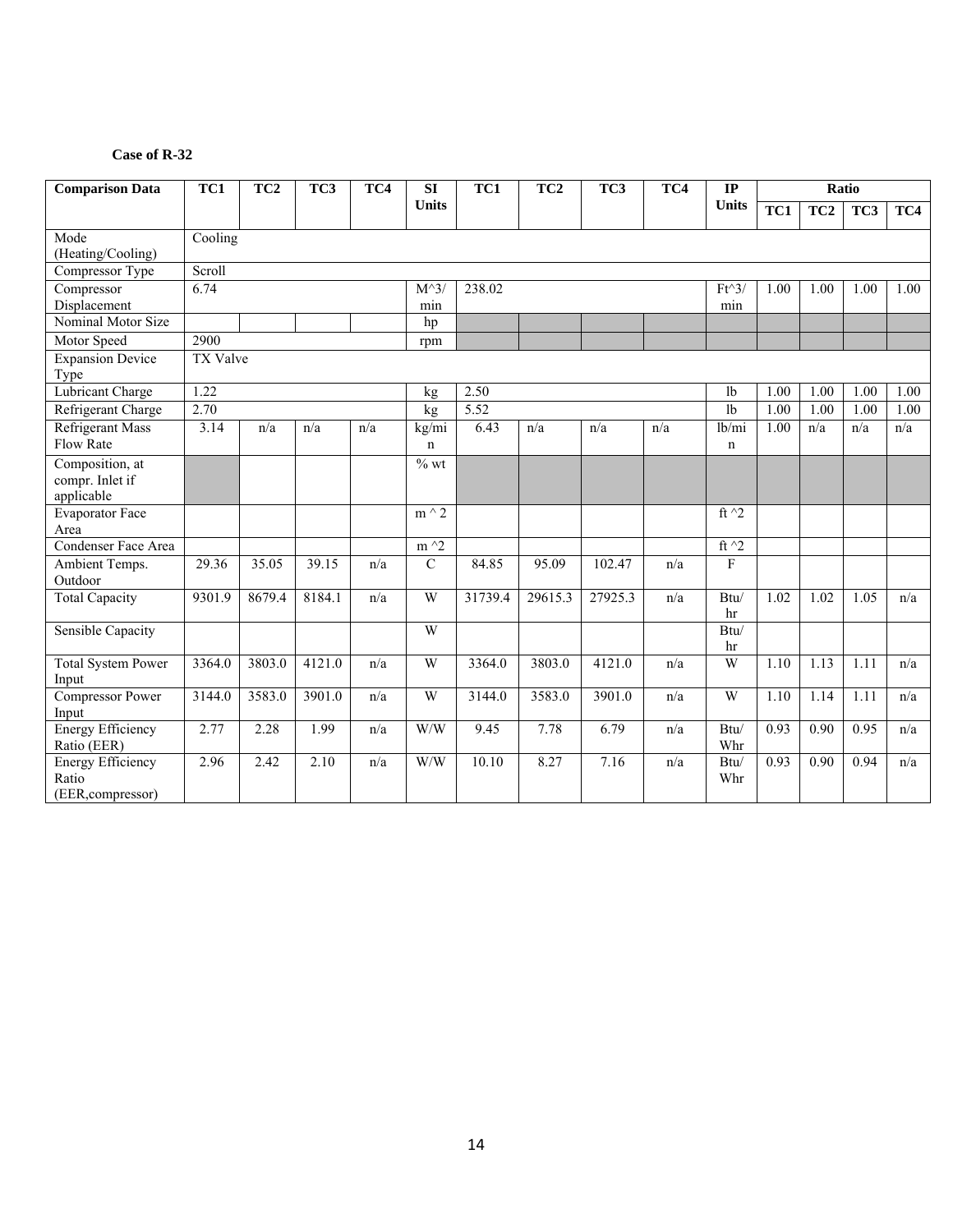| Air/Water                    | TC1    | TC <sub>2</sub> | TC3    | TC4 | <b>SI</b>     | TC1     | TC <sub>2</sub> | TC <sub>3</sub> | TC4 | IP             |      |                 | Ratio |     |
|------------------------------|--------|-----------------|--------|-----|---------------|---------|-----------------|-----------------|-----|----------------|------|-----------------|-------|-----|
| <b>Side Data</b>             |        |                 |        |     | <b>Units</b>  |         |                 |                 |     | Units          | TC1  | TC <sub>2</sub> | TC3   | TC4 |
| <b>Evaporator</b>            |        |                 |        |     |               |         |                 |                 |     |                |      |                 |       |     |
| Heat Exchange<br>Fluid       | Water  |                 |        |     |               |         |                 |                 |     |                |      |                 |       |     |
| <b>Flow Rate</b><br>(liquid) | 0.4582 | 0.4580          | 0.4583 | n/a | L/min         | 0.1210  | 0.1210          | 0.1211          | n/a | gal/min        | 1.00 | 1.00            | 1.00  | n/a |
| Inlet<br>Temperature         | 11.47  | 11.53           | 11.28  | n/a | $\mathcal{C}$ | 52.65   | 52.75           | 52.30           | n/a | F              |      |                 |       |     |
| Outlet<br>Temperature        | 7.00   | 6.99            | 7.00   | n/a | $\mathcal{C}$ | 44.60   | 44.58           | 44.60           | n/a | F              |      |                 |       |     |
| <b>Condenser</b>             |        |                 |        |     |               |         |                 |                 |     |                |      |                 |       |     |
| Heat Exchange<br>Fluid       | Air    |                 |        |     |               |         |                 |                 |     |                |      |                 |       |     |
| <b>Flow Rate</b><br>(gas)    | 58.33  | 58.33           | 58.33  | n/a | $m^3/$<br>min | 2059.90 | 2059.90         | 2059.90         | n/a | ft $3/$<br>min | 1.00 | 1.00            | 1.00  | n/a |
| Inlet<br>Temperature         | 29.36  | 35.05           | 39.15  | n/a | $\mathcal{C}$ | 84.85   | 95.09           | 102.47          | n/a | F              |      |                 |       |     |
| Outlet<br>Temperature        | 42.55  | 48.62           | 52.68  | n/a | $\mathcal{C}$ | 108.59  | 119.52          | 126.82          | n/a | F              |      |                 |       |     |

| <b>Refrigerant Side Data</b>        | TC1   |           | TC <sub>2</sub> |           | TC1   |          | TC <sub>2</sub> |          |
|-------------------------------------|-------|-----------|-----------------|-----------|-------|----------|-----------------|----------|
| <b>Temperatures &amp; Pressures</b> | T(C)  | $P$ [kPa] | T(C)            | $P$ [kPa] | T[F]  | P [psia] | T[F]            | P [psia] |
| Compressor Discharge                | 105.1 | 3020.61   | 118.6           | 3385.68   | 221.2 | 438.10   | 245.5           | 491.05   |
| Condenser Inlet                     | 102.7 | 3010.78   | 116.0           | 3377.17   | 216.9 | 436.68   | 240.8           | 489.82   |
| Condenser Outlet                    | 28.9  | 2976.16   | 34.8            | 3350.81   | 84.0  | 431.66   | 94.6            | 485.99   |
| <b>Expansion Device Inlet</b>       | 28.8  | 2971.41   | 34.7            | 3341.89   | 83.8  | 430.97   | 94.5            | 484.70   |
| Subcooling, at expan. device        | 18.8  |           | 18.0            |           | 33.8  |          | 32.4            |          |
| Evaporator Inlet                    | 2.4   | 865.76    | 3.2             | 880.09    | 2502  | 125.57   | 37.8            | 127.65   |
| <b>Evaporator Outlet</b>            | 2.8   | 837.83    | 2.5             | 847.47    | 37.0  | 121.52   | 36.5            | 122.92   |
| <b>Evaporator Superheat</b>         | 1.9   |           | 1.2             |           | 3.4   |          | 2.2             |          |

| <b>Refrigerant Side Data</b>        |       | TC3       |      | TC4       | TC3   |          |      | TC4      |
|-------------------------------------|-------|-----------|------|-----------|-------|----------|------|----------|
| <b>Temperatures &amp; Pressures</b> | T(C)  | $P$ [kPa] | T(C) | $P$ [kPa] | T[F]  | P [psia] | T[F] | P [psia] |
| <b>Compressor Discharge</b>         | 124.9 | 3625.61   | n/a  | n/a       | 256.8 | 525.85   | n/a  | n/a      |
| Condenser Inlet                     | 123.3 | 3665.56   | n/a  | n/a       | 253.9 | 531.64   | n/a  | n/a      |
| Condenser Outlet                    | 40.2  | 3592.62   | n/a  | n/a       | 104.4 | 521.07   | n/a  | n/a      |
| <b>Expansion Device Inlet</b>       | 40.1  | 3583.48   | n/a  | n/a       | 104.2 | 519.74   | n/a  | n/a      |
| Subcooling, at expan. device        | 15.7  |           | n/a  |           | 28.3  |          | n/a  |          |
| Evaporator Inlet                    | 3.5   | 884.62    | n/a  | n/a       | 38.3  | 128.30   | n/a  | n/a      |
| <b>Evaporator Outlet</b>            | 2.0   | 846.73    | n/a  | n/a       | 35.6  | 122.81   | n/a  | n/a      |
| <b>Evaporator Superheat</b>         | 0.7   |           | n/a  |           | 1.3   |          | n/a  |          |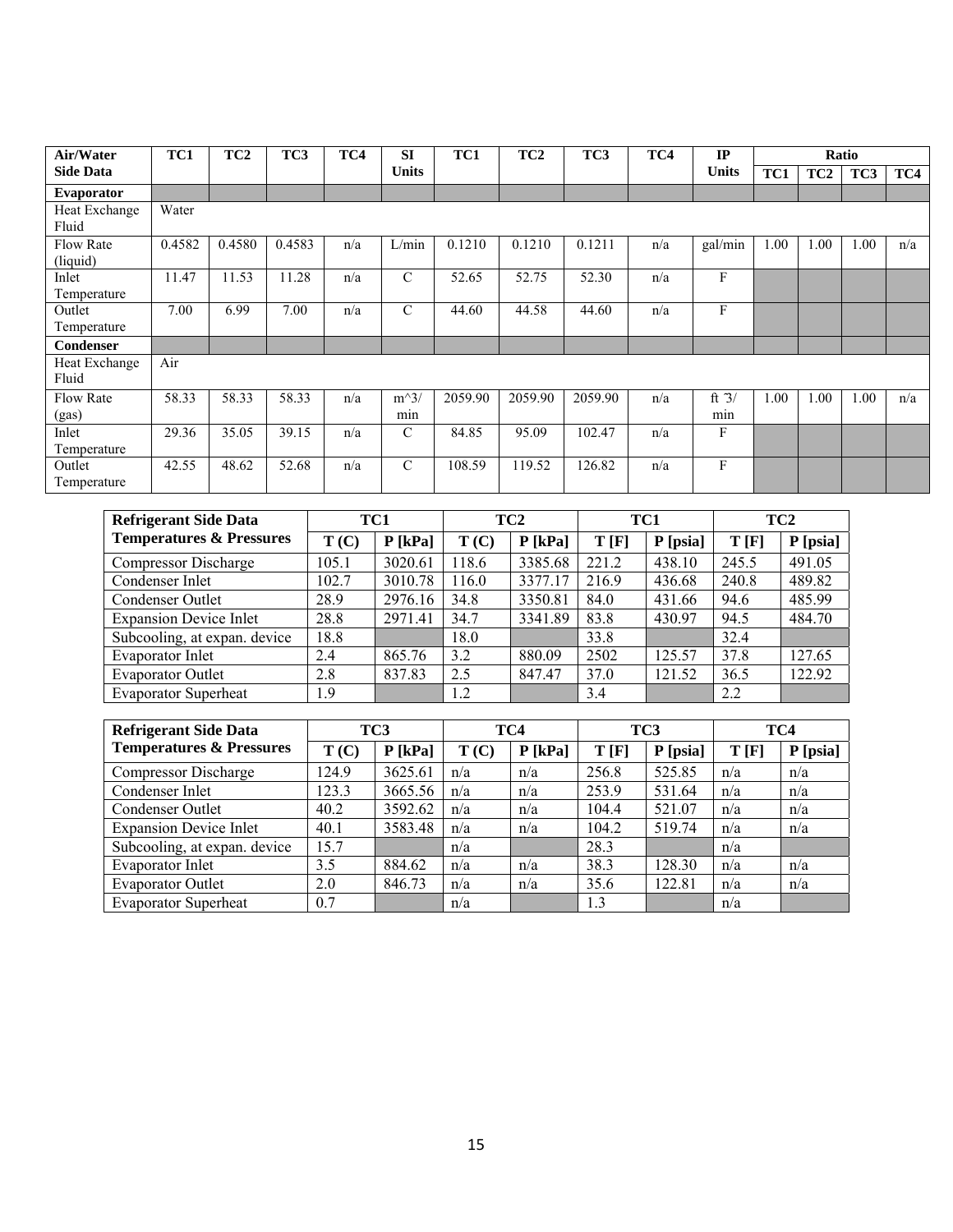# **b. Tests with liquid receiver for a refrigerant charge of 3.2 kg.**

## **Case of R-410A**

| <b>Comparison Data</b>    | TC1             | TC <sub>2</sub> | TC <sub>3</sub> | TC4    | TC <sub>2</sub><br>TC1<br>TC <sub>3</sub><br>TC4<br><b>SI</b> |         |         |         | IP      |                                      | Ratio |                 |                 |     |
|---------------------------|-----------------|-----------------|-----------------|--------|---------------------------------------------------------------|---------|---------|---------|---------|--------------------------------------|-------|-----------------|-----------------|-----|
|                           |                 |                 |                 |        | <b>Units</b>                                                  |         |         |         |         | <b>Units</b>                         | TC1   | TC <sub>2</sub> | TC <sub>3</sub> | TC4 |
| Mode                      | Cooling         |                 |                 |        |                                                               |         |         |         |         |                                      |       |                 |                 |     |
| (Heating/Cooling)         |                 |                 |                 |        |                                                               |         |         |         |         |                                      |       |                 |                 |     |
| Compressor Type           | Scroll          |                 |                 |        |                                                               |         |         |         |         |                                      |       |                 |                 |     |
| Compressor                | 6.74            |                 |                 |        | $M^{\wedge}3$                                                 | 238.02  |         |         |         | $Ft^3$                               |       |                 |                 |     |
| Displacement              |                 |                 |                 |        | min                                                           |         |         |         |         | min                                  |       |                 |                 |     |
| Nominal Motor Size        |                 |                 |                 |        | hp                                                            |         |         |         |         |                                      |       |                 |                 |     |
| Motor Speed               | 2900            |                 |                 |        | rpm                                                           |         |         |         |         |                                      |       |                 |                 |     |
| <b>Expansion Device</b>   | <b>TX Valve</b> |                 |                 |        |                                                               |         |         |         |         |                                      |       |                 |                 |     |
| Type                      |                 |                 |                 |        |                                                               |         |         |         |         |                                      |       |                 |                 |     |
| <b>Lubricant Charge</b>   | 1.22            |                 |                 |        | kg                                                            | 2.50    |         |         |         | 1 <sub>b</sub>                       |       |                 |                 |     |
| Refrigerant Charge        | 3.20            |                 |                 |        | kg                                                            | 6.55    |         |         |         | 1 <sub>b</sub>                       |       |                 |                 |     |
| <b>Refrigerant Mass</b>   | 3.14            | n/a             | n/a             | n/a    | kg/mi                                                         | 6.43    | n/a     | n/a     | n/a     | $\overline{\text{lb}}$ <sub>mi</sub> |       |                 |                 |     |
| Flow Rate                 |                 |                 |                 |        | $\mathbf n$                                                   |         |         |         |         | $\mathbf n$                          |       |                 |                 |     |
| Composition, at           |                 |                 |                 |        | $%$ wt                                                        |         |         |         |         |                                      |       |                 |                 |     |
| compr. Inlet if           |                 |                 |                 |        |                                                               |         |         |         |         |                                      |       |                 |                 |     |
| applicable                |                 |                 |                 |        |                                                               |         |         |         |         |                                      |       |                 |                 |     |
| <b>Evaporator Face</b>    |                 |                 |                 |        | $m \wedge 2$                                                  |         |         |         |         | ft $\hat{2}$                         |       |                 |                 |     |
| Area                      |                 |                 |                 |        |                                                               |         |         |         |         |                                      |       |                 |                 |     |
| Condenser Face Area       |                 |                 |                 |        | $m \, \hat{} \, 2$                                            |         |         |         |         | ft $^{\wedge}2$                      |       |                 |                 |     |
| Ambient Temps.            | 30.02           | 35.10           | 39.85           | 44.83  | $\overline{C}$                                                | 86.04   | 95.18   | 103.73  | 112.69  | F                                    |       |                 |                 |     |
| Outdoor                   |                 |                 |                 |        |                                                               |         |         |         |         |                                      |       |                 |                 |     |
| <b>Total Capacity</b>     | 8549.6          | 7855.1          | 7228.4          | 6581.4 | W                                                             | 29172.4 | 26802.7 | 24664.3 | 22456.7 | Btu/                                 |       |                 |                 |     |
|                           |                 |                 |                 |        |                                                               |         |         |         |         | hr                                   |       |                 |                 |     |
| Sensible Capacity         |                 |                 |                 |        | W                                                             |         |         |         |         | Btu/                                 |       |                 |                 |     |
|                           |                 |                 |                 |        |                                                               |         |         |         |         | hr                                   |       |                 |                 |     |
| <b>Total System Power</b> | 2969.0          | 3245.0          | 3535.0          | 3890.0 | W                                                             | 2969.0  | 3245.0  | 3535.0  | 3890.0  | W                                    |       |                 |                 |     |
| Input                     |                 |                 |                 |        |                                                               |         |         |         |         |                                      |       |                 |                 |     |
| <b>Compressor Power</b>   | 2749.0          | 3025.0          | 3315.0          | 3670.0 | W                                                             | 2749.0  | 3025.0  | 3315.0  | 3670.0  | W                                    |       |                 |                 |     |
| Input                     |                 |                 |                 |        |                                                               |         |         |         |         |                                      |       |                 |                 |     |
| <b>Energy Efficiency</b>  | 2.88            | 2.42            | 2.04            | 1.69   | W/W                                                           | 9.83    | 8.26    | 6.96    | 5.77    | Btu/                                 |       |                 |                 |     |
| Ratio (EER)               |                 |                 |                 |        |                                                               |         |         |         |         | Whr                                  |       |                 |                 |     |
| <b>Energy Efficiency</b>  | 3.11            | 2.60            | 2.18            | 1.79   | W/W                                                           | 10.61   | 8.86    | 7.44    | 6.12    | Btu/                                 |       |                 |                 |     |
| Ratio                     |                 |                 |                 |        |                                                               |         |         |         |         | Whr                                  |       |                 |                 |     |
| (EER, compressor)         |                 |                 |                 |        |                                                               |         |         |         |         |                                      |       |                 |                 |     |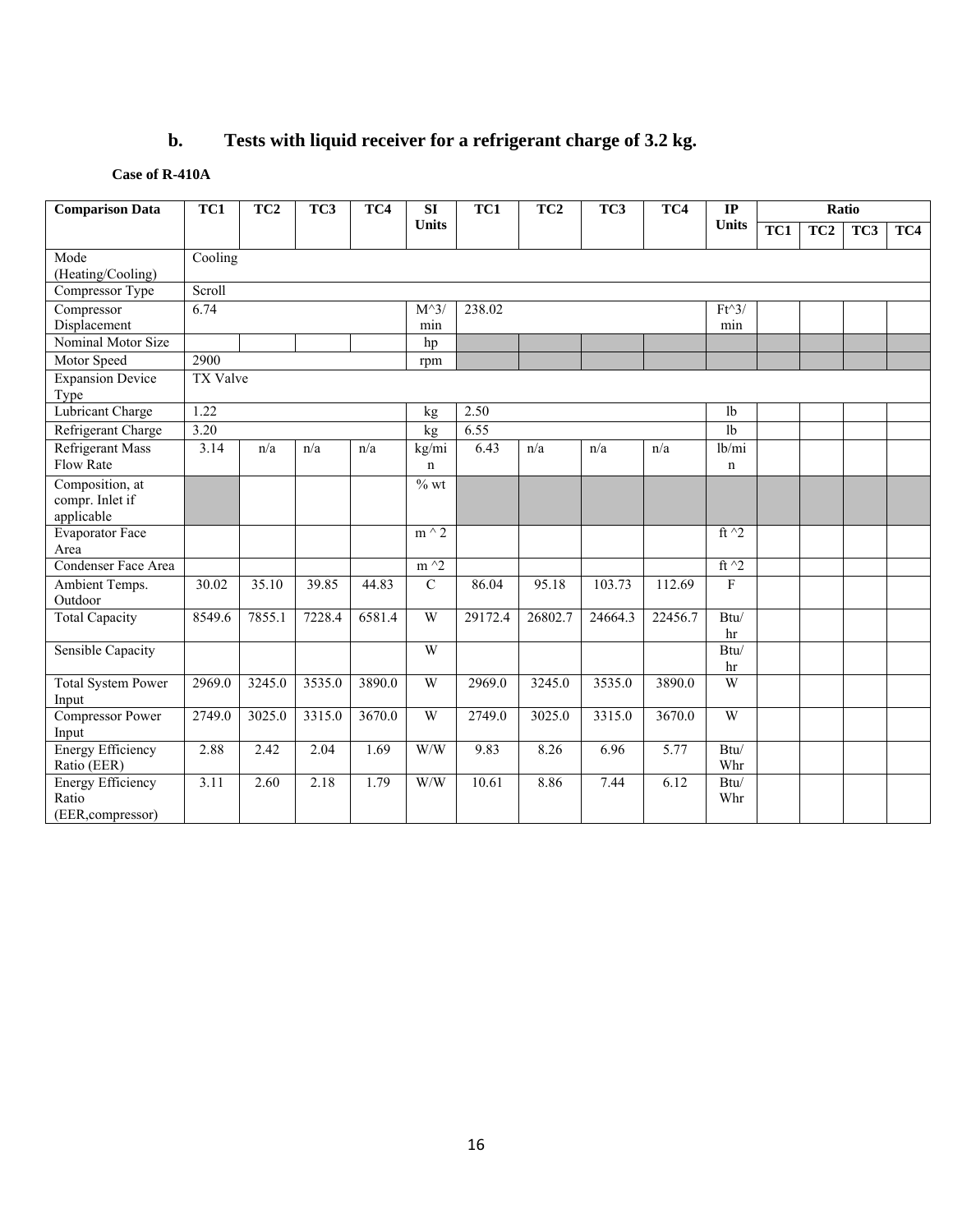| Air/Water         | TC1    | TC <sub>2</sub> | TC3    | TC4    | <b>SI</b>     | TC1     | TC <sub>2</sub> | TC3     | TC4     | IP           |     |                 | Ratio |     |
|-------------------|--------|-----------------|--------|--------|---------------|---------|-----------------|---------|---------|--------------|-----|-----------------|-------|-----|
| <b>Side Data</b>  |        |                 |        |        | <b>Units</b>  |         |                 |         |         | <b>Units</b> | TC1 | TC <sub>2</sub> | TC3   | TC4 |
| <b>Evaporator</b> |        |                 |        |        |               |         |                 |         |         |              |     |                 |       |     |
| Heat Exchange     | Water  |                 |        |        |               |         |                 |         |         |              |     |                 |       |     |
| Fluid             |        |                 |        |        |               |         |                 |         |         |              |     |                 |       |     |
| Flow Rate         | 0.4591 | 0.4590          | 0.4587 | 0.4586 | L/min         | 0.1213  | 0.1213          | 0.1212  | 0.1211  | gal/min      |     |                 |       |     |
| (liquid)          |        |                 |        |        |               |         |                 |         |         |              |     |                 |       |     |
| Inlet             | 11.47  | 11.12           | 10.78  | 10.45  | $\mathcal{C}$ | 52.65   | 52.02           | 51.40   | 50.81   | F            |     |                 |       |     |
| Temperature       |        |                 |        |        |               |         |                 |         |         |              |     |                 |       |     |
| Outlet            | 7.00   | 7.02            | 7.00   | 7.01   | $\mathcal{C}$ | 44.60   | 44.64           | 44.60   | 44.62   | F            |     |                 |       |     |
| Temperature       |        |                 |        |        |               |         |                 |         |         |              |     |                 |       |     |
| <b>Condenser</b>  |        |                 |        |        |               |         |                 |         |         |              |     |                 |       |     |
| Heat Exchange     | Air    |                 |        |        |               |         |                 |         |         |              |     |                 |       |     |
| Fluid             |        |                 |        |        |               |         |                 |         |         |              |     |                 |       |     |
| <b>Flow Rate</b>  | 58.33  | 58.33           | 58.33  | 58.33  | $m^3/$        | 2059.90 | 2059.90         | 2059.90 | 2059.90 | ft $3/$      |     |                 |       |     |
| (gas)             |        |                 |        |        | min           |         |                 |         |         | min          |     |                 |       |     |
| Inlet             | 30.02  | 35.10           | 39.85  | 44.83  | $\mathcal{C}$ | 86.04   | 95.18           | 103.73  | 112.69  | F            |     |                 |       |     |
| Temperature       |        |                 |        |        |               |         |                 |         |         |              |     |                 |       |     |
| Outlet            | 42.55  | 47.40           | 52.17  | 57.38  | $\mathcal{C}$ | 108.59  | 117.32          | 125.91  | 135.28  | F            |     |                 |       |     |
| Temperature       |        |                 |        |        |               |         |                 |         |         |              |     |                 |       |     |

| <b>Refrigerant Side Data</b>        |      | TC1       |      | TC <sub>2</sub> | TC1   |          |       | TC <sub>2</sub> |
|-------------------------------------|------|-----------|------|-----------------|-------|----------|-------|-----------------|
| <b>Temperatures &amp; Pressures</b> | T(C) | $P$ [kPa] | T(C) | $P$ [kPa]       | T[F]  | P [psia] | T[F]  | P [psia]        |
| <b>Compressor Discharge</b>         | 77.2 | 2702.97   | 83.8 | 2978.32         | 171.0 | 392.03   | 182.8 | 431.97          |
| Condenser Inlet                     | 76.3 | 2688.60   | 82.9 | 2963.91         | 169.3 | 389.95   | 181.2 | 429.88          |
| Condenser Outlet                    | 41.9 | 2610.46   | 46.3 | 2896.90         | 107.4 | 378.62   | 115.3 | 420.16          |
| <b>Expansion Device Inlet</b>       | 42.2 | 2582.92   | 46.5 | 2867.51         | 108.0 | 374.62   | 115.7 | 415.90          |
| Subcooling, at expan. device        | 1.2  |           | 1.3  |                 | 2.2   |          | 2.3   |                 |
| Evaporator Inlet                    | 6.9  | 978.59    | 7.2  | 989.72          | 44.4  | 141.93   | 45.0  | 143.55          |
| <b>Evaporator Outlet</b>            | 8.2  | 881.88    | 6.7  | 882.67          | 46.8  | 127.91   | 44.1  | 128.02          |
| <b>Evaporator Superheat</b>         | 5.1  |           | 3.5  |                 | 9.2   |          | 6.3   |                 |

| <b>Refrigerant Side Data</b>        |      | TC3       |      | TC4       | TC <sub>3</sub> |          | TC4   |          |
|-------------------------------------|------|-----------|------|-----------|-----------------|----------|-------|----------|
| <b>Temperatures &amp; Pressures</b> | T(C) | $P$ [kPa] | T(C) | $P$ [kPa] | T[F]            | P [psia] | T[F]  | P [psia] |
| Compressor Discharge                | 91.9 | 3250.11   | 99.1 | 3575.09   | 197.4           | 471.39   | 210.4 | 518.52   |
| Condenser Inlet                     | 90.9 | 3237.75   | 98.0 | 3562.19   | 195.6           | 469.60   | 208.4 | 516.65   |
| Condenser Outlet                    | 50.6 | 3182.57   | 54.8 | 3514.08   | 123.1           | 561.59   | 130.6 | 509.67   |
| <b>Expansion Device Inlet</b>       | 50.8 | 3148.32   | 55.1 | 3477.98   | 123.4           | 456.63   | 131.2 | 504.44   |
| Subcooling, at expan. device        | 1.0  |           | 1.2  |           | 1.8             |          | 2.2   |          |
| Evaporator Inlet                    | 8.0  | 1005.04   | 8.8  | 1028.21   | 46.4            | 145.77   | 47.8  | 149.13   |
| <b>Evaporator Outlet</b>            | 6.4  | 891.27    | 6.2  | 900.88    | 43.5            | 129.27   | 43.2  | 130.66   |
| <b>Evaporator Superheat</b>         | 2.9  |           | 2.3  |           | 5.2             |          | 4.1   |          |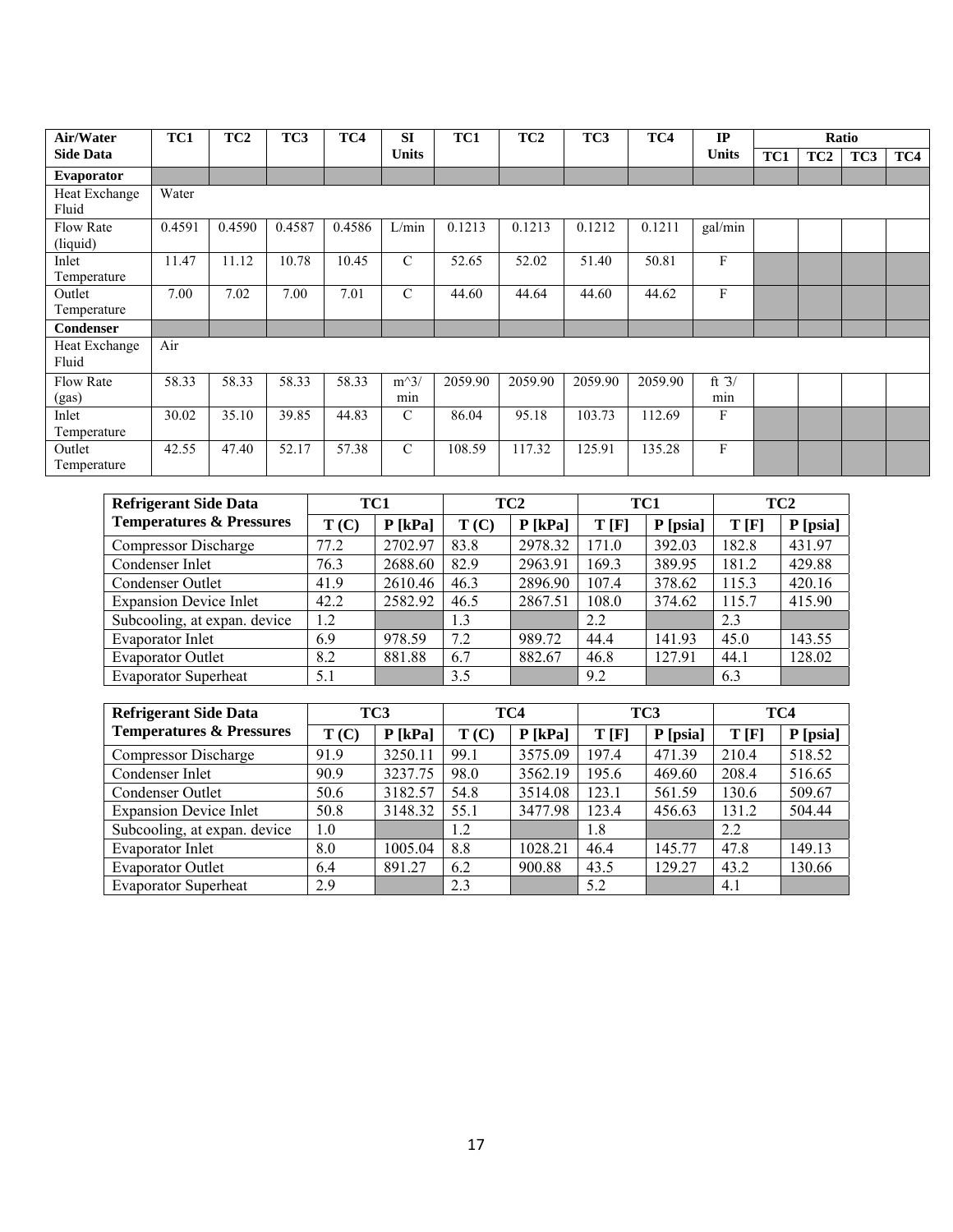#### **Case of DR-5A**

| <b>Comparison Data</b>                                 | TC1<br>TC <sub>2</sub><br>TC3<br>TC4 |        |        |        | SI                   | TC1     | TC <sub>2</sub> | TC3     | TC4     | $\mathbf{IP}$          |      |                 | Ratio |      |
|--------------------------------------------------------|--------------------------------------|--------|--------|--------|----------------------|---------|-----------------|---------|---------|------------------------|------|-----------------|-------|------|
|                                                        |                                      |        |        |        | <b>Units</b>         |         |                 |         |         | <b>Units</b>           | TC1  | TC <sub>2</sub> | TC3   | TC4  |
| Mode<br>(Heating/Cooling)                              | Cooling                              |        |        |        |                      |         |                 |         |         |                        |      |                 |       |      |
| Compressor Type                                        | Scroll                               |        |        |        |                      |         |                 |         |         |                        |      |                 |       |      |
| Compressor<br>Displacement                             | 6.74                                 |        |        |        | $M^{\wedge}3$<br>min | 238.02  |                 |         |         | $Ft^3$<br>min          | 1.00 | 1.00            | 1.00  | 1.00 |
| Nominal Motor Size                                     |                                      |        |        |        | hp                   |         |                 |         |         |                        |      |                 |       |      |
| Motor Speed                                            | 2900                                 |        |        |        | rpm                  |         |                 |         |         |                        |      |                 |       |      |
| <b>Expansion Device</b><br>Type                        | TX Valve                             |        |        |        |                      |         |                 |         |         |                        |      |                 |       |      |
| <b>Lubricant Charge</b>                                | 1.22                                 |        |        |        | kg                   | 2.50    |                 |         |         | 1 <sub>b</sub>         | 1.00 | 1.00            | 1.00  | 1.00 |
| Refrigerant Charge                                     | 3.20                                 |        |        |        | kg                   | 6.55    |                 |         |         | 1 <sub>b</sub>         | 1.00 | 1.00            | 1.00  | 1.00 |
| <b>Refrigerant Mass</b><br>Flow Rate                   | 2.58                                 | 2.80   | 2.84   | 3.03   | kg/mi<br>$\mathbf n$ | 5.28    | 5.73            | 5.81    | 6.20    | 1b/min<br>$\mathbf n$  | 0.82 | n/a             | n/a   | n/a  |
| Composition, at<br>compr. Inlet if<br>applicable       |                                      |        |        |        | $%$ wt               |         |                 |         |         |                        |      |                 |       |      |
| Evaporator Face<br>Area                                |                                      |        |        |        | $m \wedge 2$         |         |                 |         |         | ft $\gamma$ 2          |      |                 |       |      |
| Condenser Face Area                                    |                                      |        |        |        | $m^2$                |         |                 |         |         | ft $\hat{}$ 2          |      |                 |       |      |
| Ambient Temps.<br>Outdoor                              | 29.59                                | 34.75  | 39.48  | 45.11  | $\overline{C}$       | 85.26   | 94.55           | 103.06  | 113.20  | $\mathbf{F}$           |      |                 |       |      |
| <b>Total Capacity</b>                                  | 8017.4                               | 7605.9 | 7087.8 | 6240.0 | W                    | 27356.5 | 25952.4         | 24184.6 | 21291.8 | Btu/<br>hr             | 0.94 | 0.97            | 0.98  | 0.95 |
| Sensible Capacity                                      |                                      |        |        |        | W                    |         |                 |         |         | $\mathbf{Btu} /$<br>hr |      |                 |       |      |
| <b>Total System Power</b><br>Input                     | 2801.0                               | 3121.0 | 3433.0 | 3812.0 | W                    | 2801.0  | 3121.0          | 3433.0  | 3812.0  | W                      | 0.94 | 0.96            | 0.97  | 0.98 |
| <b>Compressor Power</b><br>Input                       | 2581.0                               | 2901.0 | 3213.0 | 3592.0 | W                    | 2581.0  | 2901.0          | 3213.0  | 3592.0  | W                      | 0.94 | 0.96            | 0.97  | 0.98 |
| <b>Energy Efficiency</b><br>Ratio (EER)                | 2.86                                 | 2.44   | 2.06   | 1.64   | W/W                  | 9.76    | 8.33            | 7.03    | 5.60    | Btu/<br>Whr            | 0.99 | 1.01            | 1.01  | 0.97 |
| <b>Energy Efficiency</b><br>Ratio<br>(EER, compressor) | 3.11                                 | 2.62   | 2.21   | 1.74   | W/W                  | 10.61   | 8.94            | 7.54    | 5.94    | Btu/<br>Whr            | 1.00 | 1.01            | 1.01  | 0.97 |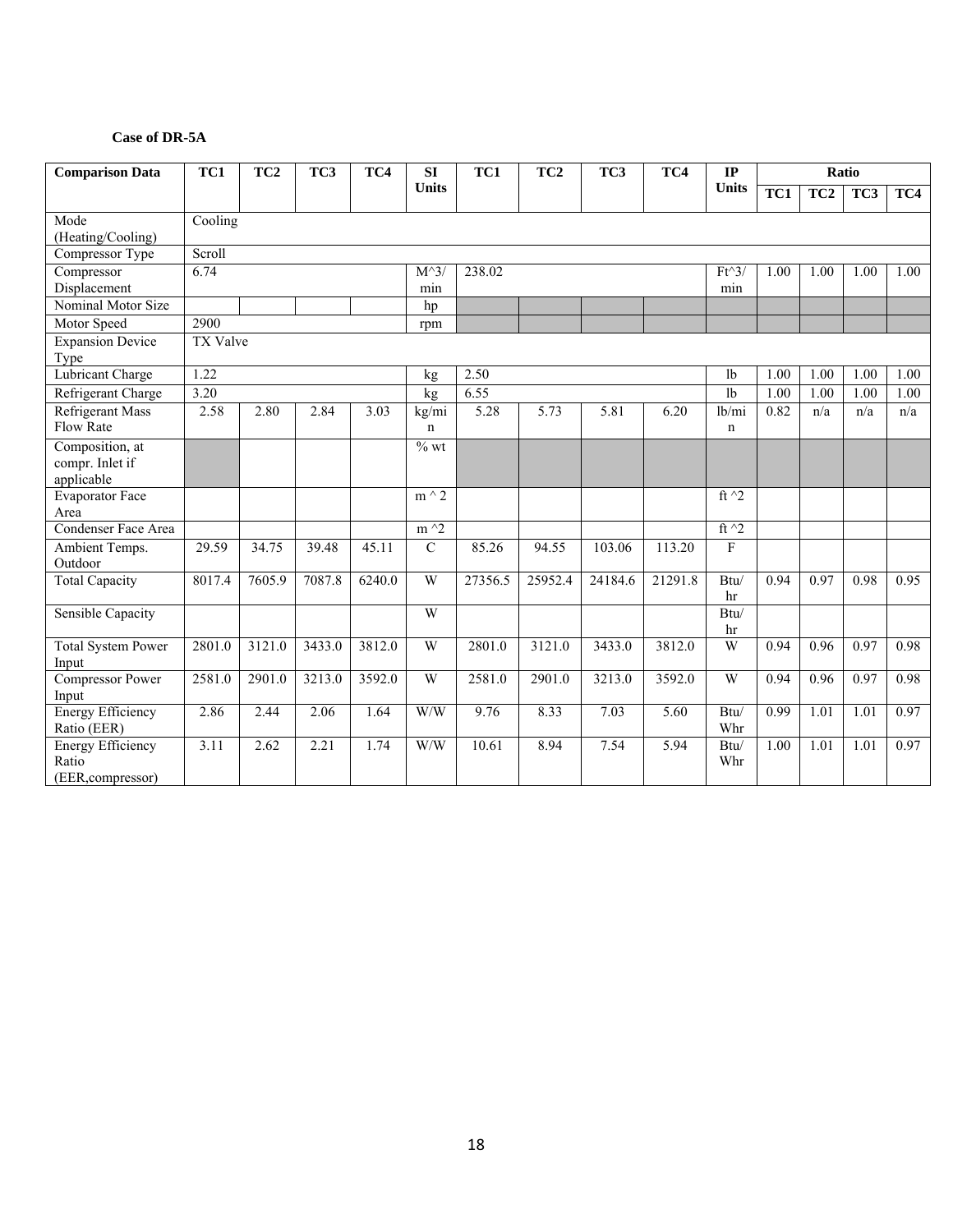| Air/Water         | TC1    | TC <sub>2</sub> | TC3    | TC4    | <b>SI</b>     | TC1     | TC <sub>2</sub> | TC3     | TC4     | IP           |      |                 | Ratio |      |
|-------------------|--------|-----------------|--------|--------|---------------|---------|-----------------|---------|---------|--------------|------|-----------------|-------|------|
| <b>Side Data</b>  |        |                 |        |        | <b>Units</b>  |         |                 |         |         | <b>Units</b> | TC1  | TC <sub>2</sub> | TC3   | TC4  |
| <b>Evaporator</b> |        |                 |        |        |               |         |                 |         |         |              |      |                 |       |      |
| Heat Exchange     | Water  |                 |        |        |               |         |                 |         |         |              |      |                 |       |      |
| Fluid             |        |                 |        |        |               |         |                 |         |         |              |      |                 |       |      |
| <b>Flow Rate</b>  | 0.4585 | 0.4586          | 0.4586 | 0.4583 | L/min         | 0.1211  | 0.1211          | 0.1211  | 0.1211  | gal/min      | 1.00 | 1.00            | 1.00  | 1.00 |
| (liquid)          |        |                 |        |        |               |         |                 |         |         |              |      |                 |       |      |
| Inlet             | 11.19  | 10.96           | 10.66  | 10.24  | $\mathcal{C}$ | 52.14   | 51.73           | 51.19   | 50.43   | F            |      |                 |       |      |
| Temperature       |        |                 |        |        |               |         |                 |         |         |              |      |                 |       |      |
| Outlet            | 7.00   | 6.98            | 6.96   | 6.98   | $\mathcal{C}$ | 44.60   | 44.56           | 44.53   | 44.56   | F            |      |                 |       |      |
| Temperature       |        |                 |        |        |               |         |                 |         |         |              |      |                 |       |      |
| <b>Condenser</b>  |        |                 |        |        |               |         |                 |         |         |              |      |                 |       |      |
| Heat Exchange     | Air    |                 |        |        |               |         |                 |         |         |              |      |                 |       |      |
| Fluid             |        |                 |        |        |               |         |                 |         |         |              |      |                 |       |      |
| <b>Flow Rate</b>  | 58.33  | 58.33           | 58.33  | 58.33  | $m^3/$        | 2059.90 | 2059.90         | 2059.90 | 2059.90 | ft $3/$      | 1.00 | 1.00            | 1.00  | 1.00 |
| (gas)             |        |                 |        |        | min           |         |                 |         |         | min          |      |                 |       |      |
| Inlet             | 29.59  | 34.75           | 39.48  | 45.11  | $\mathcal{C}$ | 85.26   | 94.55           | 103.06  | 113.20  | F            |      |                 |       |      |
| Temperature       |        |                 |        |        |               |         |                 |         |         |              |      |                 |       |      |
| Outlet            | 41.56  | 46.83           | 51.53  | 57.18  | $\mathcal{C}$ | 106.81  | 116.29          | 124.75  | 134.92  | F            |      |                 |       |      |
| Temperature       |        |                 |        |        |               |         |                 |         |         |              |      |                 |       |      |

| <b>Refrigerant Side Data</b>        |      | TC1       |      | TC <sub>2</sub> | TC1   |          |       | TC <sub>2</sub> |
|-------------------------------------|------|-----------|------|-----------------|-------|----------|-------|-----------------|
| <b>Temperatures &amp; Pressures</b> | T(C) | $P$ [kPa] | T(C) | $P$ [kPa]       | T[F]  | P [psia] | T[F]  | P [psia]        |
| <b>Compressor Discharge</b>         | 73.2 | 2519.95   | 73.8 | 2858.70         | 163.8 | 369.49   | 164.8 | 414.62          |
| Condenser Inlet                     | 71.5 | 2511.85   | 72.5 | 2848.67         | 160.7 | 364.31   | 162.5 | 413.16          |
| Condenser Outlet                    | 41.0 | 2446.39   | 46.8 | 2787.48         | 105.8 | 354.82   | 116.2 | 404.29          |
| <b>Expansion Device Inlet</b>       | 41.5 | 2426.20   | 47.1 | 2760.79         | 106.7 | 351.89   | 116.8 | 400.42          |
| Subcooling, at expan. device        | n/a  |           | n/a  |                 | n/a   |          | n/a   |                 |
| Evaporator Inlet                    | 5.0  | 880.83    | 7.2  | 934.67          | 41.0  | 127.75   | 45.0  | 135.56          |
| <b>Evaporator Outlet</b>            | 3.4  | 812.87    | 4.6  | 848.51          | 38.1  | 117.90   | 40.3  | 123.07          |
| <b>Evaporator Superheat</b>         | n/a  |           | n/a  |                 | n/a   |          | n/a   |                 |

| <b>Refrigerant Side Data</b>        |      | TC3       |      | TC4       | TC3   |          |       | TC4      |
|-------------------------------------|------|-----------|------|-----------|-------|----------|-------|----------|
| <b>Temperatures &amp; Pressures</b> | T(C) | $P$ [kPa] | T(C) | $P$ [kPa] | T[F]  | P [psia] | T[F]  | P [psia] |
| <b>Compressor Discharge</b>         | 79.3 | 3152.40   | 81.4 | 3542.03   | 174.7 | 457.22   | 178.5 | 513.73   |
| Condenser Inlet                     | 78.0 | 3140.64   | 80.6 | 3526.80   | 172.4 | 455.51   | 177.1 | 511.52   |
| Condenser Outlet                    | 51.2 | 3088.26   | 56.7 | 3474.94   | 124.2 | 447.91   | 134.1 | 504.00   |
| <b>Expansion Device Inlet</b>       | 51.6 | 3057.67   | 56.9 | 3438.34   | 124.9 | 443.48   | 134.4 | 498.69   |
| Subcooling, at expan. device        | n/a  |           | n/a  |           | n/a   |          | n/a   |          |
| Evaporator Inlet                    | 7.9  | 954.72    | 9.7  | 1005.09   | 46.2  | 138.47   | 49.5  | 145.69   |
| <b>Evaporator Outlet</b>            | 4.9  | 857.53    | 5.9  | 882.78    | 40.8  | 124.37   | 42.6  | 128.04   |
| <b>Evaporator Superheat</b>         | n/a  |           | n/a  |           | n/a   |          | n/a   |          |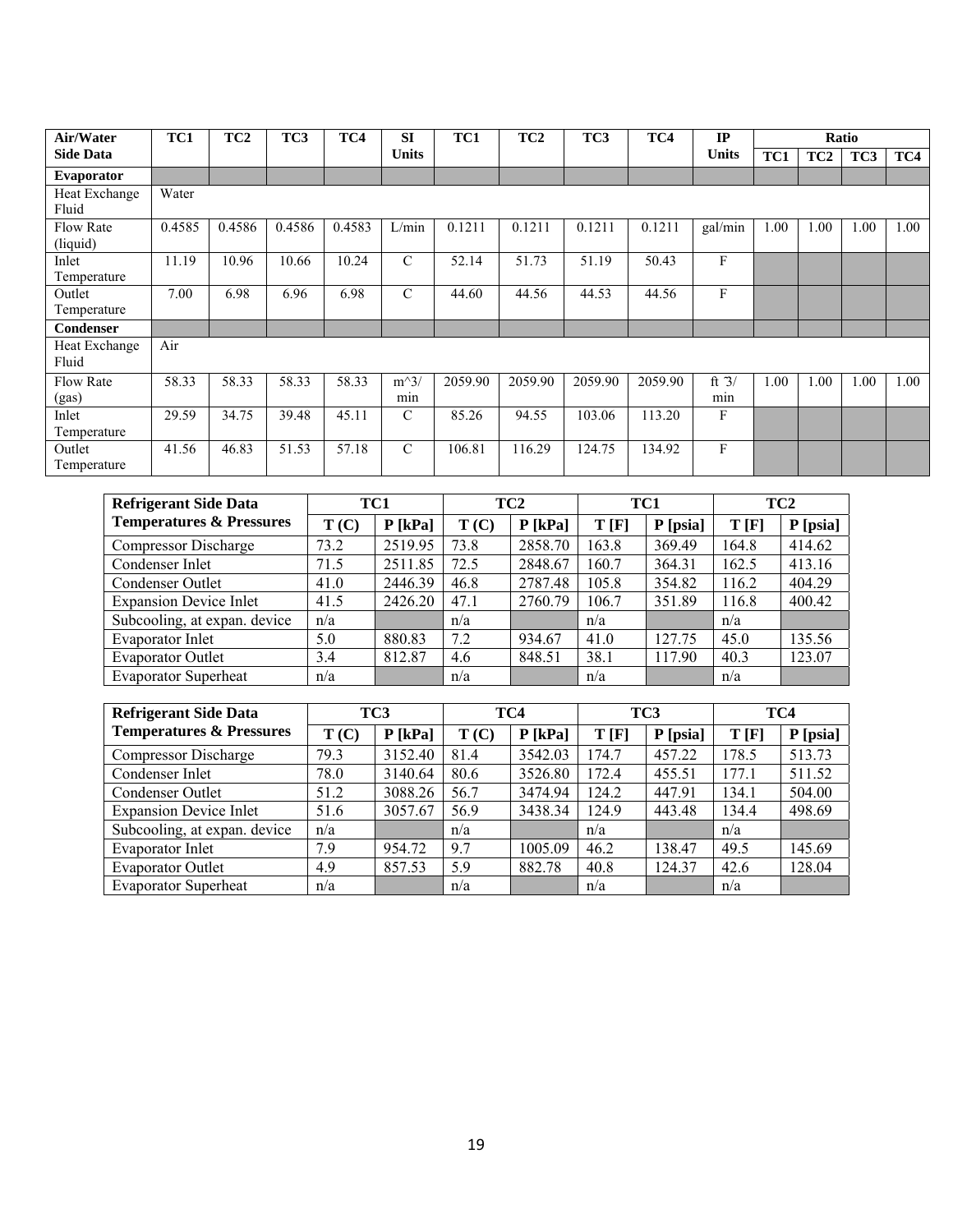| <b>Comparison Data</b>                                 | TC1<br>TC <sub>2</sub><br>TC3<br>TC4 |        |        |        | SI                          | TC1     | TC <sub>2</sub> | TC3     | TC4               | $\mathbf{IP}$        |      |                 | Ratio |      |
|--------------------------------------------------------|--------------------------------------|--------|--------|--------|-----------------------------|---------|-----------------|---------|-------------------|----------------------|------|-----------------|-------|------|
|                                                        |                                      |        |        |        | <b>Units</b>                |         |                 |         |                   | <b>Units</b>         | TC1  | TC <sub>2</sub> | TC3   | TC4  |
| Mode<br>(Heating/Cooling)                              | Cooling                              |        |        |        |                             |         |                 |         |                   |                      |      |                 |       |      |
| Compressor Type                                        | Scroll                               |        |        |        |                             |         |                 |         |                   |                      |      |                 |       |      |
| Compressor<br>Displacement                             | 6.74                                 |        |        |        | $M^{\wedge}3$<br>min        | 238.02  |                 |         |                   | $Ft^3$<br>min        | 1.00 | 1.00            | 1.00  | 1.00 |
| Nominal Motor Size                                     |                                      |        |        |        | hp                          |         |                 |         |                   |                      |      |                 |       |      |
| Motor Speed                                            | 2900                                 |        |        |        | rpm                         |         |                 |         |                   |                      |      |                 |       |      |
| <b>Expansion Device</b><br>Type                        | TX Valve                             |        |        |        |                             |         |                 |         |                   |                      |      |                 |       |      |
| <b>Lubricant Charge</b>                                | 1.22                                 |        |        |        | kg                          | 2.50    |                 |         |                   | 1 <sub>b</sub>       | 1.00 | 1.00            | 1.00  | 1.00 |
| Refrigerant Charge                                     | 3.20                                 |        |        |        | kg                          | 6.55    |                 |         |                   | 1 <sub>b</sub>       | 1.00 | 1.00            | 1.00  | 1.00 |
| <b>Refrigerant Mass</b><br>Flow Rate                   | 2.11                                 | 2.18   | n/a    | n/a    | kg/mi<br>n                  | 4.32    | 4.46            | n/a     | n/a               | lb/mi<br>$\mathbf n$ | 0.67 | n/a             | n/a   | n/a  |
| Composition, at<br>compr. Inlet if<br>applicable       |                                      |        |        |        | $\overline{\frac{9}{6}}$ wt |         |                 |         |                   |                      |      |                 |       |      |
| <b>Evaporator Face</b><br>Area                         |                                      |        |        |        | $m \wedge 2$                |         |                 |         |                   | ft $\gamma$ 2        |      |                 |       |      |
| Condenser Face Area                                    |                                      |        |        |        | $m^2$                       |         |                 |         |                   | ft $\hat{}$ 2        |      |                 |       |      |
| Ambient Temps.<br>Outdoor                              | 29.93                                | 34.83  | 39.83  | 45.19  | $\overline{C}$              | 85.87   | 94.69           | 103.69  | 113.34            | ${\rm F}$            |      |                 |       |      |
| <b>Total Capacity</b>                                  | 8010.5                               | 7628.9 | 7181.2 | 6609.5 | W                           | 27333.0 | 26030.9         | 24503.3 | 22552.6           | Btu/<br>hr           | 0.94 | 0.97            | 0.99  | 1.00 |
| <b>Sensible Capacity</b>                               |                                      |        |        |        | W                           |         |                 |         |                   | Btu/<br>hr           |      |                 |       |      |
| <b>Total System Power</b><br>Input                     | 2850.0                               | 3133.0 | 3474.0 | 3907.0 | W                           | 2850.0  | 3133.0          | 3474.0  | 3907.0            | W                    | 0.96 | 0.97            | 0.98  | 1.00 |
| <b>Compressor Power</b><br>Input                       | 2630.0                               | 2913.0 | 3254.0 | 3687.0 | W                           | 2630.0  | 2913.0          | 3254.0  | 3687.0            | W                    | 0.96 | 0.96            | 0.98  | 1.00 |
| <b>Energy Efficiency</b><br>Ratio (EER)                | 2.81                                 | 2.44   | 2.07   | 1.69   | W/W                         | 9.59    | 8.33            | 7.06    | $\overline{5.77}$ | Btu/<br>Whr          | 0.98 | 1.01            | 1.01  | 1.00 |
| <b>Energy Efficiency</b><br>Ratio<br>(EER, compressor) | 3.05                                 | 2.62   | 2.21   | 1.79   | W/W                         | 10.41   | 8.94            | 7.54    | 6.11              | Btu/<br>Whr          | 0.98 | 1.01            | 1.01  | 1.00 |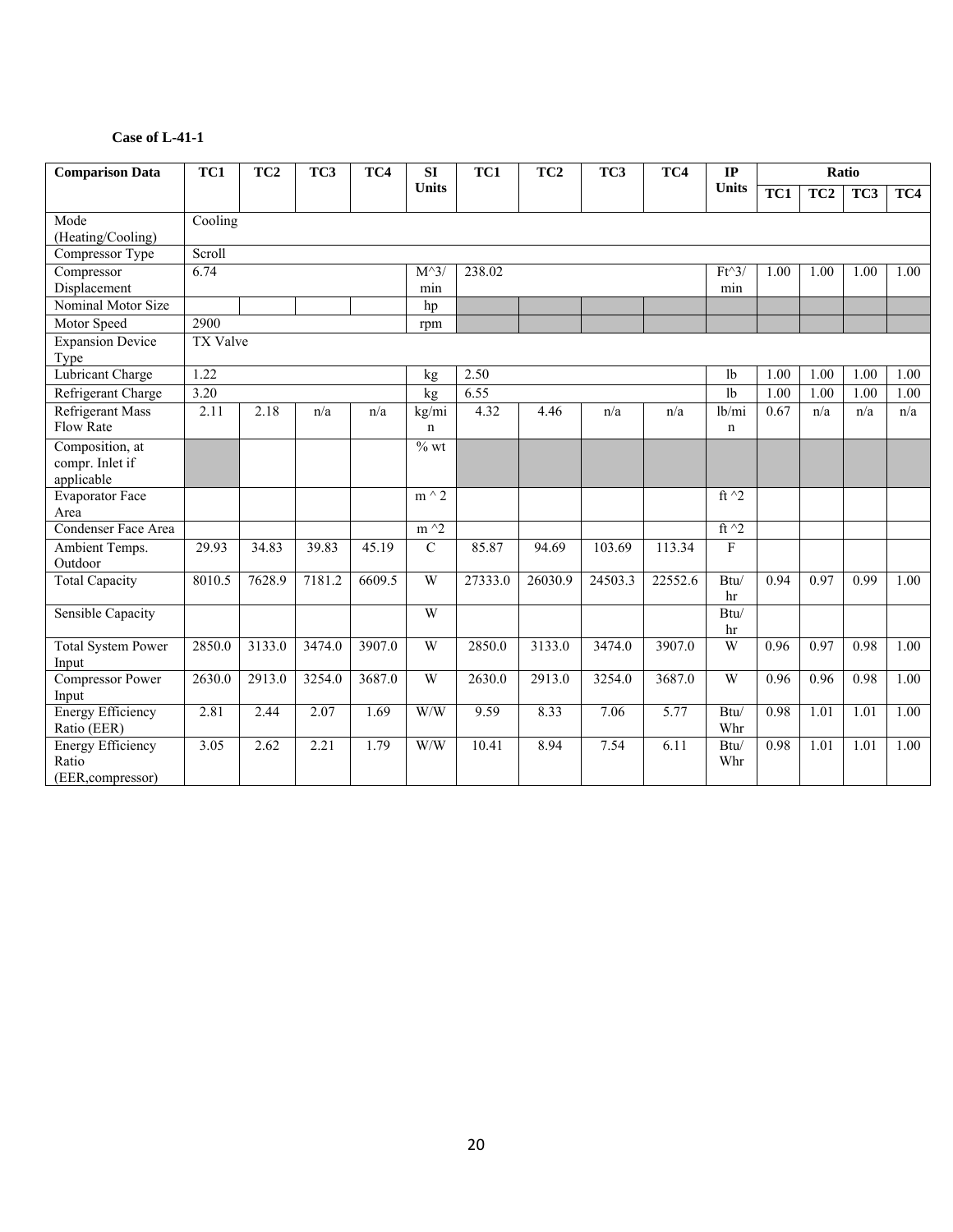| Air/Water                    | TC1    | TC <sub>2</sub> | TC <sub>3</sub> | TC4    | <b>SI</b>     | TC1     | TC <sub>2</sub> | TC3     | TC4     | IP             |      |                 | Ratio |      |
|------------------------------|--------|-----------------|-----------------|--------|---------------|---------|-----------------|---------|---------|----------------|------|-----------------|-------|------|
| <b>Side Data</b>             |        |                 |                 |        | <b>Units</b>  |         |                 |         |         | <b>Units</b>   | TC1  | TC <sub>2</sub> | TC3   | TC4  |
| <b>Evaporator</b>            |        |                 |                 |        |               |         |                 |         |         |                |      |                 |       |      |
| Heat Exchange<br>Fluid       | Water  |                 |                 |        |               |         |                 |         |         |                |      |                 |       |      |
| <b>Flow Rate</b><br>(liquid) | 0.4578 | 0.4575          | 0.4580          | 0.4578 | L/min         | 0.1209  | 0.1209          | 0.1210  | 0.1209  | gal/min        | 1.00 | 1.00            | 1.00  | 1.00 |
| Inlet<br>Temperature         | 11.20  | 11.03           | 10.76           | 10.46  | $\mathcal{C}$ | 52.16   | 51.85           | 51.37   | 50.83   | F              |      |                 |       |      |
| Outlet<br>Temperature        | 7.01   | 7.04            | 7.00            | 7.00   | $\mathcal{C}$ | 44.62   | 44.67           | 44.60   | 44.60   | F              |      |                 |       |      |
| Condenser                    |        |                 |                 |        |               |         |                 |         |         |                |      |                 |       |      |
| Heat Exchange<br>Fluid       | Air    |                 |                 |        |               |         |                 |         |         |                |      |                 |       |      |
| <b>Flow Rate</b><br>(gas)    | 58.33  | 58.33           | 58.33           | 58.33  | $m^3/$<br>min | 2059.90 | 2059.90         | 2059.90 | 2059.90 | ft $3/$<br>min | 1.00 | 1.00            | 1.00  | 1.00 |
| Inlet<br>Temperature         | 29.93  | 34.83           | 39.83           | 45.19  | $\mathcal{C}$ | 85.87   | 94.69           | 103.69  | 113.34  | $\mathbf{F}$   |      |                 |       |      |
| Outlet<br>Temperature        | 42.21  | 47.22           | 52.37           | 57.99  | $\mathcal{C}$ | 107.98  | 117.00          | 126.27  | 136.38  | F              |      |                 |       |      |

| <b>Refrigerant Side Data</b>        |      | TC1       |      | TC <sub>2</sub> | TC1   |          |       | TC <sub>2</sub> |
|-------------------------------------|------|-----------|------|-----------------|-------|----------|-------|-----------------|
| <b>Temperatures &amp; Pressures</b> | T(C) | $P$ [kPa] | T(C) | $P$ [kPa]       | T[F]  | P [psia] | T[F]  | P [psia]        |
| <b>Compressor Discharge</b>         | 86.5 | 2551.85   | 91.9 | 2833.32         | 187.7 | 370.11   | 197.4 | 411.70          |
| Condenser Inlet                     | 83.8 | 2546.75   | 89.3 | 2833.32         | 182.8 | 369.37   | 192.7 | 410.94          |
| Condenser Outlet                    | 41.2 | 2496.44   | 46.0 | 2789.08         | 106.2 | 362.08   | 114.8 | 404.52          |
| <b>Expansion Device Inlet</b>       | 41.6 | 2480.48   | 46.4 | 2769.87         | 106.9 | 359.76   | 115.5 | 401.74          |
| Subcooling, at expan. device        | n/a  |           | n/a  |                 | n/a   |          | n/a   |                 |
| <b>Evaporator Inlet</b>             | 3.4  | 845.84    | 4.4  | 869.60          | 38.1  | 122.68   | 39.9  | 126.12          |
| <b>Evaporator Outlet</b>            | 3.3  | 793.75    | 3.8  | 810.86          | 37.9  | 115.12   | 38.8  | 117.61          |
| <b>Evaporator Superheat</b>         | n/a  |           | n/a  |                 | n/a   |          | n/a   |                 |

| <b>Refrigerant Side Data</b>        |      | TC3       |      | TC4       | TC <sub>3</sub> |          | TC4   |          |
|-------------------------------------|------|-----------|------|-----------|-----------------|----------|-------|----------|
| <b>Temperatures &amp; Pressures</b> | T(C) | $P$ [kPa] | T(C) | $P$ [kPa] | T[F]            | P [psia] | T[F]  | P [psia] |
| <b>Compressor Discharge</b>         | 95.9 | 3161.78   | 99.0 | 3573.63   | 204.6           | 458.58   | 210.2 | 518.31   |
| Condenser Inlet                     | 93.7 | 3157.30   | 97.1 | 3565.42   | 200.7           | 457.93   | 206.8 | 517.12   |
| Condenser Outlet                    | 50.9 | 3116.92   | 56.4 | 3529.79   | 123.6           | 452.07   | 133.5 | 511.95   |
| <b>Expansion Device Inlet</b>       | 51.3 | 3094.34   | 56.7 | 3502.21   | 124.3           | 448.80   | 134.1 | 507.95   |
| Subcooling, at expan. device        | n/a  |           | n/a  |           | n/a             |          | n/a   |          |
| <b>Evaporator Inlet</b>             | 5.7  | 902.65    | 7.3  | 946.94    | 42.3            | 130.92   | 45.1  | 137.34   |
| <b>Evaporator Outlet</b>            | 4.5  | 833.57    | 5.2  | 863.81    | 40.1            | 120.90   | 41.4  | 125.29   |
| <b>Evaporator Superheat</b>         | n/a  |           | n/a  |           | n/a             |          | n/a   |          |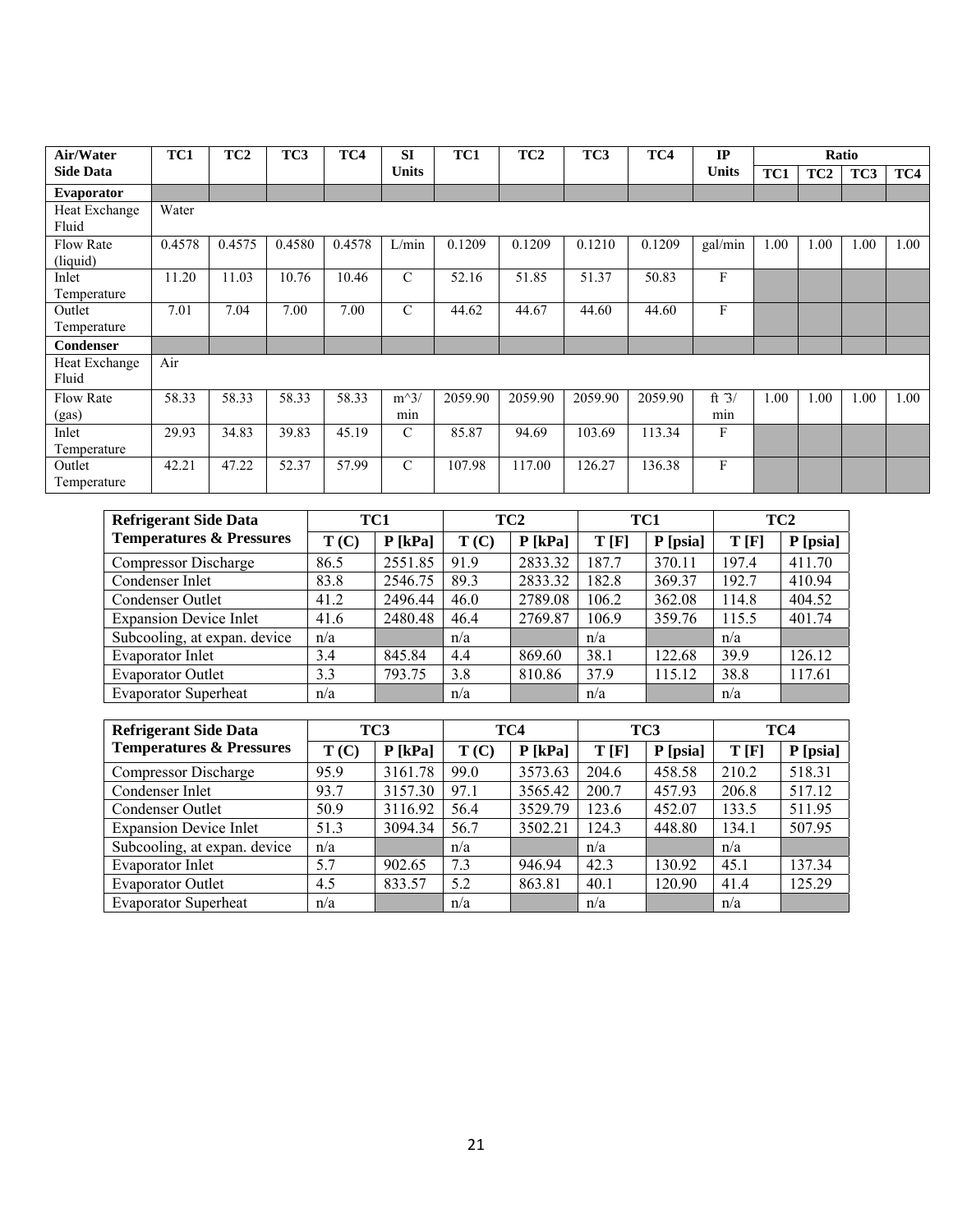| <b>Comparison Data</b>                                 | TC1<br>TC <sub>2</sub><br>TC3<br>TC4 |        |        |        | SI                          | TC1     | TC <sub>2</sub> | TC3     | TC4     | $\mathbf{IP}$          |      |                 | Ratio |      |
|--------------------------------------------------------|--------------------------------------|--------|--------|--------|-----------------------------|---------|-----------------|---------|---------|------------------------|------|-----------------|-------|------|
|                                                        |                                      |        |        |        | <b>Units</b>                |         |                 |         |         | <b>Units</b>           | TC1  | TC <sub>2</sub> | TC3   | TC4  |
| Mode<br>(Heating/Cooling)                              | Cooling                              |        |        |        |                             |         |                 |         |         |                        |      |                 |       |      |
| Compressor Type                                        | Scroll                               |        |        |        |                             |         |                 |         |         |                        |      |                 |       |      |
| Compressor<br>Displacement                             | 6.74                                 |        |        |        | $M^{\wedge}3$<br>min        | 238.02  |                 |         |         | $Ft^3$<br>min          | 1.00 | 1.00            | 1.00  | 1.00 |
| Nominal Motor Size                                     |                                      |        |        |        | hp                          |         |                 |         |         |                        |      |                 |       |      |
| Motor Speed                                            | 2900                                 |        |        |        | rpm                         |         |                 |         |         |                        |      |                 |       |      |
| <b>Expansion Device</b><br>Type                        | TX Valve                             |        |        |        |                             |         |                 |         |         |                        |      |                 |       |      |
| <b>Lubricant Charge</b>                                | 1.22                                 |        |        |        | kg                          | 2.50    |                 |         |         | 1 <sub>b</sub>         | 1.00 | 1.00            | 1.00  | 1.00 |
| Refrigerant Charge                                     | 3.20                                 |        |        |        | kg                          | 6.55    |                 |         |         | 1 <sub>b</sub>         | 1.00 | 1.00            | 1.00  | 1.00 |
| <b>Refrigerant Mass</b><br>Flow Rate                   | 2.21                                 | n/a    | n/a    | n/a    | kg/mi<br>n                  | 4.52    | n/a             | n/a     | n/a     | lb/mi<br>$\mathbf n$   | 0.70 | n/a             | n/a   | n/a  |
| Composition, at<br>compr. Inlet if<br>applicable       |                                      |        |        |        | $\overline{\frac{9}{6}}$ wt |         |                 |         |         |                        |      |                 |       |      |
| <b>Evaporator Face</b><br>Area                         |                                      |        |        |        | $m \wedge 2$                |         |                 |         |         | ft $\gamma$ 2          |      |                 |       |      |
| Condenser Face Area                                    |                                      |        |        |        | $m^2$                       |         |                 |         |         | ft $\hat{}$ 2          |      |                 |       |      |
| Ambient Temps.<br>Outdoor                              | 29.83                                | 34.79  | 39.81  | 44.96  | $\overline{C}$              | 85.69   | 94.62           | 103.66  | 112.93  | ${\rm F}$              |      |                 |       |      |
| <b>Total Capacity</b>                                  | 8145.1                               | 7767.8 | 7319.8 | 6628.9 | W                           | 27792.2 | 26504.8         | 24976.2 | 22618.7 | Btu/<br>hr             | 0.95 | 0.99            | 1.01  | 1.01 |
| <b>Sensible Capacity</b>                               |                                      |        |        |        | W                           |         |                 |         |         | $\mathbf{Btu} /$<br>hr |      |                 |       |      |
| <b>Total System Power</b><br>Input                     | 2810.0                               | 3113.0 | 3470.0 | 3961.0 | W                           | 2810.0  | 3113.0          | 3470.0  | 3961.0  | W                      | 0.95 | 0.96            | 0.98  | 1.02 |
| <b>Compressor Power</b><br>Input                       | 2590.0                               | 2893.0 | 3250.0 | 3741.0 | W                           | 2590.0  | 2893.0          | 3250.0  | 3741.0  | W                      | 0.94 | 0.96            | 0.98  | 1.02 |
| <b>Energy Efficiency</b><br>Ratio (EER)                | 2.90                                 | 2.50   | 2.11   | 1.67   | W/W                         | 9.90    | 8.53            | 7.20    | 5.70    | Btu/<br>Whr            | 1.01 | 1.03            | 1.03  | 0.99 |
| <b>Energy Efficiency</b><br>Ratio<br>(EER, compressor) | 3.14                                 | 2.69   | 2.25   | 1.77   | W/W                         | 10.71   | 9.18            | 7.68    | 6.04    | Btu/<br>Whr            | 1.01 | 1.03            | 1.03  | 0.99 |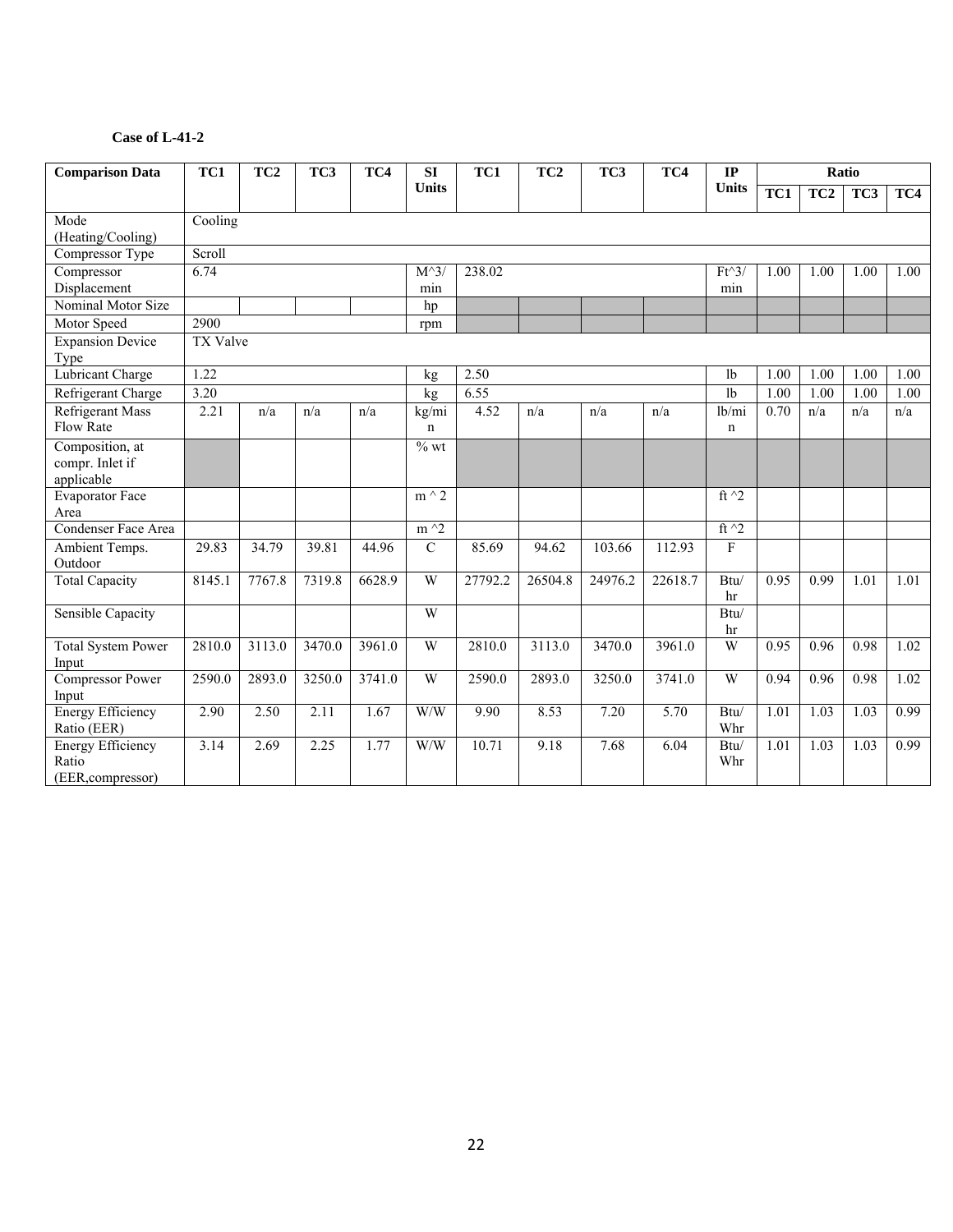| Air/Water        | TC1    | TC <sub>2</sub> | TC3    | TC4    | <b>SI</b>     | TC1     | TC <sub>2</sub> | TC3     | TC4     | IP           |      |                 | Ratio |      |
|------------------|--------|-----------------|--------|--------|---------------|---------|-----------------|---------|---------|--------------|------|-----------------|-------|------|
| <b>Side Data</b> |        |                 |        |        | <b>Units</b>  |         |                 |         |         | <b>Units</b> | TC1  | TC <sub>2</sub> | TC3   | TC4  |
| Evaporator       |        |                 |        |        |               |         |                 |         |         |              |      |                 |       |      |
| Heat Exchange    | Water  |                 |        |        |               |         |                 |         |         |              |      |                 |       |      |
| Fluid            |        |                 |        |        |               |         |                 |         |         |              |      |                 |       |      |
| <b>Flow Rate</b> | 0.4581 | 0.4579          | 0.4579 | 0.4579 | L/min         | 0.1210  | 0.1210          | 0.1210  | 0.1210  | gal/min      | 1.00 | 1.00            | 1.00  | 1.00 |
| (liquid)         |        |                 |        |        |               |         |                 |         |         |              |      |                 |       |      |
| Inlet            | 11.28  | 11.08           | 10.83  | 10.45  | $\mathcal{C}$ | 52.30   | 51.94           | 51.49   | 50.81   | F            |      |                 |       |      |
| Temperature      |        |                 |        |        |               |         |                 |         |         |              |      |                 |       |      |
| Outlet           | 7.02   | 7.01            | 7.00   | 6.98   | $\mathcal{C}$ | 44.64   | 44.62           | 44.60   | 44.56   | F            |      |                 |       |      |
| Temperature      |        |                 |        |        |               |         |                 |         |         |              |      |                 |       |      |
| Condenser        |        |                 |        |        |               |         |                 |         |         |              |      |                 |       |      |
| Heat Exchange    | Air    |                 |        |        |               |         |                 |         |         |              |      |                 |       |      |
| Fluid            |        |                 |        |        |               |         |                 |         |         |              |      |                 |       |      |
| <b>Flow Rate</b> | 58.33  | 58.33           | 58.33  | 58.33  | $m^3/$        | 2059.90 | 2059.90         | 2059.90 | 2059.90 | ft $3/$      | 1.00 | 1.00            | 1.00  | 1.00 |
| (gas)            |        |                 |        |        | min           |         |                 |         |         | min          |      |                 |       |      |
| Inlet            | 29.83  | 34.79           | 39.81  | 44.96  | $\mathcal{C}$ | 85.69   | 94.62           | 103.66  | 112.93  | F            |      |                 |       |      |
| Temperature      |        |                 |        |        |               |         |                 |         |         |              |      |                 |       |      |
| Outlet           | 42.20  | 47.32           | 52.57  | 57.94  | $\mathcal{C}$ | 107.96  | 117.18          | 126.63  | 136.29  | F            |      |                 |       |      |
| Temperature      |        |                 |        |        |               |         |                 |         |         |              |      |                 |       |      |

| <b>Refrigerant Side Data</b>        | TC1  |           |      | TC <sub>2</sub> | TC1   |          |       | TC <sub>2</sub> |
|-------------------------------------|------|-----------|------|-----------------|-------|----------|-------|-----------------|
| <b>Temperatures &amp; Pressures</b> | T(C) | $P$ [kPa] | T(C) | $P$ [kPa]       | T[F]  | P [psia] | T[F]  | P [psia]        |
| <b>Compressor Discharge</b>         | 83.3 | 2565.77   | 86.6 | 2880.33         | 181.9 | 372.13   | 187.9 | 417.76          |
| Condenser Inlet                     | 81.6 | 2559.87   | 85.1 | 2873.39         | 178.9 | 371.28   | 185.2 | 416.75          |
| Condenser Outlet                    | 41.4 | 2505.82   | 46.5 | 2823.85         | 106.5 | 363.44   | 115.7 | 409.56          |
| <b>Expansion Device Inlet</b>       | 41.8 | 2489.78   | 46.8 | 2804.10         | 107.2 | 361.11   | 116.2 | 406.70          |
| Subcooling, at expan. device        | n/a  |           | n/a  |                 | n/a   |          | n/a   |                 |
| <b>Evaporator Inlet</b>             | 3.8  | 851.49    | 5.1  | 886.60          | 38.8  | 123.50   | 41.2  | 128.59          |
| <b>Evaporator Outlet</b>            | 3.3  | 799.52    | 4.0  | 822.91          | 37.9  | 115.96   | 39.2  | 119.35          |
| <b>Evaporator Superheat</b>         | n/a  |           | n/a  |                 | n/a   |          | n/a   |                 |

| <b>Refrigerant Side Data</b>        | TC3  |           |      | TC4       | TC <sub>3</sub> |          | TC4   |          |
|-------------------------------------|------|-----------|------|-----------|-----------------|----------|-------|----------|
| <b>Temperatures &amp; Pressures</b> | T(C) | $P$ [kPa] | T(C) | $P$ [kPa] | T[F]            | P [psia] | T[F]  | P [psia] |
| <b>Compressor Discharge</b>         | 89.5 | 3239.81   | 93.6 | 3646.79   | 193.1           | 469.89   | 200.5 | 528.92   |
| Condenser Inlet                     | 88.2 | 3230.02   | 92.6 | 3632.13   | 190.8           | 468.47   | 198.7 | 526.80   |
| Condenser Outlet                    | 51.6 | 3185.23   | 56.9 | 3592.22   | 124.9           | 461.98   | 134.4 | 521.01   |
| <b>Expansion Device Inlet</b>       | 52.0 | 3160.83   | 57.2 | 3563.18   | 125.6           | 458.44   | 135.0 | 516.80   |
| Subcooling, at expan. device        | n/a  |           | n/a  |           | n/a             |          | n/a   |          |
| Evaporator Inlet                    | 6.5  | 925.58    | 8.0  | 971.00    | 43.7            | 134.24   | 46.4  | 140.83   |
| <b>Evaporator Outlet</b>            | 4.6  | 850.28    | 5.3  | 879.07    | 40.3            | 123.32   | 41.5  | 127.50   |
| <b>Evaporator Superheat</b>         | n/a  |           | n/a  |           | n/a             |          | n/a   |          |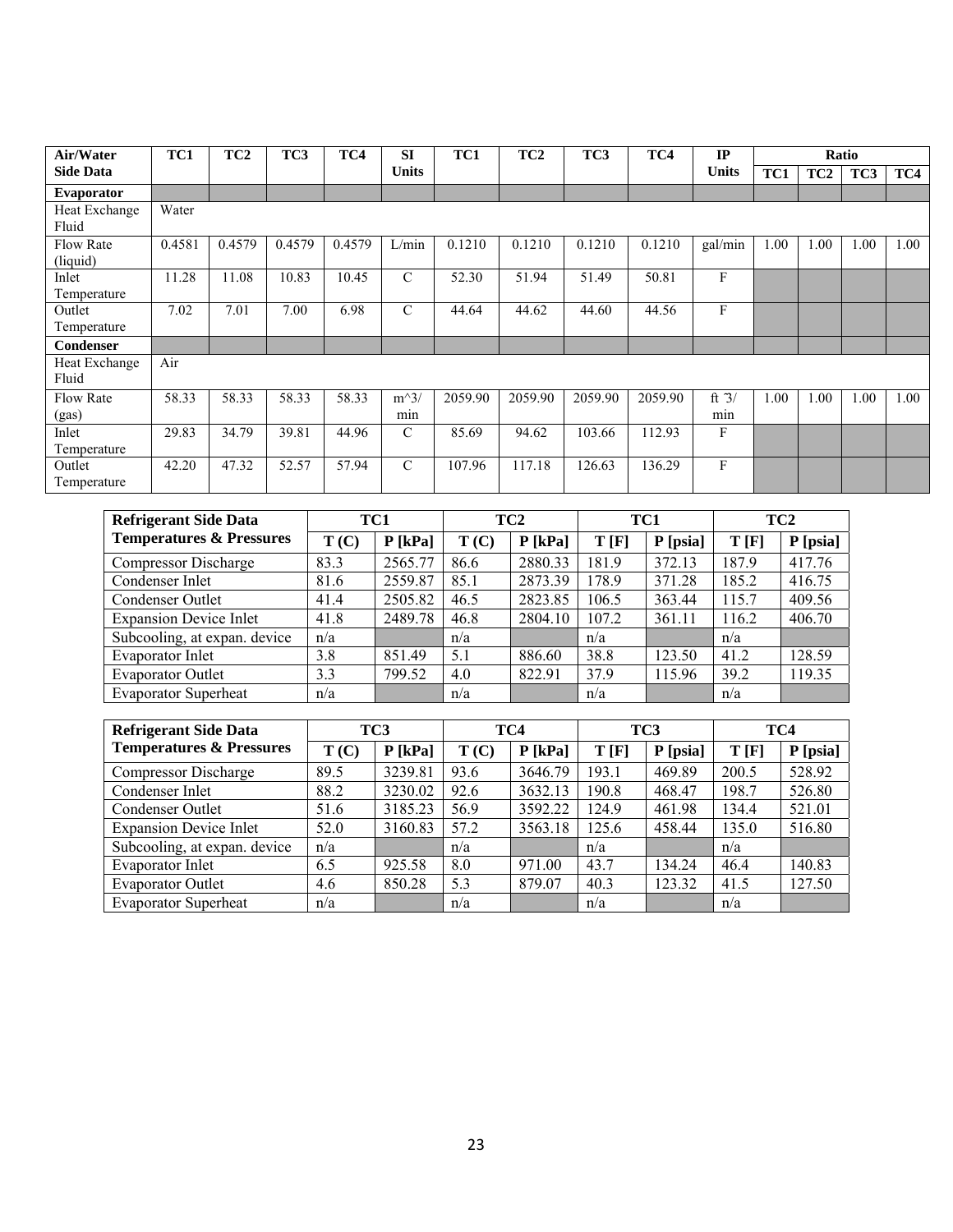#### **Case of R-32**

| <b>Comparison Data</b>                                 | TC1      | TC <sub>2</sub> | TC3    | TC4    | SI                   | TC1     | TC <sub>2</sub> | TC3     | TC4               | $\mathbf{IP}$                   |      |                 | Ratio |      |
|--------------------------------------------------------|----------|-----------------|--------|--------|----------------------|---------|-----------------|---------|-------------------|---------------------------------|------|-----------------|-------|------|
|                                                        |          |                 |        |        | <b>Units</b>         |         |                 |         |                   | <b>Units</b>                    | TC1  | TC <sub>2</sub> | TC3   | TC4  |
| Mode<br>(Heating/Cooling)                              | Cooling  |                 |        |        |                      |         |                 |         |                   |                                 |      |                 |       |      |
| Compressor Type                                        | Scroll   |                 |        |        |                      |         |                 |         |                   |                                 |      |                 |       |      |
| Compressor<br>Displacement                             | 6.74     |                 |        |        | $M^{\wedge}3$<br>min | 238.02  |                 |         |                   | $Ft^3$<br>min                   | 1.00 | 1.00            | 1.00  | 1.00 |
| Nominal Motor Size                                     |          |                 |        |        | hp                   |         |                 |         |                   |                                 |      |                 |       |      |
| Motor Speed                                            | 2900     |                 |        |        | rpm                  |         |                 |         |                   |                                 |      |                 |       |      |
| <b>Expansion Device</b><br>Type                        | TX Valve |                 |        |        |                      |         |                 |         |                   |                                 |      |                 |       |      |
| <b>Lubricant Charge</b>                                | 1.22     |                 |        |        | kg                   | 2.50    |                 |         |                   | 1 <sub>b</sub>                  | 1.00 | 1.00            | 1.00  | 1.00 |
| Refrigerant Charge                                     | 3.20     |                 |        |        | kg                   | 6.55    |                 |         |                   | 1 <sub>b</sub>                  | 1.00 | 1.00            | 1.00  | 1.00 |
| <b>Refrigerant Mass</b><br>Flow Rate                   | 1.96     | 1.98            | 1.97   | 1.99   | kg/mi<br>$\mathbf n$ | 4.01    | 4.05            | 4.03    | 4.07              | 1b/min<br>$\mathbf n$           | 0.62 | n/a             | n/a   | n/a  |
| Composition, at<br>compr. Inlet if<br>applicable       |          |                 |        |        | $%$ wt               |         |                 |         |                   |                                 |      |                 |       |      |
| Evaporator Face<br>Area                                |          |                 |        |        | $m \wedge 2$         |         |                 |         |                   | ft $\gamma$ 2                   |      |                 |       |      |
| Condenser Face Area                                    |          |                 |        |        | $m^2$                |         |                 |         |                   | ft $\hat{}$ 2                   |      |                 |       |      |
| Ambient Temps.<br>Outdoor                              | 30.00    | 34.72           | 39.30  | 45.08  | $\mathcal{C}$        | 86.00   | 94.50           | 102.74  | 113.14            | $\mathbf{F}$                    |      |                 |       |      |
| <b>Total Capacity</b>                                  | 8378.5   | 7912.1          | 7434.1 | 6968.8 | W                    | 28588.6 | 26997.2         | 25366.2 | 23778.5           | Btu/<br>hr                      | 0.98 | 1.01            | 1.03  | 1.06 |
| Sensible Capacity                                      |          |                 |        |        | W                    |         |                 |         |                   | $\mbox{Btu}/% \mathbb{R}$<br>hr |      |                 |       |      |
| <b>Total System Power</b><br>Input                     | 3021.0   | 3316.0          | 3639.0 | 4141.0 | W                    | 3021.0  | 3316.0          | 3639.0  | 4141.0            | W                               | 1.02 | 1.02            | 1.03  | 1.06 |
| <b>Compressor Power</b><br>Input                       | 2801.0   | 3096.0          | 3419.0 | 3921.0 | W                    | 2801.0  | 3096.0          | 3419.0  | 3921.0            | W                               | 1.02 | 1.02            | 1.03  | 1.07 |
| <b>Energy Efficiency</b><br>Ratio (EER)                | 2.77     | 2.39            | 2.04   | 1.68   | W/W                  | 9.45    | 8.16            | 6.96    | $\overline{5.73}$ | Btu/<br>Whr                     | 0.96 | 0.99            | 1.00  | 0.99 |
| <b>Energy Efficiency</b><br>Ratio<br>(EER, compressor) | 2.99     | 2.56            | 2.17   | 1.78   | W/W                  | 10.20   | 8.74            | 7.40    | 6.07              | Btu/<br>Whr                     | 0.96 | 0.98            | 1.00  | 0.99 |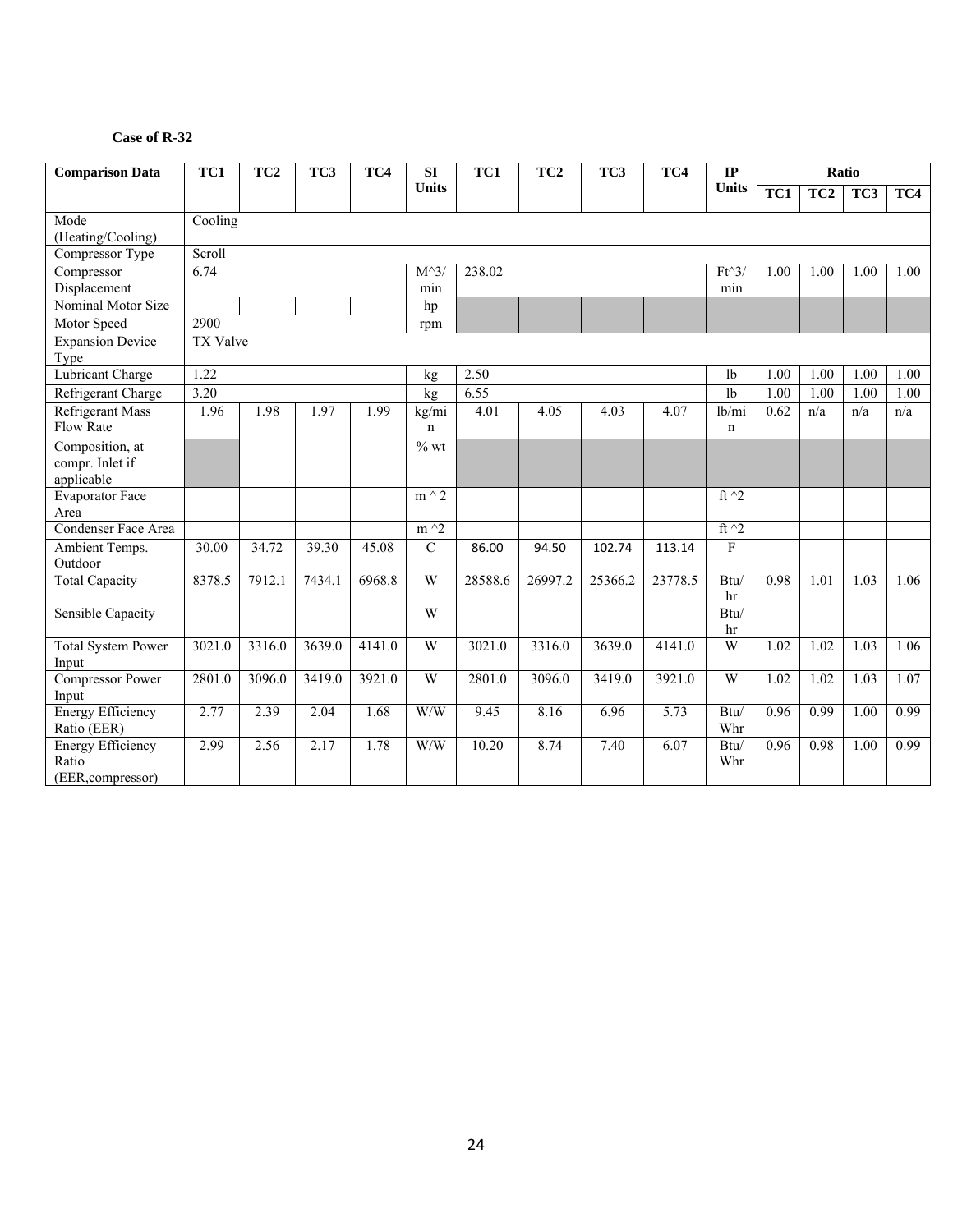| Air/Water        | TC1    | TC <sub>2</sub> | TC3    | TC4    | <b>SI</b>     | TC1     | TC <sub>2</sub> | TC <sub>3</sub> | TC4     | IP           |      |                 | Ratio |      |
|------------------|--------|-----------------|--------|--------|---------------|---------|-----------------|-----------------|---------|--------------|------|-----------------|-------|------|
| <b>Side Data</b> |        |                 |        |        | <b>Units</b>  |         |                 |                 |         | <b>Units</b> | TC1  | TC <sub>2</sub> | TC3   | TC4  |
| Evaporator       |        |                 |        |        |               |         |                 |                 |         |              |      |                 |       |      |
| Heat Exchange    | Water  |                 |        |        |               |         |                 |                 |         |              |      |                 |       |      |
| Fluid            |        |                 |        |        |               |         |                 |                 |         |              |      |                 |       |      |
| <b>Flow Rate</b> | 0.4588 | 0.4587          | 0.4585 | 0.4587 | L/min         | 0.1212  | 0.1212          | 0.1211          | 0.1212  | gal/min      | 1.00 | 1.00            | 1.00  | 1.00 |
| (liquid)         |        |                 |        |        |               |         |                 |                 |         |              |      |                 |       |      |
| Inlet            | 11.40  | 11.16           | 10.88  | 10.65  | $\mathcal{C}$ | 52.52   | 52.09           | 51.58           | 51.17   | F            |      |                 |       |      |
| Temperature      |        |                 |        |        |               |         |                 |                 |         |              |      |                 |       |      |
| Outlet           | 7.02   | 7.02            | 7.00   | 7.01   | $\mathcal{C}$ | 44.64   | 44.64           | 44.60           | 44.62   | F            |      |                 |       |      |
| Temperature      |        |                 |        |        |               |         |                 |                 |         |              |      |                 |       |      |
| Condenser        |        |                 |        |        |               |         |                 |                 |         |              |      |                 |       |      |
| Heat Exchange    | Air    |                 |        |        |               |         |                 |                 |         |              |      |                 |       |      |
| Fluid            |        |                 |        |        |               |         |                 |                 |         |              |      |                 |       |      |
| <b>Flow Rate</b> | 58.33  | 58.33           | 58.33  | 58.33  | $m^3/$        | 2059.90 | 2059.90         | 2059.90         | 2059.90 | ft $3/$      | 1.00 | 1.00            | 1.00  | 1.00 |
| (gas)            |        |                 |        |        | min           |         |                 |                 |         | min          |      |                 |       |      |
| Inlet            | 30.00  | 34.72           | 39.30  | 45.08  | $\mathcal{C}$ | 86.00   | 94.50           | 102.74          | 113.14  | 30.00        |      |                 |       |      |
| Temperature      |        |                 |        |        |               |         |                 |                 |         |              |      |                 |       |      |
| Outlet           | 42.39  | 47.29           | 52.05  | 57.96  | $\mathcal{C}$ | 108.30  | 117.12          | 125.69          | 136.33  | F            |      |                 |       |      |
| Temperature      |        |                 |        |        |               |         |                 |                 |         |              |      |                 |       |      |

| <b>Refrigerant Side Data</b>        | TC1     |           |       | TC <sub>2</sub> | TC1   |          | TC <sub>2</sub> |          |
|-------------------------------------|---------|-----------|-------|-----------------|-------|----------|-----------------|----------|
| <b>Temperatures &amp; Pressures</b> | T(C)    | $P$ [kPa] | T(C)  | $P$ [kPa]       | T[F]  | P [psia] | T[F]            | P [psia] |
| Compressor Discharge                | 95.4    | 2685.41   | 105.0 | 2965.31         | 203.7 | 389.49   | 221.0           | 430.08   |
| Condenser Inlet                     | 93.5    | 2679.95   | 102.9 | 2955.70         | 200.3 | 388.69   | 217.2           | 428.69   |
| Condenser Outlet                    | 41.2    | 2631.84   | 45.6  | 2915.78         | 106.2 | 381.72   | 114.1           | 422.90   |
| <b>Expansion Device Inlet</b>       | 41.7    | 2617.85   | 46.1  | 2898.82         | 107.1 | 379.69   | 115.0           | 420.44   |
| Subcooling, at expan. device        | 0.6     |           | 0.4   |                 | 1.1   |          | 0.7             |          |
| <b>Evaporator Inlet</b>             | 2.9     | 877.21    | 3.5   | 892.42          | 37.2  | 127.23   | 38.3            | 129.43   |
| <b>Evaporator Outlet</b>            | $1.1\,$ | 833.82    | 1.5   | 844.17          | 34.0  | 120.94   | 34.7            | 122.44   |
| <b>Evaporator Superheat</b>         | 0.3     |           | 0.3   |                 | 0.5   |          | 0.5             |          |

| <b>Refrigerant Side Data</b>        | TC3   |           |       | TC4       |       | TC <sub>3</sub> | TC4   |          |
|-------------------------------------|-------|-----------|-------|-----------|-------|-----------------|-------|----------|
| <b>Temperatures &amp; Pressures</b> | T(C)  | $P$ [kPa] | T(C)  | $P$ [kPa] | T[F]  | P [psia]        | T[F]  | P [psia] |
| <b>Compressor Discharge</b>         | 14.4  | 3251.71   | 124.5 | 3646.32   | 237.9 | 471.62          | 256.1 | 528.85   |
| Condenser Inlet                     | 112.3 | 3238.89   | 122.2 | 3637.15   | 234.1 | 469.76          | 252.0 | 527.52   |
| Condenser Outlet                    | 49.8  | 3205.73   | 55.2  | 3607.69   | 121.6 | 464.95          | 131.4 | 523.25   |
| <b>Expansion Device Inlet</b>       | 50.2  | 3186.30   | 55.5  | 3588.12   | 122.4 | 462.13          | 131.9 | 520.41   |
| Subcooling, at expan. device        | 0.4   |           | 0.4   |           | 0.7   |                 | 0.7   |          |
| Evaporator Inlet                    | 4.1   | 906.13    | 5.3   | 933.69    | 39.4  | 131.42          | 41.5  | 135.42   |
| <b>Evaporator Outlet</b>            | 1.9   | 852.96    | 2.8   | 873.38    | 35.4  | 123.71          | 37.0  | 126.67   |
| <b>Evaporator Superheat</b>         | 0.4   |           | 0.5   |           | 0.7   |                 | 0.9   |          |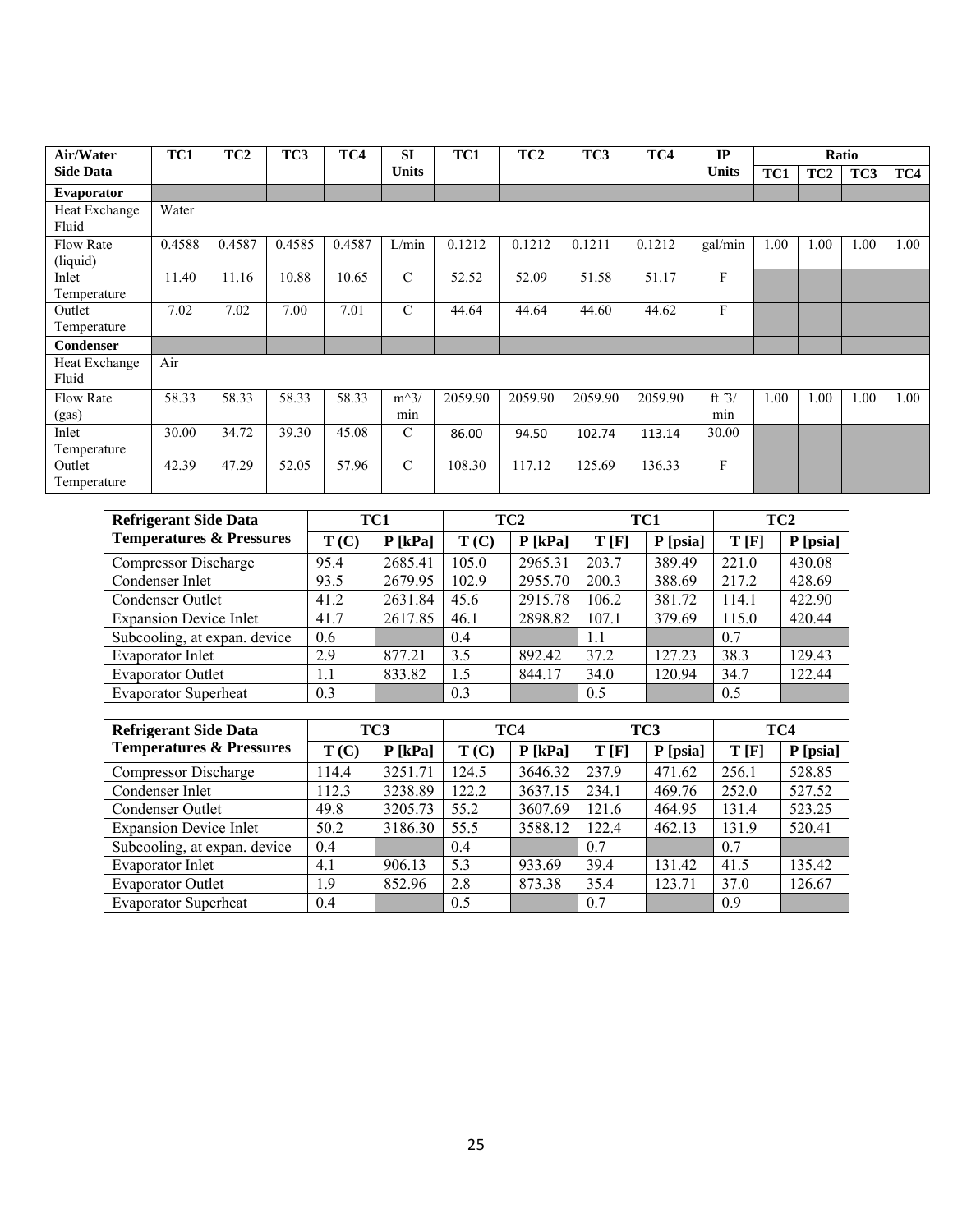# **c. Tests with liquid receiver for a refrigerant charge of 3.9 kg.**

#### **Case of R-410A**

| <b>Comparison Data</b>         | TC1<br>TC3<br>TC1<br>TC3<br>TC <sub>2</sub><br>TC4<br>TC <sub>2</sub><br>TC4<br><b>SI</b> |        |        |        |                     |         | IP      |         |         | Ratio          |     |                 |     |     |
|--------------------------------|-------------------------------------------------------------------------------------------|--------|--------|--------|---------------------|---------|---------|---------|---------|----------------|-----|-----------------|-----|-----|
|                                |                                                                                           |        |        |        | <b>Units</b>        |         |         |         |         | <b>Units</b>   | TC1 | TC <sub>2</sub> | TC3 | TC4 |
| Mode                           | Cooling                                                                                   |        |        |        |                     |         |         |         |         |                |     |                 |     |     |
| (Heating/Cooling)              |                                                                                           |        |        |        |                     |         |         |         |         |                |     |                 |     |     |
| Compressor Type                | Scroll                                                                                    |        |        |        |                     |         |         |         |         |                |     |                 |     |     |
| Compressor                     | 6.74                                                                                      |        |        |        | $M^{\wedge}3$       | 238.02  |         |         |         | $Ft^3$         |     |                 |     |     |
| Displacement                   |                                                                                           |        |        |        | min                 |         |         |         |         | min            |     |                 |     |     |
| Nominal Motor Size             |                                                                                           |        |        |        | hp                  |         |         |         |         |                |     |                 |     |     |
| Motor Speed                    | 2900                                                                                      |        |        |        | rpm                 |         |         |         |         |                |     |                 |     |     |
| <b>Expansion Device</b>        | <b>TX Valve</b>                                                                           |        |        |        |                     |         |         |         |         |                |     |                 |     |     |
| Type                           |                                                                                           |        |        |        |                     |         |         |         |         |                |     |                 |     |     |
| Lubricant Charge               | 1.22                                                                                      |        |        |        | kg                  | 2.50    |         |         |         | 1 <sub>b</sub> |     |                 |     |     |
| Refrigerant Charge             | 3.90                                                                                      |        |        |        | kg                  | 7.98    |         |         |         | 1b             |     |                 |     |     |
| <b>Refrigerant Mass</b>        | 3.14                                                                                      | 3.15   | 3.16   | 3.16   | kg/mi               | 6.43    | 6.45    | 6.47    | 6.47    | lb/mi          |     |                 |     |     |
| Flow Rate                      |                                                                                           |        |        |        | n                   |         |         |         |         | n              |     |                 |     |     |
| Composition, at                |                                                                                           |        |        |        | $%$ wt              |         |         |         |         |                |     |                 |     |     |
| compr. Inlet if                |                                                                                           |        |        |        |                     |         |         |         |         |                |     |                 |     |     |
| applicable                     |                                                                                           |        |        |        |                     |         |         |         |         |                |     |                 |     |     |
| <b>Evaporator Face</b><br>Area |                                                                                           |        |        |        | $m \wedge 2$        |         |         |         |         | ft $\gamma$ 2  |     |                 |     |     |
| Condenser Face Area            |                                                                                           |        |        |        | $m^2$               |         |         |         |         | ft $\hat{2}$   |     |                 |     |     |
| Ambient Temps.                 | 29.65                                                                                     | 35.07  | 40.13  | 45.28  | $\overline{C}$      | 85.37   | 95.13   | 104.23  | 113.50  | $\overline{F}$ |     |                 |     |     |
| Outdoor                        |                                                                                           |        |        |        |                     |         |         |         |         |                |     |                 |     |     |
| <b>Total Capacity</b>          | 8584.3                                                                                    | 7854.6 | 7224.5 | 6539.3 | W                   | 29290.9 | 26801.0 | 24651.0 | 22313.0 | Btu/           |     |                 |     |     |
|                                |                                                                                           |        |        |        |                     |         |         |         |         | hr             |     |                 |     |     |
| <b>Sensible Capacity</b>       |                                                                                           |        |        |        | W                   |         |         |         |         | Btu/           |     |                 |     |     |
|                                |                                                                                           |        |        |        |                     |         |         |         |         | hr             |     |                 |     |     |
| <b>Total System Power</b>      | 2909.0                                                                                    | 3217.0 | 3531.0 | 3895.0 | W                   | 2909    | 3217    | 3531    | 3895    | $\mathbf W$    |     |                 |     |     |
| Input                          |                                                                                           |        |        |        |                     |         |         |         |         |                |     |                 |     |     |
| Compressor Power               | 2689.0                                                                                    | 2993.0 | 3311.0 | 3675.0 | $\overline{W}$      | 2689.0  | 2993.0  | 3311.0  | 3675.0  | $\overline{W}$ |     |                 |     |     |
| Input                          |                                                                                           |        |        |        |                     |         |         |         |         |                |     |                 |     |     |
| <b>Energy Efficiency</b>       | 2.95                                                                                      | 2.44   | 2.05   | 1.68   | $\hbox{W}/\hbox{W}$ | 10.07   | 8.33    | 6.99    | 5.73    | Btu/           |     |                 |     |     |
| Ratio (EER)                    |                                                                                           |        |        |        |                     |         |         |         |         | Whr            |     |                 |     |     |
| <b>Energy Efficiency</b>       | 3.19                                                                                      | 2.62   | 2.18   | 1.78   | W/W                 | 10.89   | 8.95    | 7.45    | 6.07    | Btu/           |     |                 |     |     |
| Ratio<br>(EER, compressor)     |                                                                                           |        |        |        |                     |         |         |         |         | Whr            |     |                 |     |     |
|                                |                                                                                           |        |        |        |                     |         |         |         |         |                |     |                 |     |     |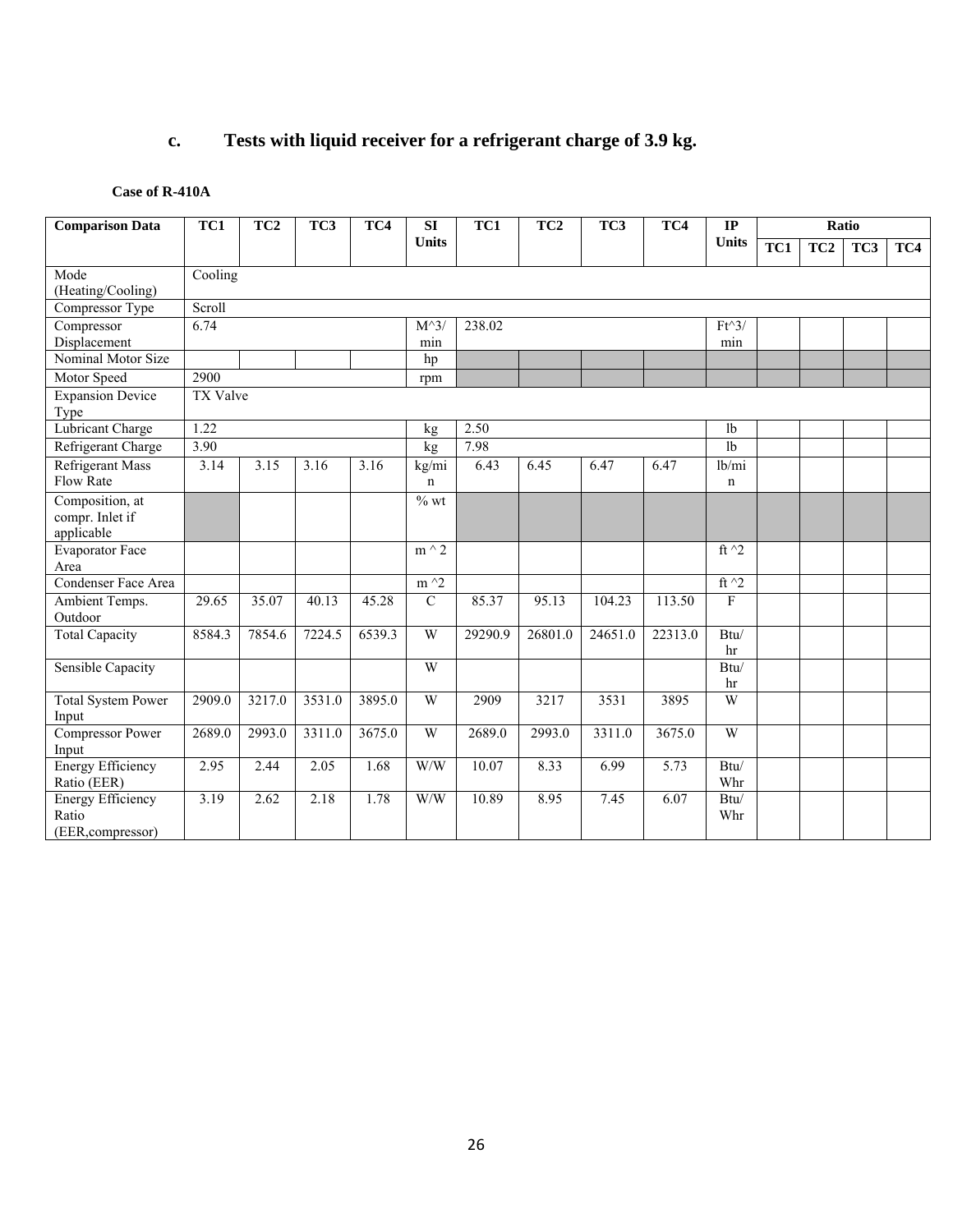| Air/Water                    | TC1    | TC <sub>2</sub> | TC3    | TC4    | <b>SI</b>     | TC1     | TC <sub>2</sub> | TC3     | TC4     | IP             |     |                 | Ratio |     |
|------------------------------|--------|-----------------|--------|--------|---------------|---------|-----------------|---------|---------|----------------|-----|-----------------|-------|-----|
| <b>Side Data</b>             |        |                 |        |        | <b>Units</b>  |         |                 |         |         | <b>Units</b>   | TC1 | TC <sub>2</sub> | TC3   | TC4 |
| Evaporator                   |        |                 |        |        |               |         |                 |         |         |                |     |                 |       |     |
| Heat Exchange<br>Fluid       | Water  |                 |        |        |               |         |                 |         |         |                |     |                 |       |     |
| <b>Flow Rate</b><br>(liquid) | 0.4587 | 0.4585          | 0.4587 | 0.4586 | L/min         | 0.1212  | 0.1211          | 0.1212  | 0.1211  | gal/min        |     |                 |       |     |
| Inlet<br>Temperature         | 11.50  | 11.14           | 10.78  | 10.43  | $\mathcal{C}$ | 52.70   | 52.05           | 51.40   | 50.77   | F              |     |                 |       |     |
| Outlet<br>Temperature        | 7.01   | 7.03            | 7.00   | 7.01   | $\mathcal{C}$ | 44.62   | 44.65           | 44.60   | 44.62   | F              |     |                 |       |     |
| <b>Condenser</b>             |        |                 |        |        |               |         |                 |         |         |                |     |                 |       |     |
| Heat Exchange<br>Fluid       | Air    |                 |        |        |               |         |                 |         |         |                |     |                 |       |     |
| <b>Flow Rate</b><br>(gas)    | 58.33  | 58.33           | 58.33  | 58.33  | $m^3/$<br>min | 2059.90 | 2059.90         | 2059.90 | 2059.90 | ft $3/$<br>min |     |                 |       |     |
| Inlet<br>Temperature         | 29.65  | 35.07           | 40.13  | 45.28  | $\mathcal{C}$ | 85.37   | 95.13           | 104.23  | 113.50  | F              |     |                 |       |     |
| Outlet<br>Temperature        | 42.21  | 47.49           | 52.49  | 57.75  | $\mathcal{C}$ | 107.98  | 117.48          | 126.48  | 135.95  | F              |     |                 |       |     |

| <b>Refrigerant Side Data</b>        |      | TC1       |      | TC <sub>2</sub> |       | TC1      |       | TC <sub>2</sub> |
|-------------------------------------|------|-----------|------|-----------------|-------|----------|-------|-----------------|
| <b>Temperatures &amp; Pressures</b> | T(C) | $P$ [kPa] | T(C) | $P$ [kPa]       | T[F]  | P [psia] | T[F]  | P [psia]        |
| <b>Compressor Discharge</b>         | 76.7 | 2684.64   | 84.1 | 2976.55         | 170.1 | 389.37   | 183.4 | 431.71          |
| Condenser Inlet                     | 75.8 | 2670.46   | 83.2 | 2963.74         | 168.4 | 387.32   | 181.8 | 429.85          |
| Condenser Outlet                    | 41.4 | 2592.12   | 46.4 | 2898.30         | 106.5 | 375.96   | 115.5 | 420.36          |
| <b>Expansion Device Inlet</b>       | 41.7 | 2565.33   | 46.6 | 2868.98         | 107.1 | 372.07   | 115.9 | 416.11          |
| Subcooling, at expan. device        | 0.6  |           | 0.5  |                 | 1.1   |          | 0.9   |                 |
| Evaporator Inlet                    | 6.7  | 975.04    | 7.3  | 987.78          | 44.1  | 141.42   | 45.1  | 143.27          |
| <b>Evaporator Outlet</b>            | 8.1  | 879.53    | 6.9  | 883.17          | 46.6  | 127.57   | 44.4  | 128.09          |
| <b>Evaporator Superheat</b>         | 5.0  |           | 3.7  |                 | 9.0   |          | 6.7   |                 |

| <b>Refrigerant Side Data</b>        |      | TC3       | TC4   |           | TC <sub>3</sub> |          | TC4   |          |
|-------------------------------------|------|-----------|-------|-----------|-----------------|----------|-------|----------|
| <b>Temperatures &amp; Pressures</b> | T(C) | $P$ [kPa] | T(C)  | $P$ [kPa] | T[F]            | P [psia] | T[F]  | P [psia] |
| Compressor Discharge                | 91.8 | 3275.32   | 100.0 | 3607.68   | 197.2           | 475.05   | 212.0 | 523.25   |
| Condenser Inlet                     | 90.9 | 3262.95   | 99.0  | 3595.11   | 195.6           | 473.25   | 210.2 | 521.43   |
| Condenser Outlet                    | 51.0 | 3207.67   | 35.5  | 3548.91   | 123.8           | 465.23   | 95.9  | 514.73   |
| <b>Expansion Device Inlet</b>       | 51.1 | 3174.29   | 55.7  | 3512.64   | 124.0           | 460.39   | 132.3 | 509.47   |
| Subcooling, at expan. device        | 0.0  |           | 0.2   |           | 0.0             |          | 0.36  |          |
| Evaporator Inlet                    | 8.2  | 1008.13   | 8.9   | 1027.63   | 46.8            | 146.22   | 48.0  | 149.05   |
| <b>Evaporator Outlet</b>            | 6.5  | 891.58    | 6.7   | 899.60    | 43.7            | 129.31   | 44.1  | 130.48   |
| <b>Evaporator Superheat</b>         | 3.0  |           | 2.9   |           | 5.4             |          | 5.2   |          |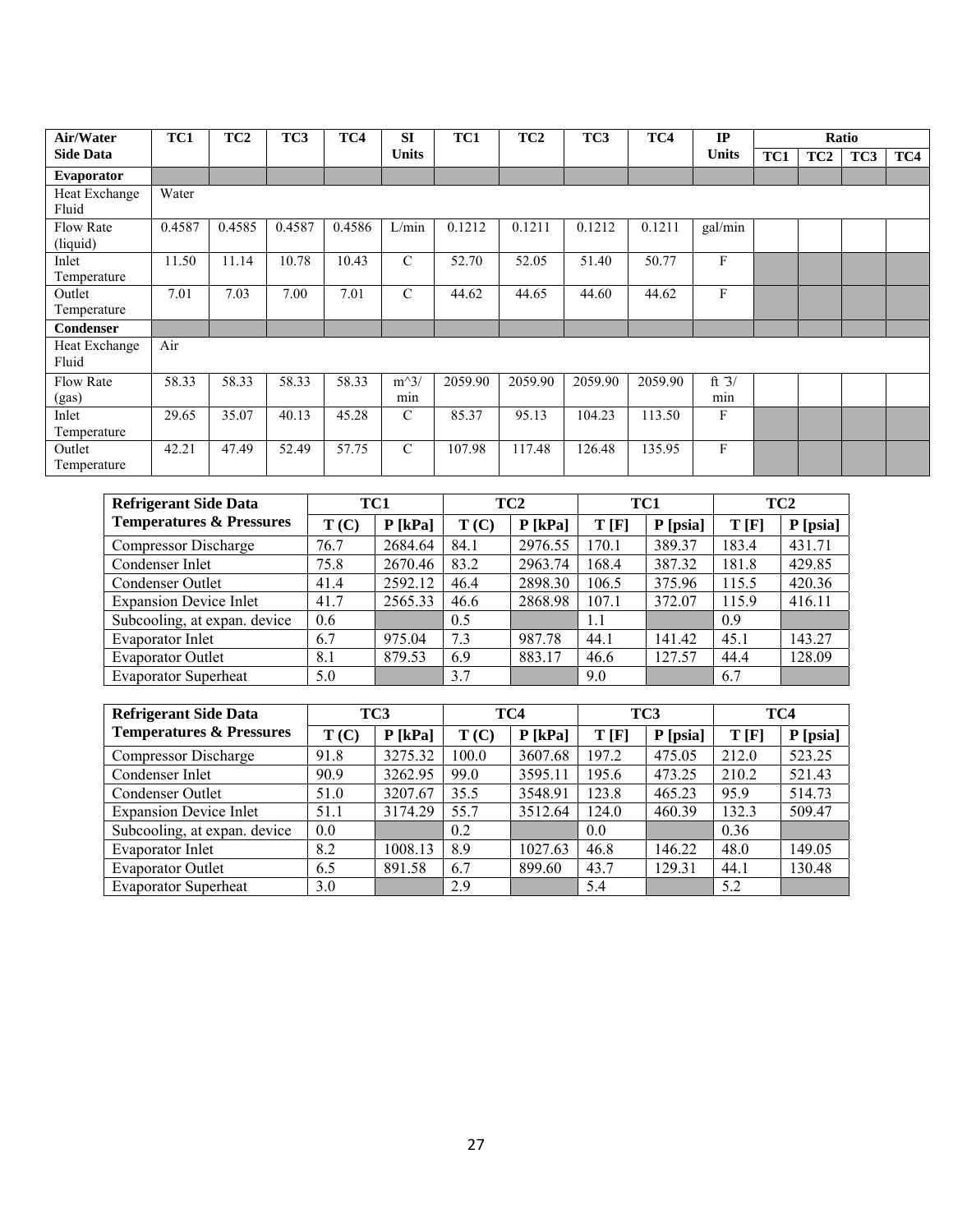#### **Case of DR-5A**

| <b>Comparison Data</b>                                                                                                                                                                                                    | $\overline{TC1}$<br>$\overline{TC3}$<br>TC <sub>2</sub><br>TC4 |                                            |                                            |                                            | SI                        | $\overline{TC1}$                             | $\overline{TC2}$                            | TC3                                         | TC4                                         | $_{\rm IP}$                                  |                                      |                                      | Ratio                                |                                      |
|---------------------------------------------------------------------------------------------------------------------------------------------------------------------------------------------------------------------------|----------------------------------------------------------------|--------------------------------------------|--------------------------------------------|--------------------------------------------|---------------------------|----------------------------------------------|---------------------------------------------|---------------------------------------------|---------------------------------------------|----------------------------------------------|--------------------------------------|--------------------------------------|--------------------------------------|--------------------------------------|
|                                                                                                                                                                                                                           |                                                                |                                            |                                            |                                            | <b>Units</b>              |                                              |                                             |                                             |                                             | <b>Units</b>                                 | TC1                                  | $\overline{TC2}$                     | TC3                                  | TC4                                  |
| Mode                                                                                                                                                                                                                      | Cooling                                                        |                                            |                                            |                                            |                           |                                              |                                             |                                             |                                             |                                              |                                      |                                      |                                      |                                      |
| (Heating/Cooling)                                                                                                                                                                                                         |                                                                |                                            |                                            |                                            |                           |                                              |                                             |                                             |                                             |                                              |                                      |                                      |                                      |                                      |
| Compressor Type                                                                                                                                                                                                           | Scroll                                                         |                                            |                                            |                                            |                           |                                              |                                             |                                             |                                             |                                              |                                      |                                      |                                      |                                      |
| Compressor                                                                                                                                                                                                                | 6.74                                                           |                                            |                                            |                                            | $M^{\wedge}3$             | 238.02                                       |                                             |                                             |                                             | $Ft^3$                                       | 1.00                                 | 1.00                                 | 1.00                                 | 1.00                                 |
| Displacement                                                                                                                                                                                                              |                                                                |                                            |                                            |                                            | min                       |                                              |                                             |                                             |                                             | min                                          |                                      |                                      |                                      |                                      |
| Nominal Motor Size                                                                                                                                                                                                        |                                                                |                                            |                                            |                                            | hp                        |                                              |                                             |                                             |                                             |                                              |                                      |                                      |                                      |                                      |
| Motor Speed                                                                                                                                                                                                               | 2900                                                           |                                            |                                            |                                            | rpm                       |                                              |                                             |                                             |                                             |                                              |                                      |                                      |                                      |                                      |
| <b>Expansion Device</b><br>Type                                                                                                                                                                                           | <b>TX Valve</b>                                                |                                            |                                            |                                            |                           |                                              |                                             |                                             |                                             |                                              |                                      |                                      |                                      |                                      |
| Lubricant Charge                                                                                                                                                                                                          | 1.22                                                           |                                            |                                            |                                            | kg                        | 2.50                                         |                                             |                                             |                                             | 1b                                           | 1.00                                 | 1.00                                 | 1.00                                 | 1.00                                 |
| Refrigerant Charge                                                                                                                                                                                                        | 3.90                                                           |                                            |                                            |                                            | kg                        | 7.98                                         |                                             |                                             |                                             | 1 <sub>b</sub>                               | 1.00                                 | 1.00                                 | $\overline{1.00}$                    | 1.00                                 |
| <b>Refrigerant Mass</b>                                                                                                                                                                                                   | 2.78                                                           | 3.18                                       | 3.37                                       | 3.81                                       | kg/mi                     | 5.69                                         | 6.51                                        | 6.90                                        | 7.80                                        | lb/mi                                        | 0.89                                 | 1.01                                 | 1.07                                 | 1.21                                 |
| <b>Flow Rate</b>                                                                                                                                                                                                          |                                                                |                                            |                                            |                                            | $\mathbf n$               |                                              |                                             |                                             |                                             | n                                            |                                      |                                      |                                      |                                      |
| Composition, at                                                                                                                                                                                                           |                                                                |                                            |                                            |                                            | $%$ wt                    |                                              |                                             |                                             |                                             |                                              |                                      |                                      |                                      |                                      |
| compr. Inlet if                                                                                                                                                                                                           |                                                                |                                            |                                            |                                            |                           |                                              |                                             |                                             |                                             |                                              |                                      |                                      |                                      |                                      |
| applicable                                                                                                                                                                                                                |                                                                |                                            |                                            |                                            |                           |                                              |                                             |                                             |                                             |                                              |                                      |                                      |                                      |                                      |
| <b>Evaporator Face</b>                                                                                                                                                                                                    |                                                                |                                            |                                            |                                            | $m \wedge 2$              |                                              |                                             |                                             |                                             | ft $\sqrt{2}$                                |                                      |                                      |                                      |                                      |
| Area                                                                                                                                                                                                                      |                                                                |                                            |                                            |                                            |                           |                                              |                                             |                                             |                                             |                                              |                                      |                                      |                                      |                                      |
| Condenser Face Area                                                                                                                                                                                                       |                                                                |                                            |                                            |                                            | $m^2$                     |                                              |                                             |                                             |                                             | ft $\sqrt{2}$                                |                                      |                                      |                                      |                                      |
| Ambient Temps.                                                                                                                                                                                                            | 29.95                                                          | 34.85                                      | 40.05                                      | 44.86                                      | $\overline{C}$            | 85.91                                        | 94.73                                       | 104.09                                      | 112.75                                      | $\mathbf F$                                  |                                      |                                      |                                      |                                      |
| Outdoor                                                                                                                                                                                                                   |                                                                |                                            |                                            |                                            |                           |                                              |                                             |                                             |                                             |                                              |                                      |                                      |                                      |                                      |
|                                                                                                                                                                                                                           |                                                                |                                            |                                            |                                            |                           |                                              |                                             |                                             |                                             | hr                                           |                                      |                                      |                                      |                                      |
|                                                                                                                                                                                                                           |                                                                |                                            |                                            |                                            | W                         |                                              |                                             |                                             |                                             | Btu/                                         |                                      |                                      |                                      |                                      |
|                                                                                                                                                                                                                           |                                                                |                                            |                                            |                                            |                           |                                              |                                             |                                             |                                             | hr                                           |                                      |                                      |                                      |                                      |
|                                                                                                                                                                                                                           |                                                                |                                            |                                            |                                            |                           |                                              |                                             |                                             |                                             |                                              |                                      |                                      |                                      |                                      |
|                                                                                                                                                                                                                           |                                                                |                                            |                                            |                                            |                           |                                              |                                             |                                             |                                             |                                              |                                      |                                      |                                      |                                      |
|                                                                                                                                                                                                                           |                                                                |                                            |                                            |                                            |                           |                                              |                                             |                                             |                                             |                                              |                                      |                                      |                                      |                                      |
|                                                                                                                                                                                                                           |                                                                |                                            |                                            |                                            |                           |                                              |                                             |                                             |                                             |                                              |                                      |                                      |                                      |                                      |
|                                                                                                                                                                                                                           |                                                                |                                            |                                            |                                            |                           |                                              |                                             |                                             |                                             |                                              |                                      |                                      |                                      |                                      |
|                                                                                                                                                                                                                           |                                                                |                                            |                                            |                                            |                           |                                              |                                             |                                             |                                             |                                              |                                      |                                      |                                      |                                      |
|                                                                                                                                                                                                                           |                                                                |                                            |                                            |                                            |                           |                                              |                                             |                                             |                                             |                                              |                                      |                                      |                                      |                                      |
|                                                                                                                                                                                                                           |                                                                |                                            |                                            |                                            |                           |                                              |                                             |                                             |                                             |                                              |                                      |                                      |                                      |                                      |
| <b>Total Capacity</b><br>Sensible Capacity<br><b>Total System Power</b><br>Input<br><b>Compressor Power</b><br>Input<br><b>Energy Efficiency</b><br>Ratio (EER)<br><b>Energy Efficiency</b><br>Ratio<br>(EER, compressor) | 8250.0<br>2869.0<br>2649.0<br>2.88<br>3.11                     | 7755.0<br>3144.0<br>2924.0<br>2.47<br>2.65 | 6819.0<br>3482.0<br>3262.0<br>1.96<br>2.09 | 5588.0<br>3722.0<br>3502.0<br>1.50<br>1.60 | W<br>W<br>W<br>W/W<br>W/W | 28150.2<br>2869.0<br>2649.0<br>9.83<br>10.63 | 26461.2<br>3144.0<br>2924.0<br>8.43<br>9.05 | 23267.4<br>3482.0<br>3262.0<br>6.69<br>7.13 | 19067.0<br>3722.0<br>3502.0<br>5.12<br>5.44 | Btu/<br>W<br>W<br>Btu/<br>Whr<br>Btu/<br>Whr | 0.96<br>0.99<br>0.99<br>0.98<br>0.98 | 0.99<br>0.98<br>0.98<br>1.01<br>1.01 | 0.94<br>0.99<br>0.99<br>0.96<br>0.96 | 0.85<br>0.96<br>0.95<br>0.89<br>0.90 |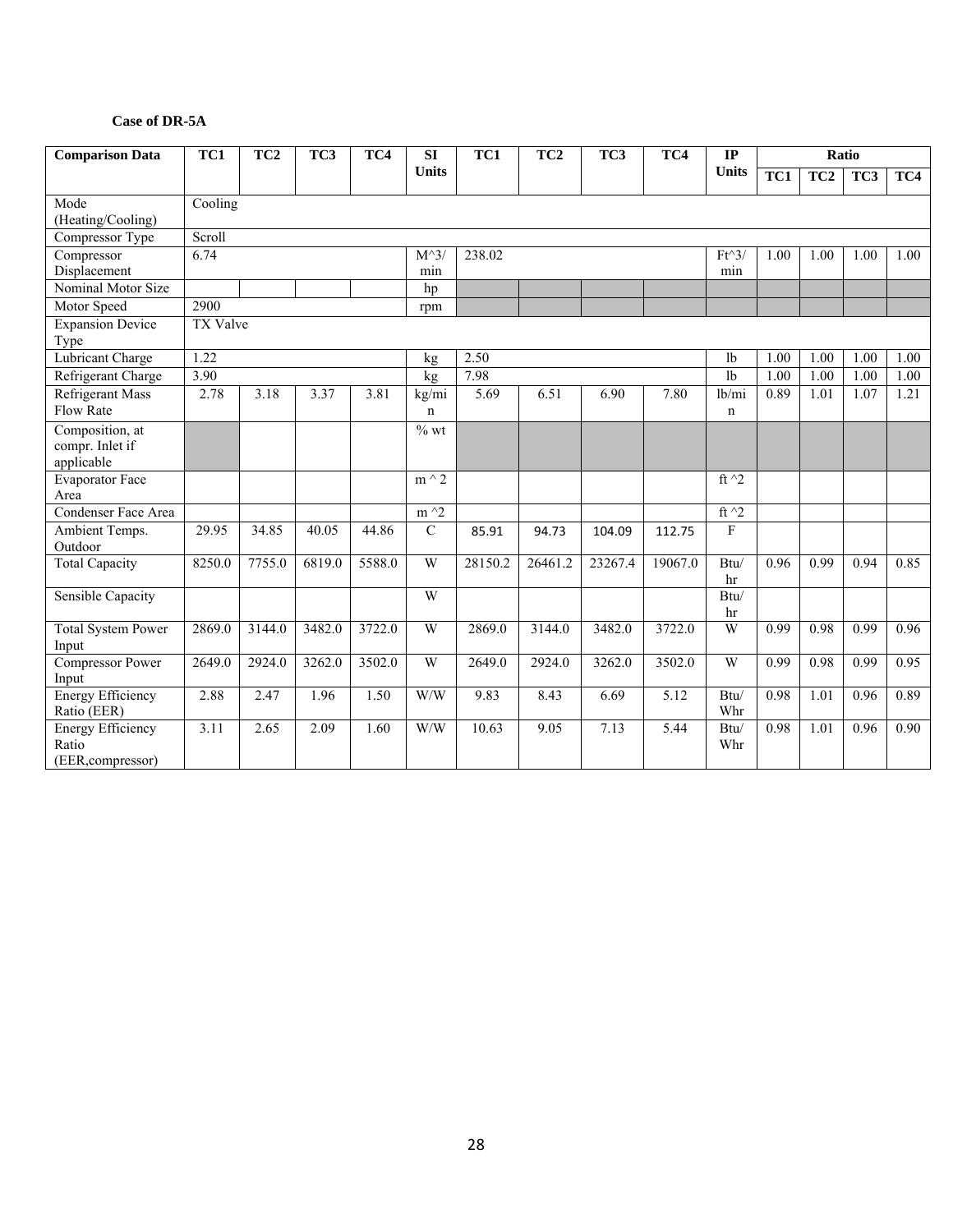| Air/Water                    | TC1    | TC <sub>2</sub> | TC3    | TC4    | <b>SI</b>     | TC1     | TC <sub>2</sub> | TC3     | TC4     | IP             |      |                 | Ratio |      |
|------------------------------|--------|-----------------|--------|--------|---------------|---------|-----------------|---------|---------|----------------|------|-----------------|-------|------|
| <b>Side Data</b>             |        |                 |        |        | <b>Units</b>  |         |                 |         |         | <b>Units</b>   | TC1  | TC <sub>2</sub> | TC3   | TC4  |
| Evaporator                   |        |                 |        |        |               |         |                 |         |         |                |      |                 |       |      |
| Heat Exchange<br>Fluid       | Water  |                 |        |        |               |         |                 |         |         |                |      |                 |       |      |
| <b>Flow Rate</b><br>(liquid) | 0.4582 | 0.4580          | 0.4581 | 0.4580 | L/min         | 0.1210  | 0.1210          | 0.1210  | 0.1210  | gal/min        | 1.00 | 1.00            | 1.00  | 1.00 |
| Inlet<br>Temperature         | 11.32  | 11.08           | 10.56  | 9.94   | $\mathcal{C}$ | 52.38   | 51.94           | 51.01   | 49.89   | F              |      |                 |       |      |
| Outlet<br>Temperature        | 7.00   | 7.02            | 6.99   | 7.01   | $\mathcal{C}$ | 44.60   | 44.64           | 44.58   | 44.62   | F              |      |                 |       |      |
| Condenser                    |        |                 |        |        |               |         |                 |         |         |                |      |                 |       |      |
| Heat Exchange<br>Fluid       | Air    |                 |        |        |               |         |                 |         |         |                |      |                 |       |      |
| <b>Flow Rate</b><br>(gas)    | 58.33  | 58.33           | 58.33  | 58.33  | $m^3/$<br>min | 2059.90 | 2059.90         | 2059.90 | 2059.90 | ft $3/$<br>min | 1.00 | 1.00            | 1.00  | 1.00 |
| Inlet<br>Temperature         | 29.95  | 34.85           | 40.05  | 44.86  | $\mathcal{C}$ | 85.91   | 94.73           | 104.09  | 112.75  | F              |      |                 |       |      |
| Outlet<br>Temperature        | 42.03  | 46.64           | 51.81  | 55.62  | $\mathcal{C}$ | 107.65  | 115.95          | 125.26  | 132.12  | F              |      |                 |       |      |

| <b>Refrigerant Side Data</b>        |      | TC1       |      | TC <sub>2</sub> | TC1   |            |       | TC <sub>2</sub> |
|-------------------------------------|------|-----------|------|-----------------|-------|------------|-------|-----------------|
| <b>Temperatures &amp; Pressures</b> | T(C) | $P$ [kPa] | T(C) | $P$ [kPa]       | T[F]  | $P$ [psia] | T[F]  | P [psia]        |
| Compressor Discharge                | 66.6 | 2619.21   | 62.5 | 2920.50         | 151.9 | 379.88     | 144.5 | 423.58          |
| Condenser Inlet                     | 65.5 | 2609.92   | 61.9 | 2903.38         | 149.9 | 378.54     | 143.4 | 421.10          |
| Condenser Outlet                    | 42.5 | 2538.83   | 47.4 | 2820.80         | 108.5 | 368.23     | 117.3 | 409.12          |
| <b>Expansion Device Inlet</b>       | 42.8 | 2515.43   | 47.5 | 2788.18         | 109.0 | 364.83     | 117.5 | 404.39          |
| Subcooling, at expan. device        | n/a  |           | n/a  |                 | n/a   |            | n/a   |                 |
| Evaporator Inlet                    | 6.7  | 928.74    | 9.2  | 998.63          | 44.1  | 134.70     | 48.6  | 144.84          |
| <b>Evaporator Outlet</b>            | 4.4  | 853.58    | 6.1  | 896.78          | 39.9  | 123.80     | 43.0  | 130.07          |
| <b>Evaporator Superheat</b>         | n/a  |           | n/a  |                 | n/a   |            | n/a   |                 |

| <b>Refrigerant Side Data</b>        |      | TC3       |      | TC4       | TC3   |          |       | TC4      |
|-------------------------------------|------|-----------|------|-----------|-------|----------|-------|----------|
| <b>Temperatures &amp; Pressures</b> | T(C) | $P$ [kPa] | T(C) | $P$ [kPa] | T[F]  | P [psia] | T[F]  | P [psia] |
| <b>Compressor Discharge</b>         | 65.0 | 3257.15   | 63.9 | 3536.91   | 149.0 | 472.41   | 147.0 | 512.99   |
| Condenser Inlet                     | 64.6 | 3240.65   | 63.6 | 3519.14   | 148.3 | 470.02   | 146.5 | 510.41   |
| Condenser Outlet                    | 52.4 | 3161.77   | 56.2 | 3442.03   | 126.3 | 458.58   | 133.2 | 499.22   |
| <b>Expansion Device Inlet</b>       | 52.5 | 3123.63   | 56.6 | 3391.69   | 126.5 | 453.04   | 133.9 | 491.92   |
| Subcooling, at expan. device        | n/a  |           | n/a  |           | n/a   |          | n/a   |          |
| Evaporator Inlet                    | 10.4 | 1029.67   | 12.2 | 1074.34   | 50.7  | 149.34   | 54.0  | 155.82   |
| <b>Evaporator Outlet</b>            | 6.4  | 902.41    | 6.5  | 902.85    | 43.5  | 130.88   | 43.7  | 130.95   |
| <b>Evaporator Superheat</b>         | n/a  |           | n/a  |           | n/a   |          | n/a   |          |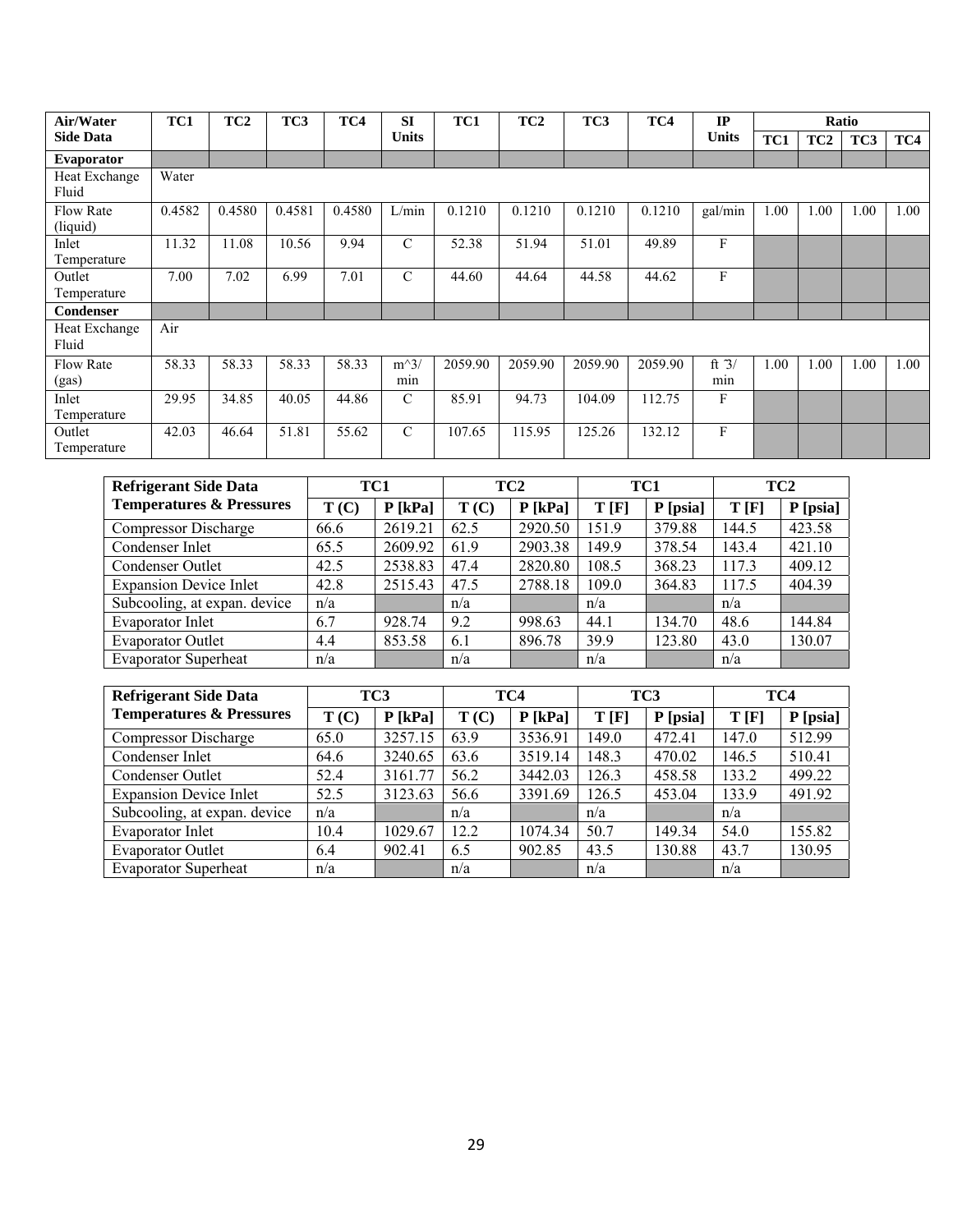| <b>Comparison Data</b>                                 | TC1             | TC <sub>2</sub> | TC3    | TC4    | TC1<br>TC <sub>2</sub><br>TC3<br>TC4<br>SI |         |         |         |         | IP             |                  |      | Ratio |      |
|--------------------------------------------------------|-----------------|-----------------|--------|--------|--------------------------------------------|---------|---------|---------|---------|----------------|------------------|------|-------|------|
|                                                        |                 |                 |        |        | <b>Units</b>                               |         |         |         |         | <b>Units</b>   | $\overline{TC1}$ | TC2  | TC3   | TC4  |
| Mode                                                   | Cooling         |                 |        |        |                                            |         |         |         |         |                |                  |      |       |      |
| (Heating/Cooling)                                      |                 |                 |        |        |                                            |         |         |         |         |                |                  |      |       |      |
| Compressor Type                                        | Scroll          |                 |        |        |                                            |         |         |         |         |                |                  |      |       |      |
| Compressor                                             | 6.74            |                 |        |        | $M^{\wedge}3$                              | 238.02  |         |         |         | $Ft^3$         | 1.00             | 1.00 | 1.00  | 1.00 |
| Displacement                                           |                 |                 |        |        | min                                        |         |         |         |         | min            |                  |      |       |      |
| Nominal Motor Size                                     |                 |                 |        |        | hp                                         |         |         |         |         |                |                  |      |       |      |
| Motor Speed                                            | 2900            |                 |        |        | rpm                                        |         |         |         |         |                |                  |      |       |      |
| <b>Expansion Device</b><br>Type                        | <b>TX Valve</b> |                 |        |        |                                            |         |         |         |         |                |                  |      |       |      |
| Lubricant Charge                                       | 1.22            |                 |        |        | kg                                         | 2.50    |         |         |         | 1 <sub>b</sub> | 1.00             | 1.00 | 1.00  | 1.00 |
| Refrigerant Charge                                     | 3.90            |                 |        |        | kg                                         | 7.98    |         |         |         | 1 <sub>b</sub> | 1.00             | 1.00 | 1.00  | 1.00 |
| <b>Refrigerant Mass</b>                                | 2.15            | 2.23            | 2.33   | 2.48   | kg/mi                                      | 4.40    | 4.56    | 4.77    | 5.07    | lb/mi          | 0.68             | 0.71 | 0.74  | 0.78 |
| Flow Rate                                              |                 |                 |        |        | $\mathbf n$                                |         |         |         |         | $\mathbf n$    |                  |      |       |      |
| Composition, at                                        |                 |                 |        |        | $\frac{1}{2}$ wt                           |         |         |         |         |                |                  |      |       |      |
| compr. Inlet if                                        |                 |                 |        |        |                                            |         |         |         |         |                |                  |      |       |      |
| applicable                                             |                 |                 |        |        |                                            |         |         |         |         |                |                  |      |       |      |
| <b>Evaporator Face</b>                                 |                 |                 |        |        | $m \wedge 2$                               |         |         |         |         | ft $^2$        |                  |      |       |      |
| Area                                                   |                 |                 |        |        |                                            |         |         |         |         |                |                  |      |       |      |
| Condenser Face Area                                    |                 |                 |        |        | $m^2$                                      |         |         |         |         | ft $\hat{}$ 2  |                  |      |       |      |
| Ambient Temps.<br>Outdoor                              | 29.86           | 35.23           | 39.87  | 45.15  | $\overline{C}$                             | 85.75   | 95.41   | 103.77  | 113.27  | F              |                  |      |       |      |
| <b>Total Capacity</b>                                  | 8027.5          | 7620.1          | 7251.5 | 6577.2 | W                                          | 27391.0 | 26000.9 | 24743.1 | 22442.3 | Btu/           | 0.94             | 0.97 | 1.00  | 1.01 |
|                                                        |                 |                 |        |        |                                            |         |         |         |         | hr             |                  |      |       |      |
| <b>Sensible Capacity</b>                               |                 |                 |        |        | W                                          |         |         |         |         | Btu/           |                  |      |       |      |
|                                                        |                 |                 |        |        |                                            |         |         |         |         | hr             |                  |      |       |      |
| <b>Total System Power</b>                              | 2849.0          | 3150.0          | 3464.0 | 3900.0 | W                                          | 2849.0  | 3150.0  | 3464.0  | 3900.0  | W              | 0.98             | 0.98 | 0.98  | 1.00 |
| Input                                                  |                 |                 |        |        |                                            |         |         |         |         |                |                  |      |       |      |
| Compressor Power                                       | 2629.0          | 2930.0          | 3244.0 | 3680.0 | W                                          | 2629.0  | 2930.0  | 3244.0  | 3680.0  | W              | 0.98             | 0.98 | 0.98  | 1.00 |
| Input                                                  |                 |                 |        |        |                                            |         |         |         |         |                |                  |      |       |      |
| <b>Energy Efficiency</b>                               | 2.82            | 2.42            | 2.09   | 1.69   | W/W                                        | 9.62    | 8.26    | 7.13    | 5.77    | Btu/           | 0.96             | 0.99 | 1.02  | 1.01 |
| Ratio (EER)                                            |                 |                 |        |        |                                            |         |         |         |         | Whr            |                  |      |       |      |
|                                                        |                 |                 |        |        |                                            |         |         |         |         |                |                  |      |       |      |
|                                                        |                 |                 |        |        |                                            |         |         |         |         |                |                  |      |       |      |
| <b>Energy Efficiency</b><br>Ratio<br>(EER, compressor) | 3.05            | 2.60            | 2.24   | 1.79   | W/W                                        | 10.42   | 8.87    | 7.63    | 6.10    | Btu/<br>Whr    | 0.96             | 0.99 | 1.02  | 1.00 |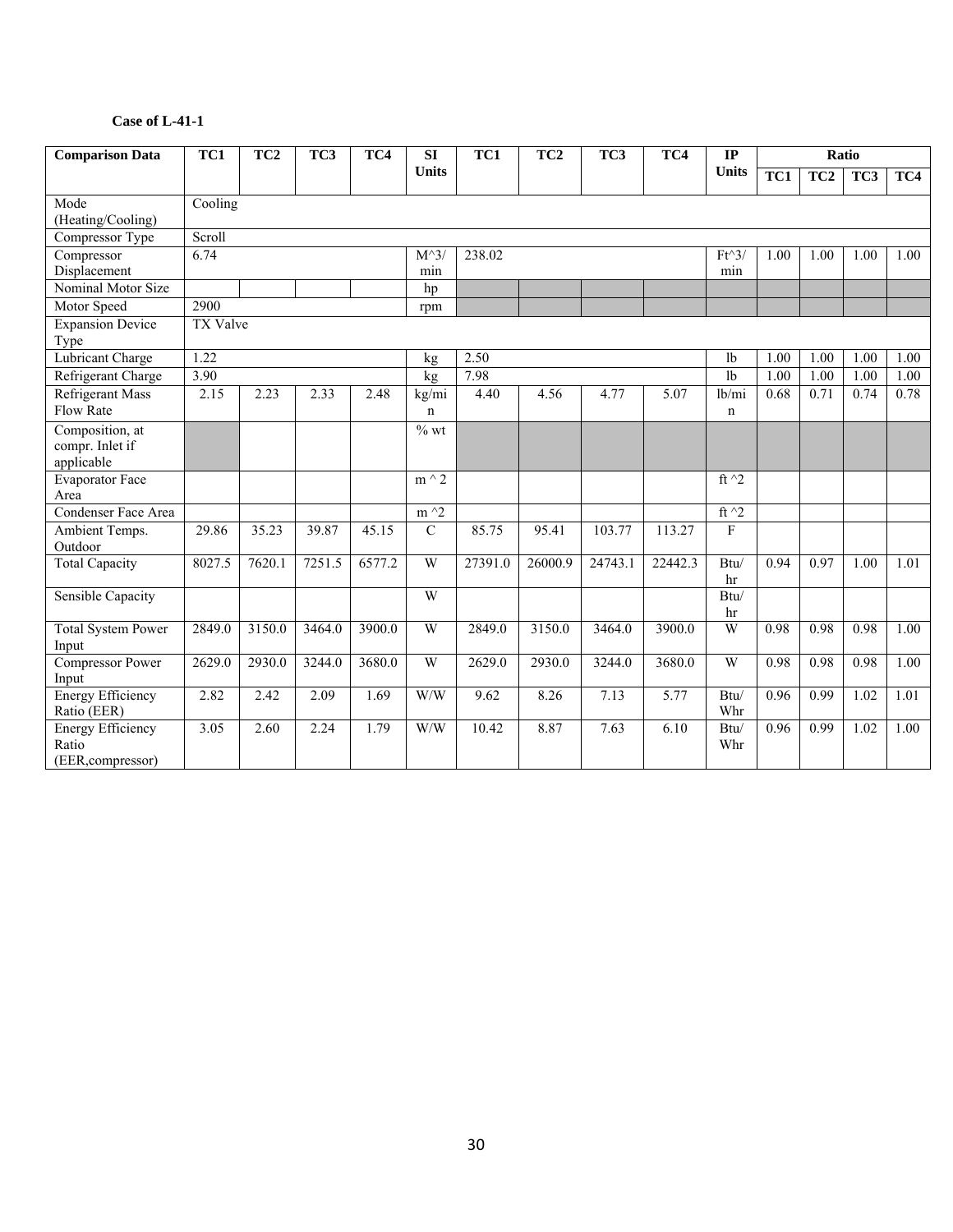| Air/Water                    | TC1    | TC <sub>2</sub> | TC3    | TC4    | <b>SI</b>     | TC1     | TC <sub>2</sub> | TC3     | TC4     | IP             |      |                 | Ratio |      |
|------------------------------|--------|-----------------|--------|--------|---------------|---------|-----------------|---------|---------|----------------|------|-----------------|-------|------|
| <b>Side Data</b>             |        |                 |        |        | <b>Units</b>  |         |                 |         |         | <b>Units</b>   | TC1  | TC <sub>2</sub> | TC3   | TC4  |
| Evaporator                   |        |                 |        |        |               |         |                 |         |         |                |      |                 |       |      |
| Heat Exchange<br>Fluid       | Water  |                 |        |        |               |         |                 |         |         |                |      |                 |       |      |
| <b>Flow Rate</b><br>(liquid) | 0.4590 | 0.4588          | 0.4589 | 0.4591 | L/min         | 0.1213  | 0.1212          | 0.1212  | 0.1213  | gal/min        | 1.00 | 1.00            | 1.00  | 1.00 |
| Inlet<br>Temperature         | 11.20  | 10.97           | 10.80  | 10.44  | $\mathcal{C}$ | 52.16   | 51.75           | 51.44   | 50.79   | F              |      |                 |       |      |
| Outlet<br>Temperature        | 7.01   | 6.99            | 7.01   | 7.00   | $\mathcal{C}$ | 44.62   | 44.58           | 44.62   | 44.60   | F              |      |                 |       |      |
| Condenser                    |        |                 |        |        |               |         |                 |         |         |                |      |                 |       |      |
| Heat Exchange<br>Fluid       | Air    |                 |        |        |               |         |                 |         |         |                |      |                 |       |      |
| <b>Flow Rate</b><br>(gas)    | 58.33  | 58.33           | 58.33  | 58.33  | $m^3/$<br>min | 2059.90 | 2059.90         | 2059.90 | 2059.90 | ft $3/$<br>min | 1.00 | 1.00            | 1.00  | 1.00 |
| Inlet<br>Temperature         | 29.86  | 35.23           | 39.87  | 45.15  | $\mathcal{C}$ | 85.75   | 95.41           | 103.77  | 113.27  | F              |      |                 |       |      |
| Outlet<br>Temperature        | 42.00  | 47.50           | 52.30  | 57.86  | $\mathcal{C}$ | 107.60  | 117.50          | 126.14  | 136.15  | F              |      |                 |       |      |

| <b>Refrigerant Side Data</b>        |      | TC1       |      | TC <sub>2</sub> | TC1   |          |       | TC <sub>2</sub> |
|-------------------------------------|------|-----------|------|-----------------|-------|----------|-------|-----------------|
| <b>Temperatures &amp; Pressures</b> | T(C) | $P$ [kPa] | T(C) | $P$ [kPa]       | T[F]  | P [psia] | T[F]  | P [psia]        |
| Compressor Discharge                | 86.0 | 2535.83   | 90.4 | 2858.52         | 186.8 | 367.79   | 194.7 | 414.59          |
| Condenser Inlet                     | 84.0 | 2529.73   | 88.7 | 2851.69         | 183.2 | 366.91   | 191.7 | 413.60          |
| Condenser Outlet                    | 41.0 | 2477.86   | 46.4 | 2804.95         | 105.8 | 359.38   | 115.5 | 406.82          |
| <b>Expansion Device Inlet</b>       | 41.5 | 2463.52   | 46.7 | 2787.44         | 106.7 | 357.30   | 116.1 | 404.28          |
| Subcooling, at expan. device        | n/a  |           | n/a  |                 | n/a   |          | n/a   |                 |
| <b>Evaporator Inlet</b>             | 3.4  | 843.69    | 4.7  | 874.54          | 38.1  | 122.37   | 40.5  | 126.84          |
| <b>Evaporator Outlet</b>            | 3.4  | 792.42    | 4.0  | 816.08          | 38.1  | 114.93   | 39.2  | 118.36          |
| <b>Evaporator Superheat</b>         | n/a  |           | n/a  |                 | n/a   |          | n/a   |                 |

| <b>Refrigerant Side Data</b>        |      | TC3       |      | TC4       | TC <sub>3</sub> |          | TC4   |          |
|-------------------------------------|------|-----------|------|-----------|-----------------|----------|-------|----------|
| <b>Temperatures &amp; Pressures</b> | T(C) | $P$ [kPa] | T(C) | $P$ [kPa] | T[F]            | P [psia] | T[F]  | P [psia] |
| Compressor Discharge                | 92.6 | 3182.87   | 96.3 | 3587.12   | 198.7           | 461.64   | 205.3 | 520.27   |
| Condenser Inlet                     | 91.2 | 3171.26   | 95.1 | 3571.99   | 196.2           | 459.95   | 203.2 | 518.07   |
| Condenser Outlet                    | 51.1 | 3129.50   | 56.4 | 3533.54   | 124.0           | 453.90   | 133.5 | 512.50   |
| <b>Expansion Device Inlet</b>       | 51.4 | 3106.72   | 56.7 | 3507.36   | 124.5           | 450.59   | 134.1 | 508.70   |
| Subcooling, at expan. device        | n/a  |           | n/a  |           | n/a             |          | n/a   |          |
| Evaporator Inlet                    | 5.9  | 909.35    | 7.5  | 953.76    | 42.6            | 131.89   | 45.5  | 138.33   |
| <b>Evaporator Outlet</b>            | 4.6  | 837.78    | 5.2  | 867.00    | 40.3            | 121.51   | 41.4  | 125.75   |
| <b>Evaporator Superheat</b>         | n/a  |           | n/a  |           | n/a             |          | n/a   |          |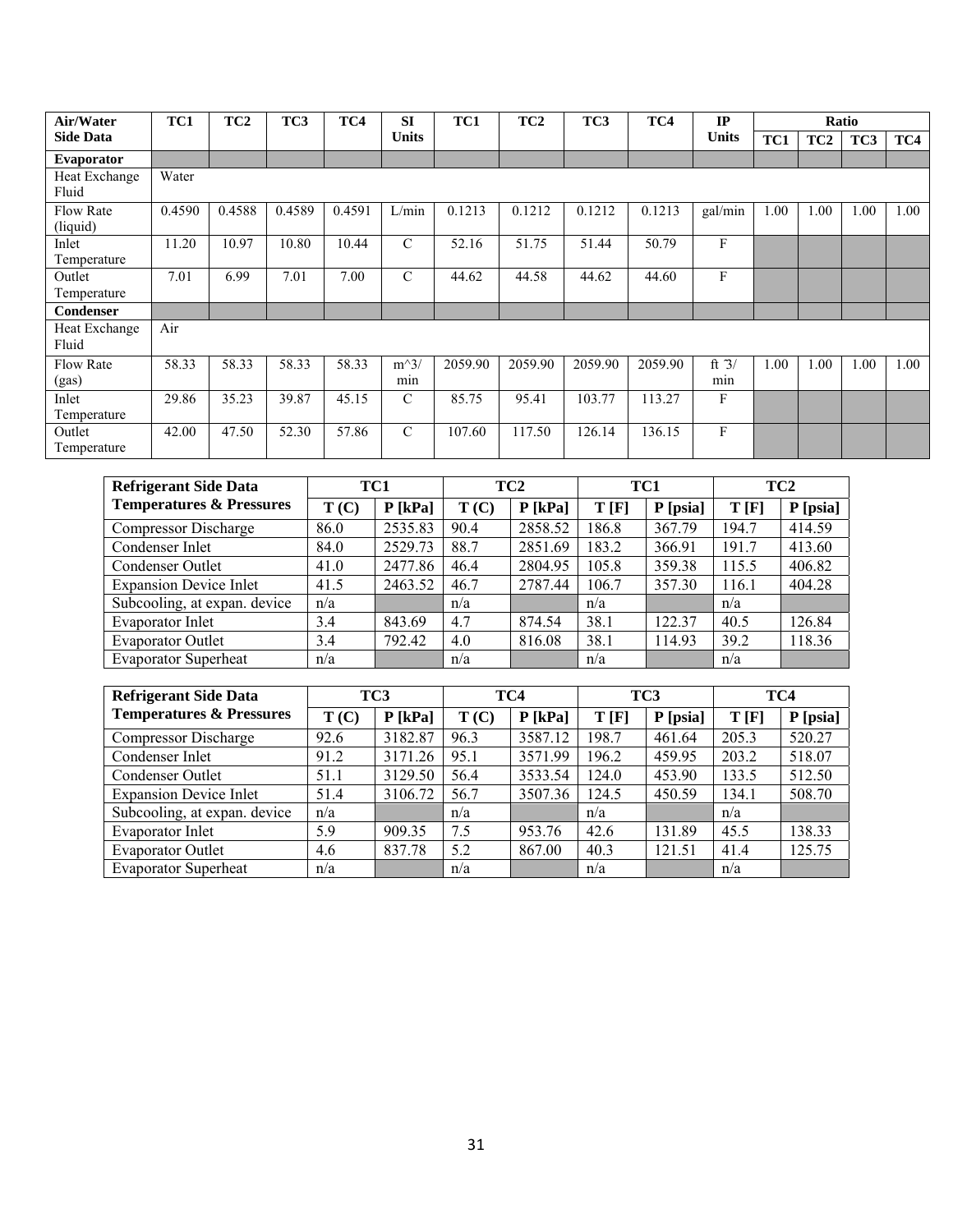| <b>Comparison Data</b>          | TC1      | TC3<br>TC <sub>2</sub><br>TC4<br>SI |        |        |                | $\overline{TC1}$ | TC <sub>2</sub> | TC3     | TC4     | $\mathbf{IP}$  |                   |      | Ratio |      |
|---------------------------------|----------|-------------------------------------|--------|--------|----------------|------------------|-----------------|---------|---------|----------------|-------------------|------|-------|------|
|                                 |          |                                     |        |        | <b>Units</b>   |                  |                 |         |         | <b>Units</b>   | TC1               | TC2  | TC3   | TC4  |
| Mode                            | Cooling  |                                     |        |        |                |                  |                 |         |         |                |                   |      |       |      |
| (Heating/Cooling)               |          |                                     |        |        |                |                  |                 |         |         |                |                   |      |       |      |
| Compressor Type                 | Scroll   |                                     |        |        |                |                  |                 |         |         |                |                   |      |       |      |
| Compressor                      | 6.74     |                                     |        |        | $M^{\wedge}3$  | 238.02           |                 |         |         | $Ft^3$         | 1.00              | 1.00 | 1.00  | 1.00 |
| Displacement                    |          |                                     |        |        | min            |                  |                 |         |         | min            |                   |      |       |      |
| Nominal Motor Size              |          |                                     |        |        | hp             |                  |                 |         |         |                |                   |      |       |      |
| Motor Speed                     | 2900     |                                     |        |        | rpm            |                  |                 |         |         |                |                   |      |       |      |
| <b>Expansion Device</b><br>Type | TX Valve |                                     |        |        |                |                  |                 |         |         |                |                   |      |       |      |
| <b>Lubricant Charge</b>         | 1.22     |                                     |        |        | kg             | 2.50             |                 |         |         | 1 <sub>b</sub> | 1.00              | 1.00 | 1.00  | 1.00 |
| Refrigerant Charge              | 3.90     |                                     |        |        | kg             | 7.98             |                 |         |         | 1 <sub>b</sub> | 1.00              | 1.00 | 1.00  | 1.00 |
| <b>Refrigerant Mass</b>         | n/a      | 2.41                                | 2.49   | 2.77   | kg/mi          | n/a              | 4.93            | 5.10    | 5.67    | lb/mi          | n/a               | 0.77 | 0.79  | 0.88 |
| Flow Rate                       |          |                                     |        |        | $\mathbf n$    |                  |                 |         |         | $\mathbf n$    |                   |      |       |      |
| Composition, at                 |          |                                     |        |        | $%$ wt         |                  |                 |         |         |                |                   |      |       |      |
| compr. Inlet if                 |          |                                     |        |        |                |                  |                 |         |         |                |                   |      |       |      |
| applicable                      |          |                                     |        |        |                |                  |                 |         |         |                |                   |      |       |      |
| <b>Evaporator Face</b>          |          |                                     |        |        | $m \wedge 2$   |                  |                 |         |         | ft $^2$        |                   |      |       |      |
| Area                            |          |                                     |        |        |                |                  |                 |         |         |                |                   |      |       |      |
| Condenser Face Area             |          |                                     |        |        | $m \wedge 2$   |                  |                 |         |         | ft $\sqrt{2}$  |                   |      |       |      |
| Ambient Temps.<br>Outdoor       | 29.88    | 34.91                               | 40.05  | 44.82  | $\overline{C}$ | 85.78            | 94.84           | 104.09  | 112.68  | F              |                   |      |       |      |
| <b>Total Capacity</b>           | 8084.5   | 7691.5                              | 7153.6 | 6613.3 | W              | 27585.5          | 26244.5         | 24409.1 | 22565.5 | Btu/           | 0.94              | 0.98 | 0.99  | 1.01 |
|                                 |          |                                     |        |        |                |                  |                 |         |         | hr             |                   |      |       |      |
| Sensible Capacity               |          |                                     |        |        | W              |                  |                 |         |         | Btu/           |                   |      |       |      |
|                                 |          |                                     |        |        |                |                  |                 |         |         | hr             |                   |      |       |      |
| <b>Total System Power</b>       | 2746.0   | 3066.0                              | 3432.0 | 3818.0 | W              | 2746.0           | 3066.0          | 3432.0  | 3818.0  | W              | 0.94              | 0.95 | 0.97  | 0.98 |
| Input                           |          |                                     |        |        |                |                  |                 |         |         |                |                   |      |       |      |
| Compressor Power                | 2526.0   | 2846.0                              | 3212.0 | 3598.0 | W              | 2526.0           | 2846.0          | 3212.0  | 3598.0  | W              | 0.94              | 0.95 | 0.97  | 0.98 |
| Input                           |          |                                     |        |        |                |                  |                 |         |         |                |                   |      |       |      |
| <b>Energy Efficiency</b>        | 2.94     | 2.51                                | 2.08   | 1.73   | W/W            | 10.03            | 8.56            | 7.10    | 5.90    | Btu/           | 1.00              | 1.03 | 1.01  | 1.03 |
| Ratio (EER)                     |          |                                     |        |        |                |                  |                 |         |         | Whr            |                   |      |       |      |
| <b>Energy Efficiency</b>        | 3.20     | 2.70                                | 2.23   | 1.84   | W/W            | 10.92            | 9.22            | 7.60    | 6.27    | Btu/           | $\overline{1.00}$ | 1.03 | 1.02  | 1.03 |
| Ratio                           |          |                                     |        |        |                |                  |                 |         |         | Whr            |                   |      |       |      |
| (EER, compressor)               |          |                                     |        |        |                |                  |                 |         |         |                |                   |      |       |      |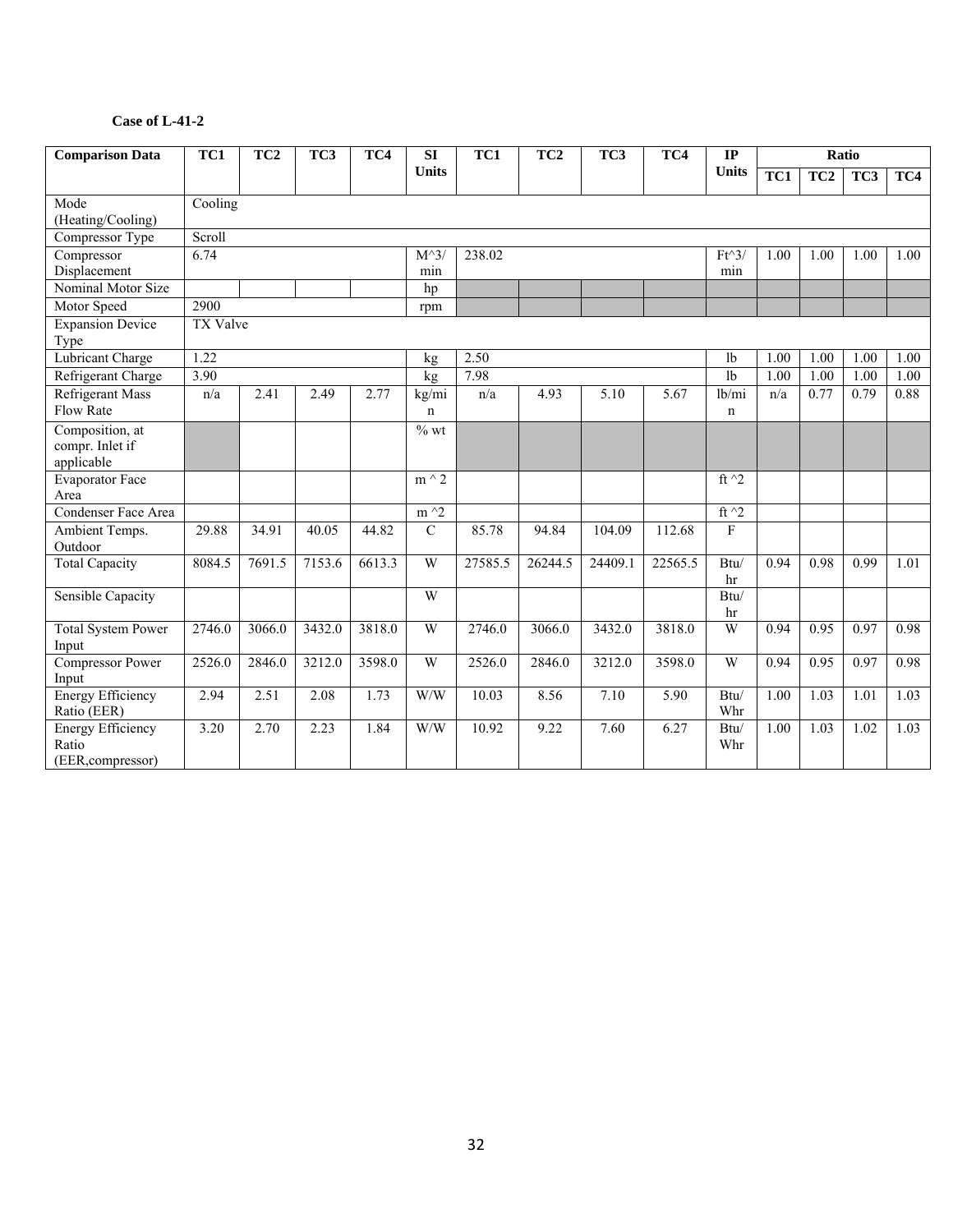| Air/Water                    | TC1    | TC <sub>2</sub> | TC3    | TC4    | <b>SI</b>     | TC1     | TC <sub>2</sub> | TC3     | TC4     | IP             |      |                 | Ratio |      |
|------------------------------|--------|-----------------|--------|--------|---------------|---------|-----------------|---------|---------|----------------|------|-----------------|-------|------|
| <b>Side Data</b>             |        |                 |        |        | <b>Units</b>  |         |                 |         |         | <b>Units</b>   | TC1  | TC <sub>2</sub> | TC3   | TC4  |
| Evaporator                   |        |                 |        |        |               |         |                 |         |         |                |      |                 |       |      |
| Heat Exchange<br>Fluid       | Water  |                 |        |        |               |         |                 |         |         |                |      |                 |       |      |
| <b>Flow Rate</b><br>(liquid) | 0.4575 | 0.4578          | 0.4574 | 0.4574 | L/min         | 0.1209  | 0.1209          | 0.1208  | 0.1208  | gal/min        | 1.00 | 1.00            | 1.00  | 1.00 |
| Inlet<br>Temperature         | 11.24  | 11.01           | 10.74  | 10.55  | $\mathcal{C}$ | 52.23   | 51.82           | 51.33   | 50.99   | F              |      |                 |       |      |
| Outlet<br>Temperature        | 7.01   | 6.99            | 6.99   | 7.08   | $\mathcal{C}$ | 44.62   | 44.58           | 44.58   | 44.74   | F              |      |                 |       |      |
| Condenser                    |        |                 |        |        |               |         |                 |         |         |                |      |                 |       |      |
| Heat Exchange<br>Fluid       | Air    |                 |        |        |               |         |                 |         |         |                |      |                 |       |      |
| <b>Flow Rate</b><br>(gas)    | 58.33  | 58.33           | 58.33  | 58.33  | $m^3/$<br>min | 2059.90 | 2059.90         | 2059.90 | 2059.90 | ft $3/$<br>min | 1.00 | 1.00            | 1.00  | 1.00 |
| Inlet<br>Temperature         | 29.88  | 34.91           | 40.05  | 44.82  | $\mathcal{C}$ | 85.78   | 94.84           | 104.09  | 112.68  | F              |      |                 |       |      |
| Outlet<br>Temperature        | 42.06  | 47.05           | 52.41  | 57.31  | $\mathcal{C}$ | 107.71  | 116.69          | 126.34  | 135.16  | F              |      |                 |       |      |

| <b>Refrigerant Side Data</b>        |      | TC1       |      | TC <sub>2</sub> | TC1   |          |       | TC <sub>2</sub> |
|-------------------------------------|------|-----------|------|-----------------|-------|----------|-------|-----------------|
| <b>Temperatures &amp; Pressures</b> | T(C) | $P$ [kPa] | T(C) | $P$ [kPa]       | T[F]  | P [psia] | T[F]  | P [psia]        |
| Compressor Discharge                | 78.9 | 2539.42   | 81.9 | 2853.82         | 174.0 | 368.31   | 179.4 | 413.91          |
| Condenser Inlet                     | 77.3 | 2533.11   | 80.6 | 2845.24         | 171.1 | 367.40   | 177.1 | 412.67          |
| Condenser Outlet                    | 41.4 | 2477.58   | 46.4 | 2794.56         | 106.5 | 359.34   | 115.5 | 405.32          |
| <b>Expansion Device Inlet</b>       | 41.8 | 2461.95   | 46.7 | 2774.64         | 107.2 | 357.08   | 116.1 | 402.43          |
| Subcooling, at expan. device        | n/a  |           | n/a  |                 | n/a   |          | n/a   |                 |
| Evaporator Inlet                    | 4.0  | 844.94    | 5.3  | 880.10          | 39.2  | 122.55   | 41.5  | 127.65          |
| <b>Evaporator Outlet</b>            | 3.7  | 790.16    | 4.2  | 814.68          | 38.7  | 114.60   | 39.6  | 118.16          |
| <b>Evaporator Superheat</b>         | n/a  |           | n/a  |                 | n/a   |          | n/a   |                 |

| <b>Refrigerant Side Data</b>        |      | TC3       |      | TC4       | TC <sub>3</sub> |          | TC4   |          |
|-------------------------------------|------|-----------|------|-----------|-----------------|----------|-------|----------|
| <b>Temperatures &amp; Pressures</b> | T(C) | $P$ [kPa] | T(C) | $P$ [kPa] | T[F]            | P [psia] | T[F]  | P [psia] |
| <b>Compressor Discharge</b>         | 86.5 | 3221.88   | 90.0 | 3592.36   | 187.7           | 467.29   | 194.0 | 521.03   |
| Condenser Inlet                     | 85.3 | 3206.00   | 88.9 | 3579.56   | 185.5           | 464.99   | 192.0 | 519.17   |
| Condenser Outlet                    | 51.6 | 3160.34   | 56.8 | 3530.53   | 124.9           | 458.37   | 134.2 | 512.06   |
| <b>Expansion Device Inlet</b>       | 51.9 | 3136.41   | 57.0 | 3499.43   | 125.4           | 454.90   | 134.6 | 507.55   |
| Subcooling, at expan. device        | n/a  |           | n/a  |           | n/a             |          | n/a   |          |
| Evaporator Inlet                    | 6.6  | 920.03    | 8.9  | 980.79    | 43.9            | 133.44   | 48.0  | 142.25   |
| <b>Evaporator Outlet</b>            | 4.8  | 842.63    | 6.2  | 878.51    | 40.6            | 122.21   | 43.2  | 127.42   |
| <b>Evaporator Superheat</b>         | n/a  |           | n/a  |           | n/a             |          | n/a   |          |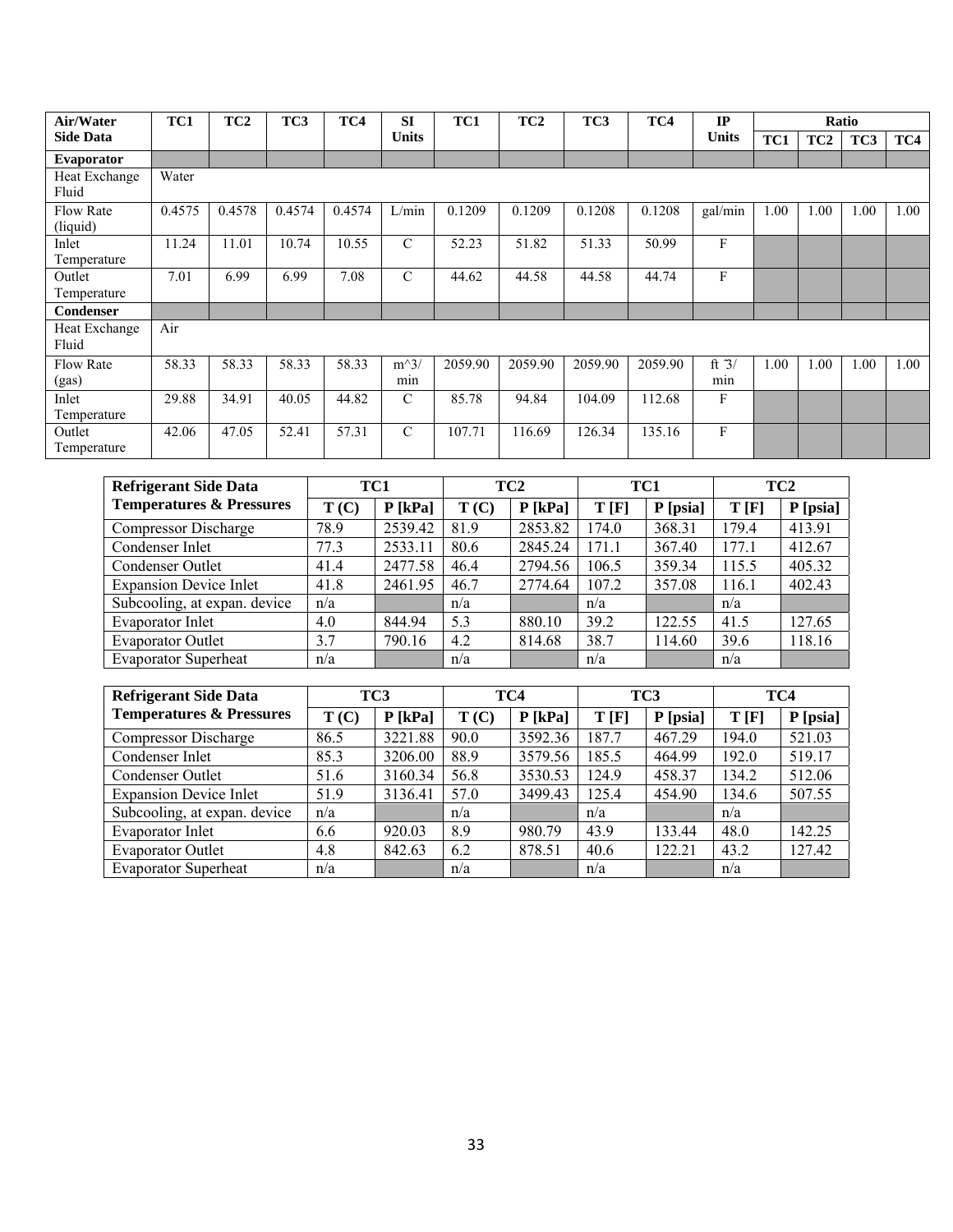#### **Case of R-32**

| <b>Comparison Data</b>            | TC1             | TC <sub>2</sub> | TC3    | TC4    | SI                          | TC1<br>TC <sub>2</sub><br>TC3<br>TC4 |         |         |         | $\mathbf{IP}$  |      |      | Ratio           |      |
|-----------------------------------|-----------------|-----------------|--------|--------|-----------------------------|--------------------------------------|---------|---------|---------|----------------|------|------|-----------------|------|
|                                   |                 |                 |        |        | <b>Units</b>                |                                      |         |         |         | <b>Units</b>   | TC1  | TC2  | TC <sub>3</sub> | TC4  |
| Mode                              | Cooling         |                 |        |        |                             |                                      |         |         |         |                |      |      |                 |      |
| (Heating/Cooling)                 |                 |                 |        |        |                             |                                      |         |         |         |                |      |      |                 |      |
| Compressor Type                   | Scroll          |                 |        |        |                             |                                      |         |         |         |                |      |      |                 |      |
| Compressor                        | 6.74            |                 |        |        | $M^{\wedge}3$               | 238.02                               |         |         |         | $Ft^3$         | 1.00 | 1.00 | 1.00            | 1.00 |
| Displacement                      |                 |                 |        |        | min                         |                                      |         |         |         | min            |      |      |                 |      |
| Nominal Motor Size                |                 |                 |        |        | hp                          |                                      |         |         |         |                |      |      |                 |      |
| Motor Speed                       | 2900            |                 |        |        | rpm                         |                                      |         |         |         |                |      |      |                 |      |
| <b>Expansion Device</b><br>Type   | <b>TX</b> Valve |                 |        |        |                             |                                      |         |         |         |                |      |      |                 |      |
| Lubricant Charge                  | 1.22            |                 |        |        | kg                          | 2.50                                 |         |         |         | 1 <sub>b</sub> | 1.00 | 1.00 | 1.00            | 1.00 |
| Refrigerant Charge                | 3.90            |                 |        |        | kg                          | 7.98                                 |         |         |         | 1 <sub>b</sub> | 1.00 | 1.00 | 1.00            | 1.00 |
| <b>Refrigerant Mass</b>           | 1.95            | 1.96            | 1.97   | 2.00   | kg/mi                       | 3.99                                 | 4.01    | 4.03    | 4.09    | lb/mi          | 0.62 | 0.62 | 0.62            | 0.63 |
| Flow Rate                         |                 |                 |        |        | $\mathbf n$                 |                                      |         |         |         | $\mathbf n$    |      |      |                 |      |
| Composition, at                   |                 |                 |        |        | $\overline{\frac{9}{6}}$ wt |                                      |         |         |         |                |      |      |                 |      |
| compr. Inlet if                   |                 |                 |        |        |                             |                                      |         |         |         |                |      |      |                 |      |
| applicable                        |                 |                 |        |        |                             |                                      |         |         |         |                |      |      |                 |      |
| <b>Evaporator Face</b>            |                 |                 |        |        | $m \wedge 2$                |                                      |         |         |         | ft $\sqrt{2}$  |      |      |                 |      |
| Area                              |                 |                 |        |        |                             |                                      |         |         |         |                |      |      |                 |      |
| Condenser Face Area               |                 |                 |        |        | $m \, \hat{} \, 2$          |                                      |         |         |         | ft $\sqrt{2}$  |      |      |                 |      |
| Ambient Temps.                    | 30.80           | 34.81           | 39.49  | 45.16  | $\overline{C}$              | 87.44                                | 94.66   | 103.08  | 113.29  | F              |      |      |                 |      |
| Outdoor                           |                 |                 |        |        |                             |                                      |         |         |         |                |      |      |                 |      |
| <b>Total Capacity</b>             | 8252.5          | 7858.8          | 7381.3 | 6963.3 | W                           | 28158.7                              | 26815.3 | 25186.0 | 23759.8 | Btu/<br>hr     | 0.96 | 1.00 | 1.02            | 1.06 |
| <b>Sensible Capacity</b>          |                 |                 |        |        | W                           |                                      |         |         |         | Btu/           |      |      |                 |      |
|                                   |                 |                 |        |        |                             |                                      |         |         |         | hr             |      |      |                 |      |
| <b>Total System Power</b>         | 3092.0          | 3325.0          | 3653.0 | 4108.0 | W                           | 3092.0                               | 3325.0  | 3653.0  | 4108.0  | W              | 1.06 | 1.03 | 1.03            | 1.05 |
| Input                             |                 |                 |        |        |                             |                                      |         |         |         |                |      |      |                 |      |
| Compressor Power                  | 2872.0          | 3105.0          | 3433.0 | 3898.0 | W                           | 2872.0                               | 3105.0  | 3433.0  | 3898.0  | W              | 1.07 | 1.04 | 1.04            | 1.06 |
| Input                             |                 |                 |        |        |                             |                                      |         |         |         |                |      |      |                 |      |
| <b>Energy Efficiency</b>          | 2.67            | 2.36            | 2.02   | 1.70   | $\overline{W}/W$            | 9.11                                 | 8.05    | 6.89    | 5.80    | Btu/           | 0.91 | 0.97 | 0.99            | 1.01 |
| Ratio (EER)                       |                 |                 |        |        |                             |                                      |         |         |         | Whr            |      |      |                 |      |
| <b>Energy Efficiency</b><br>Ratio | 2.87            | 2.53            | 2.15   | 1.79   | W/W                         | 9.80                                 | 8.64    | 7.34    | 6.10    | Btu/           | 0.90 | 0.96 | 0.99            | 1.00 |
|                                   |                 |                 |        |        |                             |                                      |         |         |         | Whr            |      |      |                 |      |
| (EER, compressor)                 |                 |                 |        |        |                             |                                      |         |         |         |                |      |      |                 |      |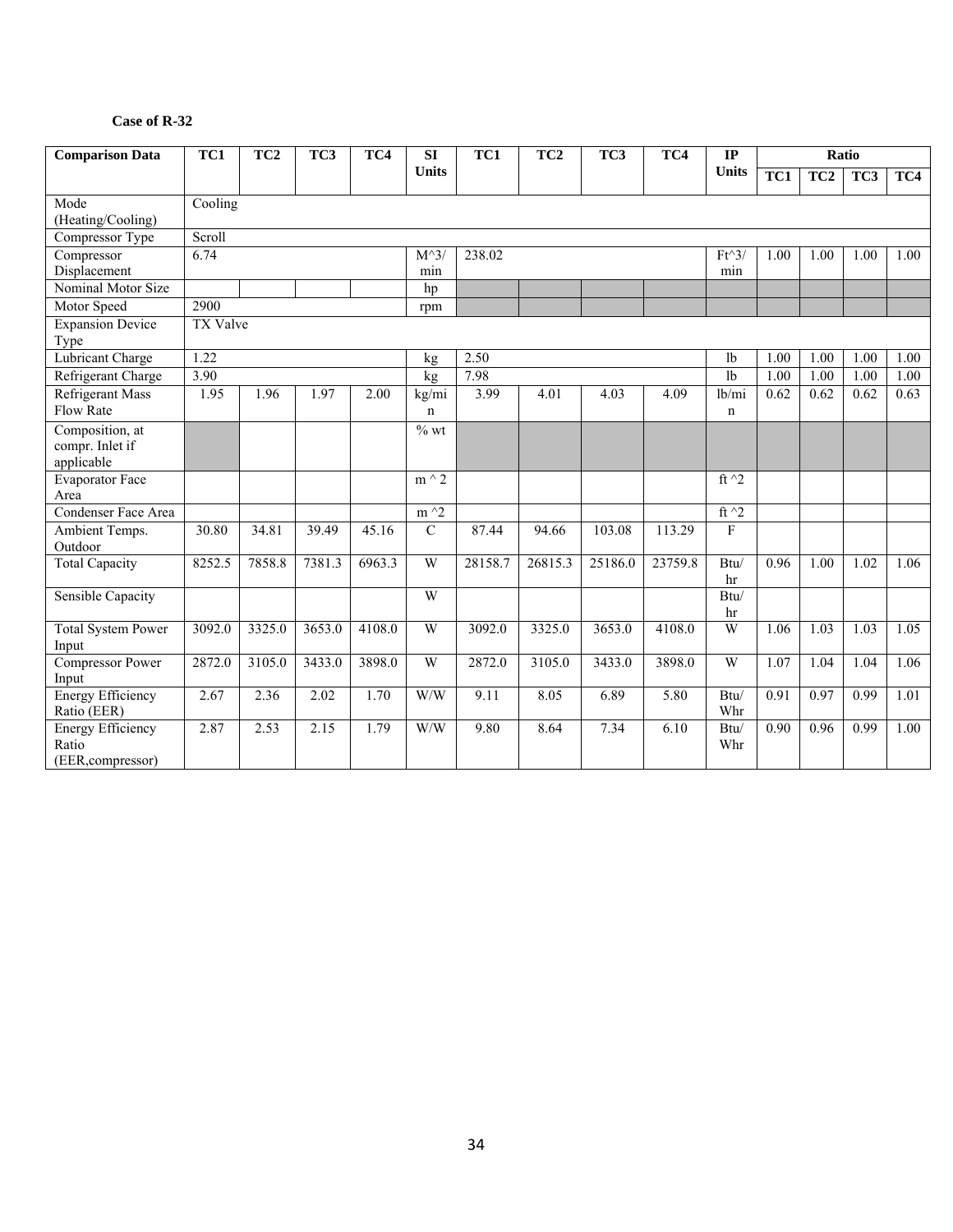| Air/Water                    | TC1    | TC <sub>2</sub> | TC3    | TC4    | <b>SI</b>     | TC1     | TC <sub>2</sub> | TC3     | TC4     | IP             |      |                 | Ratio |      |
|------------------------------|--------|-----------------|--------|--------|---------------|---------|-----------------|---------|---------|----------------|------|-----------------|-------|------|
| <b>Side Data</b>             |        |                 |        |        | <b>Units</b>  |         |                 |         |         | <b>Units</b>   | TC1  | TC <sub>2</sub> | TC3   | TC4  |
| <b>Evaporator</b>            |        |                 |        |        |               |         |                 |         |         |                |      |                 |       |      |
| Heat Exchange<br>Fluid       | Water  |                 |        |        |               |         |                 |         |         |                |      |                 |       |      |
| <b>Flow Rate</b><br>(liquid) | 0.4590 | 0.4587          | 0.4588 | 0.4588 | L/min         | 0.1213  | 0.1212          | 0.1212  | 0.1212  | gal/min        | 1.00 | 1.00            | 1.00  | 1.00 |
| Inlet<br>Temperature         | 11.31  | 11.13           | 10.85  | 10.63  | C             | 52.36   | 52.03           | 51.53   | 51.13   | F              |      |                 |       |      |
| Outlet<br>Temperature        | 7.00   | 7.02            | 6.99   | 6.99   | $\mathcal{C}$ | 44.60   | 44.64           | 44.58   | 44.58   | F              |      |                 |       |      |
| Condenser                    |        |                 |        |        |               |         |                 |         |         |                |      |                 |       |      |
| Heat Exchange<br>Fluid       | Air    |                 |        |        |               |         |                 |         |         |                |      |                 |       |      |
| <b>Flow Rate</b><br>(gas)    | 58.33  | 58.33           | 58.33  | 58.33  | $m^3/$<br>min | 2059.90 | 2059.90         | 2059.90 | 2059.90 | ft $3/$<br>min | 1.00 | 1.00            | 1.00  | 1.00 |
| Inlet<br>Temperature         | 30.80  | 34.81           | 39.49  | 45.16  | $\mathcal{C}$ | 87.44   | 94.66           | 103.08  | 113.29  | F              |      |                 |       |      |
| Outlet<br>Temperature        | 43.16  | 47.30           | 52.26  | 58.03  | $\mathcal{C}$ | 109.69  | 117.14          | 126.07  | 136.45  | F              |      |                 |       |      |

| <b>Refrigerant Side Data</b>        |      | TC1       |       | TC <sub>2</sub> | TC1   |          |       | TC <sub>2</sub> |
|-------------------------------------|------|-----------|-------|-----------------|-------|----------|-------|-----------------|
| <b>Temperatures &amp; Pressures</b> | T(C) | $P$ [kPa] | T(C)  | $P$ [kPa]       | T[F]  | P [psia] | T[F]  | P [psia]        |
| Compressor Discharge                | 97.4 | 2725.46   | 105.8 | 2962.99         | 207.3 | 395.29   | 222.4 | 429.75          |
| Condenser Inlet                     | 95.4 | 2720.50   | 103.7 | 2953.96         | 203.7 | 394.58   | 218.7 | 428.44          |
| Condenser Outlet                    | 41.8 | 2673.82   | 45.6  | 2914.31         | 107.2 | 387.80   | 114.1 | 422.68          |
| <b>Expansion Device Inlet</b>       | 42.3 | 2660.09   | 46.0  | 2898.75         | 108.1 | 385.81   | 114.8 | 420.43          |
| Subcooling, at expan. device        | 0.6  |           | 0.5   |                 | 1.1   |          | 0.9   |                 |
| Evaporator Inlet                    | 2.8  | 874.84    | 3.4   | 886.58          | 37.0  | 126.88   | 38.1  | 128.89          |
| <b>Evaporator Outlet</b>            | 1.2  | 830.87    | 1.5   | 838.84          | 34.2  | 120.51   | 34.7  | 121.66          |
| <b>Evaporator Superheat</b>         | 0.5  |           | 0.5   |                 | 0.9   |          | 0.9   |                 |

| <b>Refrigerant Side Data</b><br><b>Temperatures &amp; Pressures</b> | TC3   |           | TC4   |           | TC3   |          | TC4   |          |
|---------------------------------------------------------------------|-------|-----------|-------|-----------|-------|----------|-------|----------|
|                                                                     | T(C)  | $P$ [kPa] | T(C)  | $P$ [kPa] | T[F]  | P [psia] | T[F]  | P [psia] |
| Compressor Discharge                                                | 115.9 | 3258.22   | 125.1 | 3649.75   | 240.6 | 472.56   | 257.2 | 529.35   |
| Condenser Inlet                                                     | 113.7 | 3248.41   | 122.7 | 3639.91   | 236.7 | 471.14   | 252.9 | 527.92   |
| Condenser Outlet                                                    | 50.0  | 3216.02   | 55.2  | 3610.90   | 122.0 | 466.44   | 131.4 | 523.72   |
| <b>Expansion Device Inlet</b>                                       | 50.4  | 3197.61   | 55.4  | 3592.26   | 122.7 | 463.77   | 131.7 | 521.01   |
| Subcooling, at expan. device                                        | 0.4   |           | 0.5   |           | 0.7   |          | 0.9   |          |
| Evaporator Inlet                                                    | 4.0   | 901.26    | 5.1   | 927.56    | 39.2  | 130.72   | 41.2  | 134.5    |
| <b>Evaporator Outlet</b>                                            | 1.9   | 848.79    | 2.6   | 868.02    | 35.4  | 123.11   | 36.7  | 125.90   |
| <b>Evaporator Superheat</b>                                         | 0.6   |           | 0.5   |           | 1.1   |          | 0.9   |          |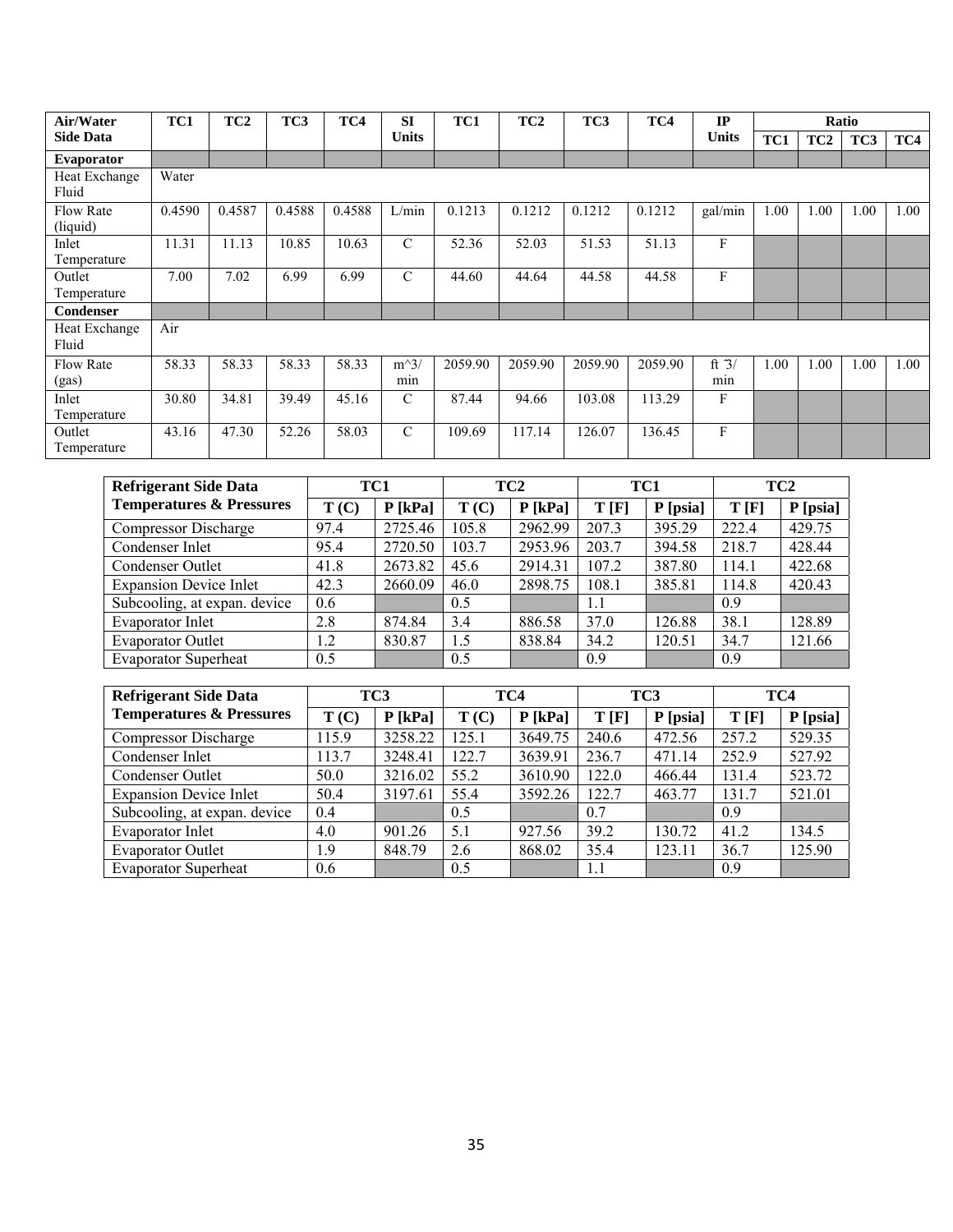d. Tests comparison and discussion.

**Tests results for the mass flow fluctuation before and after the expansion valve adjustment in the case of DR-5A with liquid receiver for a refrigerant charge of 3200g.** 



Figure 2: Mass flow relative fluctuation comparison before and after the expansion valve adjustment (DR-5A @35°C)

In the figure 2 shown above, the effect of the expansion valve adjustment on the refrigerant mass flow fluctuation is clear. Expansion valve adjustment permits to reduce refrigerant mass flow fluctuation from  $\pm 50\%$  before adjustment to  $\pm 15\%$  after adjustment.



**Tests results for the chiller without liquid receiver and for a charge of 2700g of refrigerant.** 

Figure 3: EER and cooling capacity (W) comparison for the chiller without liquid receiver.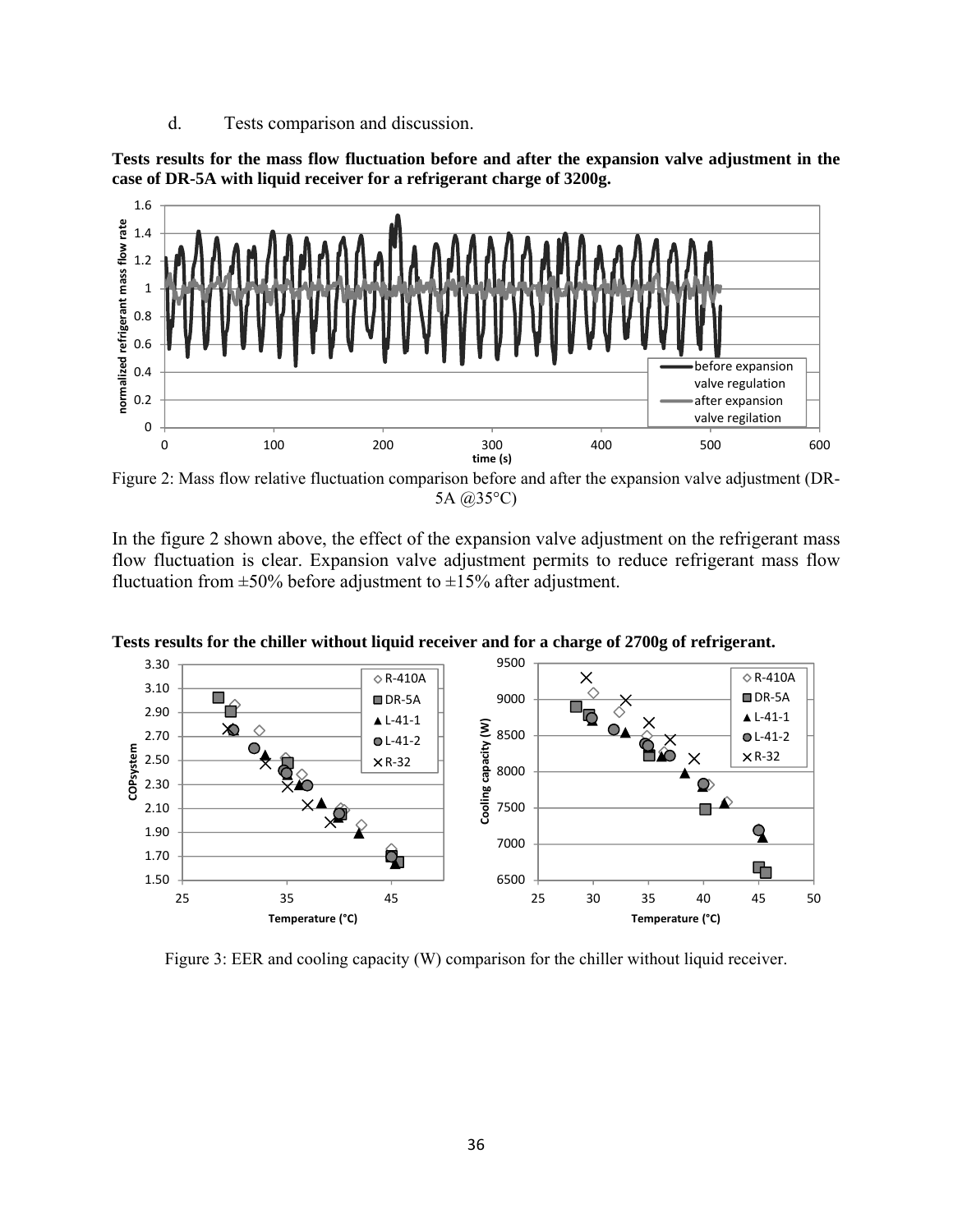

Figure 4: Compressor outlet temperature (°C) and pressure (x100 kPa) comparison for the chiller without liquid receiver.



**Tests results for the chiller with liquid receiver and for a charge of 3200g of refrigerant.** 

Figure 5: EER and cooling capacity (W) comparison for the chiller with liquid receiver for 3200g refrigerant charge.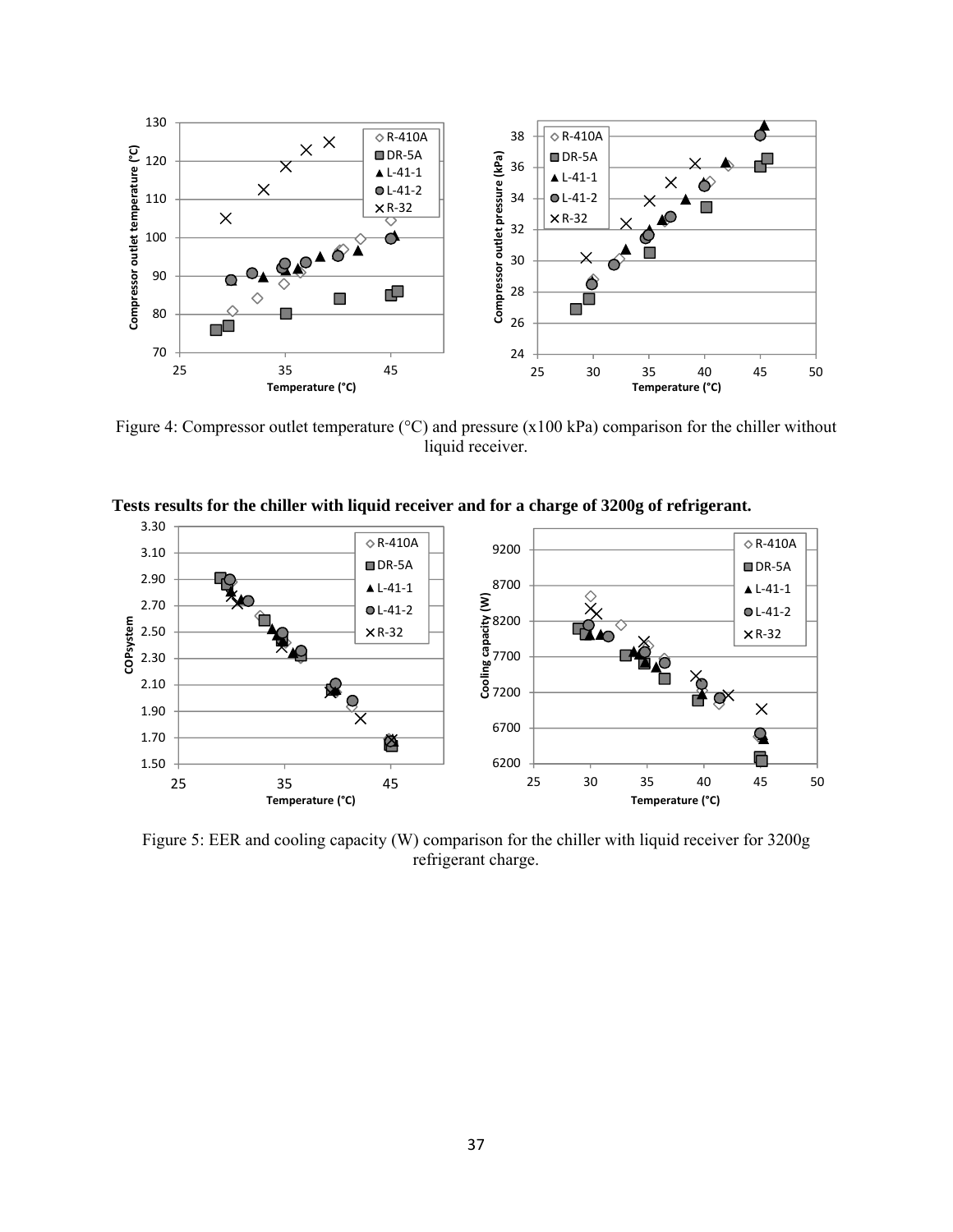

Figure 6: Compressor outlet temperature (°C) and pressure (x100 kPa) comparison for the chiller with liquid receiver for 3200g refrigerant charge.



**Tests results for the chiller with liquid receiver and for a charge of 3900g of refrigerant.** 

Figure 7: EER and cooling capacity (W) comparison for the chiller with liquid receiver for 3900g refrigerant charge.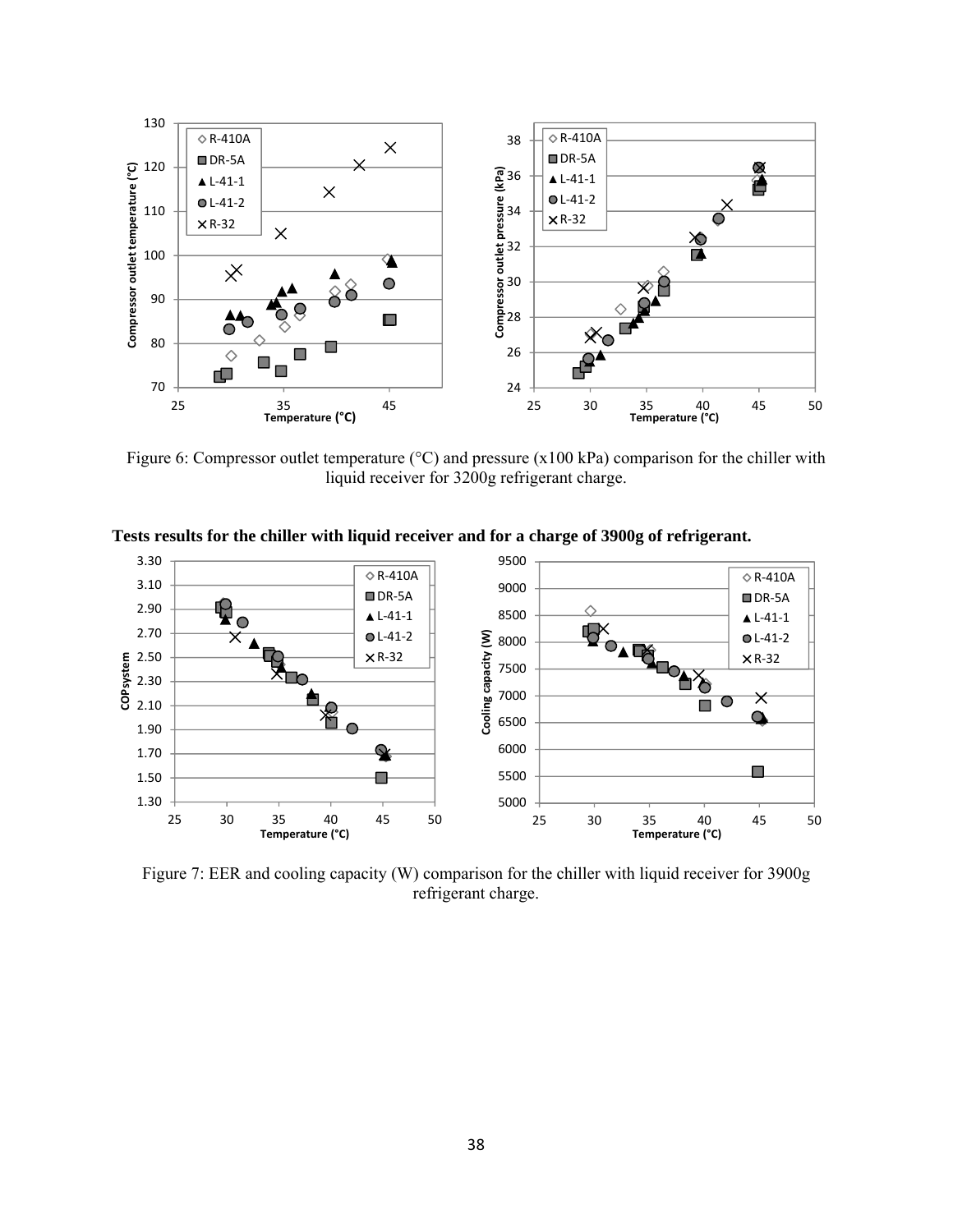

Figure 8: Compressor outlet temperature ( $\degree$ C) and pressure (x100 kPa) comparison for the chiller with liquid receiver for 3900g refrigerant charge.

The testing results presented in the previous figures showed, for the case without liquid receiver, that the R-410A presents a better EER than the other refrigerants, but the R-32 which presented the lowest EER provided a higher cooling capacity with very high discharge temperature and pressure. In this case, it was not possible to perform the test at 45°C ambient temperature because the 126°C limit was attained at 40°C.

When tested with liquid receiver, the performance of the chiller decreased for all refrigerants which is in coherence with study conducted by Rajapaksha and al. (Rajapaksha, 2002). This behaviour is due to a decrease in subcooling from 12°C without liquid receiver to 1°C with liquid receiver for the R-410A. In this case, for temperatures higher than 35°C L-41-1 and L-41- 2 provided higher system performances and for temperatures less than 40°C they provided higher cooling capacity than the R-410A. The R-32 permitted in this case the highest cooling capacity but with lower EER than R-410A, with very high discharge temperature and pressure like in the former case. The use of liquid receiver has a consequence of reducing the high pressure leading to a lower compressor outlet temperature than the case without the receiver; in this case the operation with R-32 was possible at 45°C ambient temperature.

The results were very similar for the two refrigerant charges of 3200g and 3900g in the case of the chiller with liquid receiver. Except that for the DR-5A, the test with a refrigerant charge of 3900g showed remarked lower cooling capacity for high temperatures which seems to be related to a high fluctuations in the refrigerant flow rate probably due to an inappropriate expansion valve adjustment. It could be mentioned also that for the DR-5A under these test conditions the discharge temperature (Figure 7) showed a different behaviour in comparison with the other tests which could be due to a presence of an amount of liquid refrigerant at the suction of the compressor.

#### 4. Conclusion

The results reported in this paper show that it is possible to replace the R-410A in water chiller by refrigerants with low GWP without causing big losses in the EER and the cooling capacity.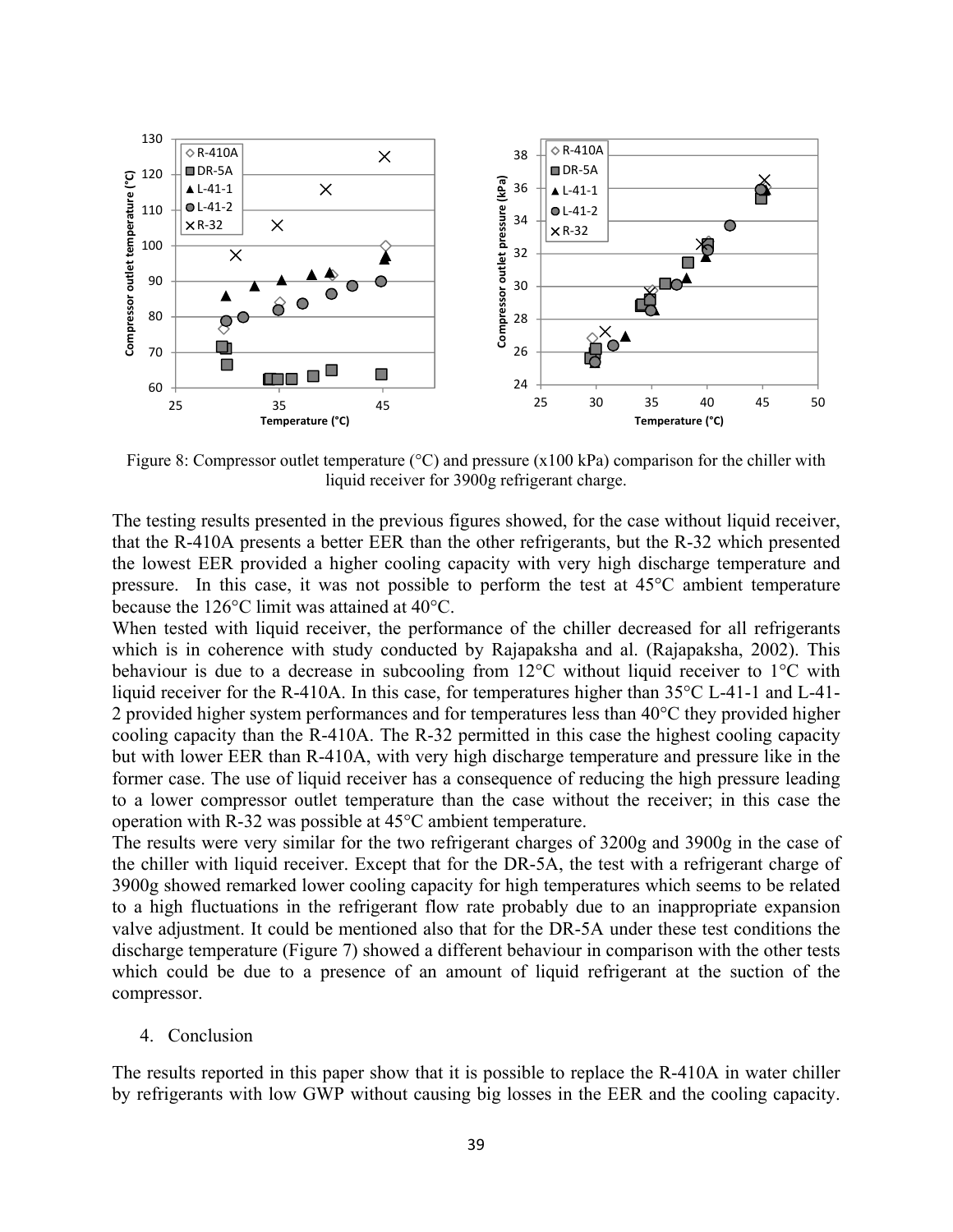Under some conditions the tested candidates showed better performances than those of the R-410A and higher cooling capacity.

For the tests realized without liquid receiver, the R-32 had a EER lower than that of the R-410A by 8% to 9% with gains in cooling capacity of 1.7% to 3.2%. For this configuration, the other tested refrigerants showed EER that almost reached the EER of the R-410A especially for the DR-5A but with a cooling capacity lower by 2.9% to 7.3%. The L-41-1 and L-41-2 presented cooling capacity almost equal to those of the R-410A for ambient temperature higher than 40°C.

For the tests conducted with liquid receiver, the EER of the tested refrigerants was better in comparison of the EER of the R-410A. For the R-32 the EER was lower than that of the R-410A except for an ambient temperature that reaches 45°C and with higher cooling capacity except for an ambient temperature of 30°C. In this case the L-41-1 showed better EER than R-410A for ambient temperature above 35°C and higher cooling capacity for ambient temperature above 40°C. The L-41-2 had better EER than R-410A except for ambient temperature of 45°C and higher cooling capacity for ambient temperatures higher than 35°C.

It is remarkable that with liquid receiver the temperature and pressure discharge decreased for all refrigerants.

5. Nomenclature

 $GWP =$  global warming potential (kg<sub>eq</sub>  $CO<sub>2</sub>$ ) ODP = ozone depletion potential  $DB = dry$  bulb  $Q_{cold} = cooling capacity (W)$  $\dot{m}_w$  = water mass flow (kg/s)  $c_{p,w}$  = water specific heat capacity (kJ/kg/K)  $T_i$  = water temperature at the inlet of the evaporator ( ${}^{\circ}C$ )  $T_0$  = water temperature at the outlet of the evaporator ( ${}^{\circ}C$ )  $W_{\text{comp}}$  = compressor power consumption (W)  $W_{fan}$  = fan power consumption (W) COP = coefficient of performance  $COP<sub>system</sub>$  = system coefficient of performance

6. References

[1] Besbes K, Zoughaib A. 2013, System Drop-in Test of Refrigerant Blend ARM-70a in An Air to Water Heat Pump, AHRI Low-GWP Alternative Refrigerants Evaluation Program TEST REPORT Nº 27.

[2] Tsujii H, Imada H. 2013, System Drop-In Test of Refrigerant R-32 in VRF Multi-split Heat Pump, AHRI Low-GWP Alternative Refrigerants Evaluation Program TEST REPORT Nº 15.

[3] Barve A, Cremaschi L. 2012, Drop-in Performances of Low GWP Refrigerants in a Heat Pump System for Residential Applications, International Refrigeration and Air Conditioning Conference at Purdue, Scool of Mechanical and Aerospace Engineering Oklahoma State University, Stillwater, OK, USA: 1-10.